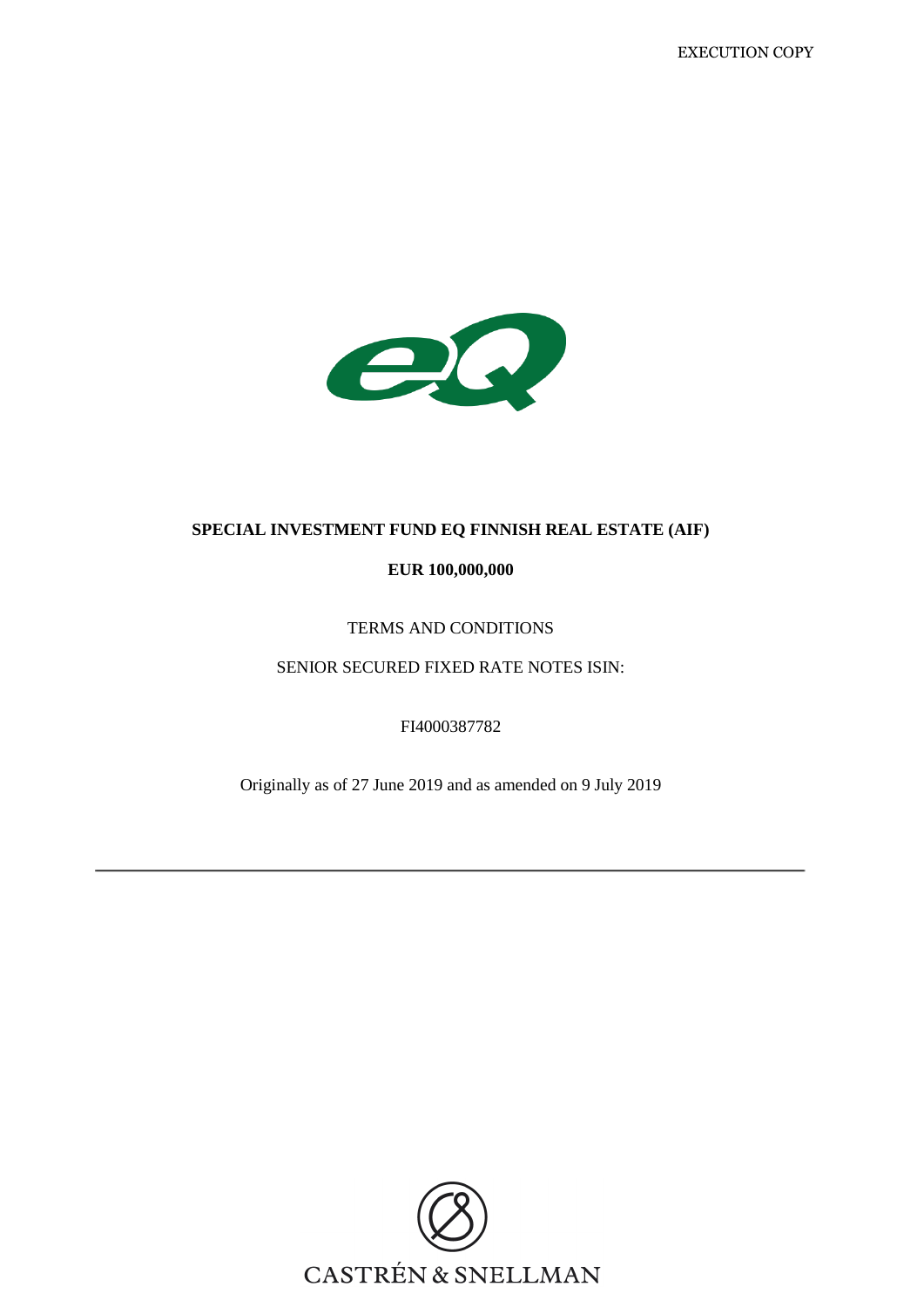# **TABLE OF CONTENTS**

| 2  |                                                                        |  |
|----|------------------------------------------------------------------------|--|
| 3  |                                                                        |  |
| 4  |                                                                        |  |
| 5  |                                                                        |  |
| 6  |                                                                        |  |
| 7  |                                                                        |  |
| 8  |                                                                        |  |
| 9  |                                                                        |  |
| 10 |                                                                        |  |
| 11 |                                                                        |  |
| 12 |                                                                        |  |
| 13 |                                                                        |  |
| 14 |                                                                        |  |
| 15 |                                                                        |  |
| 16 |                                                                        |  |
| 17 |                                                                        |  |
| 18 |                                                                        |  |
| 19 |                                                                        |  |
| 20 | APPOINTMENT AND REPLACEMENT OF THE NOTEHOLDERS' AGENT AND THE SECURITY |  |
|    |                                                                        |  |
| 21 |                                                                        |  |
| 22 |                                                                        |  |
| 23 |                                                                        |  |
| 24 |                                                                        |  |
| 25 |                                                                        |  |
|    |                                                                        |  |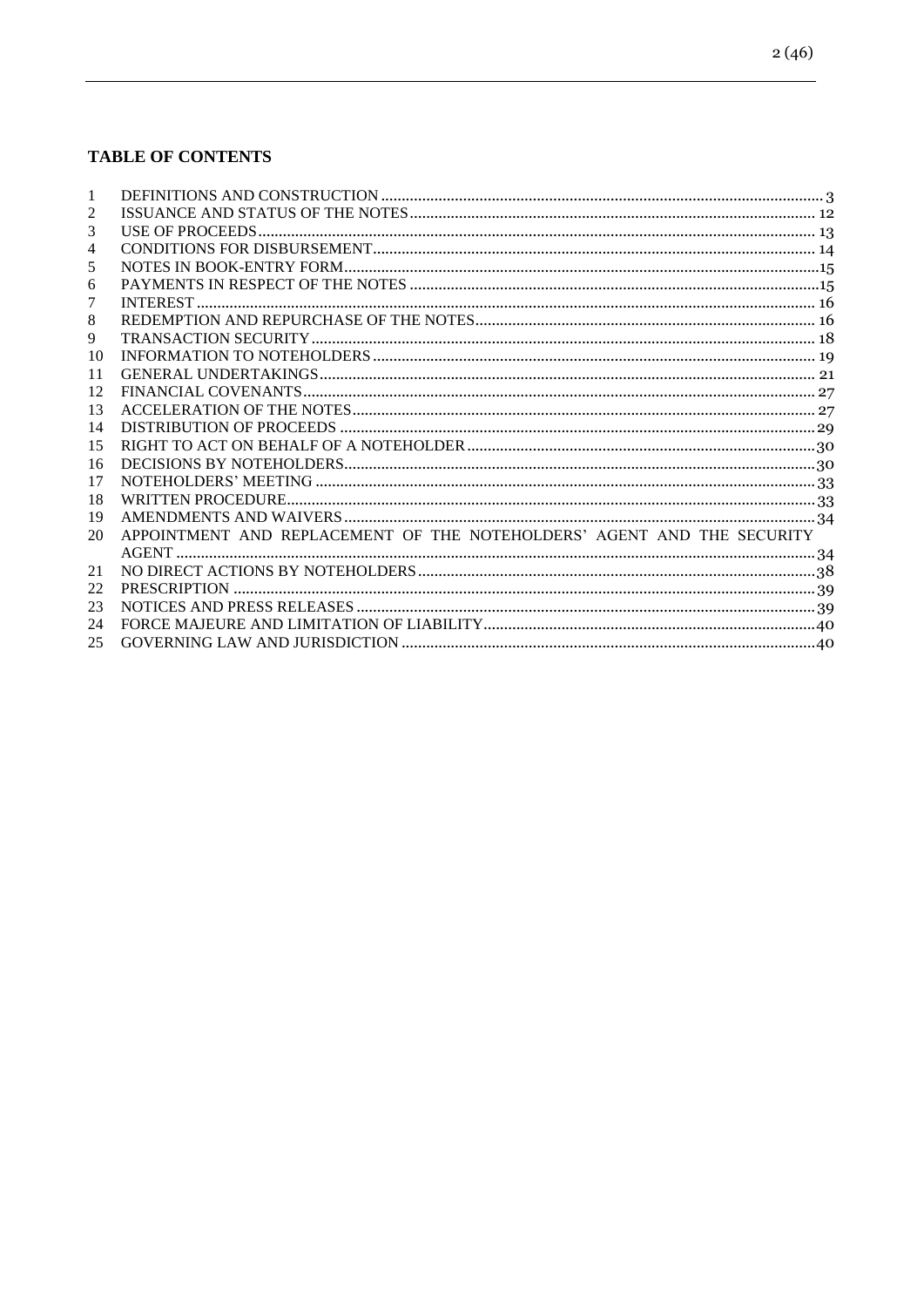**PRIIPs Regulation / Prohibition of Sales to EEA Retail Investors** – The Notes (as defined below) are not intended to be offered, sold or otherwise made available to and should not be offered, sold or otherwise made available to any retail investor in the EEA. For these purposes, a retail investor means a person who is one (or more) of: (i) a retail client as defined in point (11) of Article 4(1) of MiFID II; or (ii) a customer within the meaning of Directive 2002/92/EC (as amended or superseded), where that customer would not qualify as a professional client as defined in point (10) of Directive 2014/65/EU (as amended, "**MiFID II**"). Consequently no key information document required by Regulation (EU) No 1286/2014 (the "**PRIIPs Regulation**") for offering or selling the Notes or otherwise making them available to retail investors in the EEA has been prepared and therefore offering or selling the Notes or otherwise making them available to any retail investor in the EEA may be unlawful under the PRIIPS Regulation.

**MiFID II product governance / Professional investors and ECPs only target market** – Solely for the purposes of the manufacturer's product approval process, the target market assessment in respect of the Notes has led to the conclusion that: (i) the target market for the Notes is eligible counterparties and professional clients only, each as defined in MiFID II; and (ii) all channels for distribution of the Notes to eligible counterparties and professional clients are appropriate. Any person subsequently offering, selling or recommending the Notes (a "**distributor**") should take into consideration the manufacturers' target market assessment; however, a distributor subject to MiFID II is responsible for undertaking its own target market assessment in respect of the Notes (by either adopting or refining the manufacturers' target market assessment) and determining appropriate distribution channels.

Special Investment Fund eQ Finnish Real Estate (AIF) (in Finnish *Erikoissijoitusrahasto eQ Liikekiinteistöt*) (business identity code 2657439-5) (the "**Issuer**"), represented by eQ Fund Management Company Ltd (business identity code 0736052-7) (the "**AIFM**") acting on behalf of Special Investment Fund eQ Finnish Real Estate (AIF) has by an internal resolution made pursuant to the resolution of the board of directors of the AIFM dated 28 February 2019 authorised the Issuer to issue notes referred to in Paragraph 1 of Section 34 of the Act on Promissory Notes (622/1947, as amended). Based on the authorisation, the Issuer issues senior secured notes (the "**Notes**") on the terms and conditions specified below (the "**Terms and Conditions**").

# <span id="page-2-0"></span>**1 DEFINITIONS AND CONSTRUCTION**

# **1.1 Definitions**

In these Terms and Conditions:

"**Accounting Principles**" means accounting principles applicable in accordance with the Finnish Act on Real Estate Funds (1173/1997, as amended, in Finnish *kiinteistörahastolaki*) and/or other accounting principles applicable to the Issuer.

"**Acquisition**" means each consummation of an acquisition of Target Shares and/or Properties (as applicable).

"**Adjusted Nominal Amount**" means the Total Nominal Amount less the Nominal Amount of all Notes owned by a Group Company or an Affiliate of the Issuer other than a fund managed by the AIFM other than the Issuer, irrespective of whether such Group Company or an Affiliate of the Issuer is directly registered as owner of such Notes.

"**Affiliate**" means, in relation to any Person, a Subsidiary of that person or a Holding Company of that Person or any other Subsidiary of that Holding Company.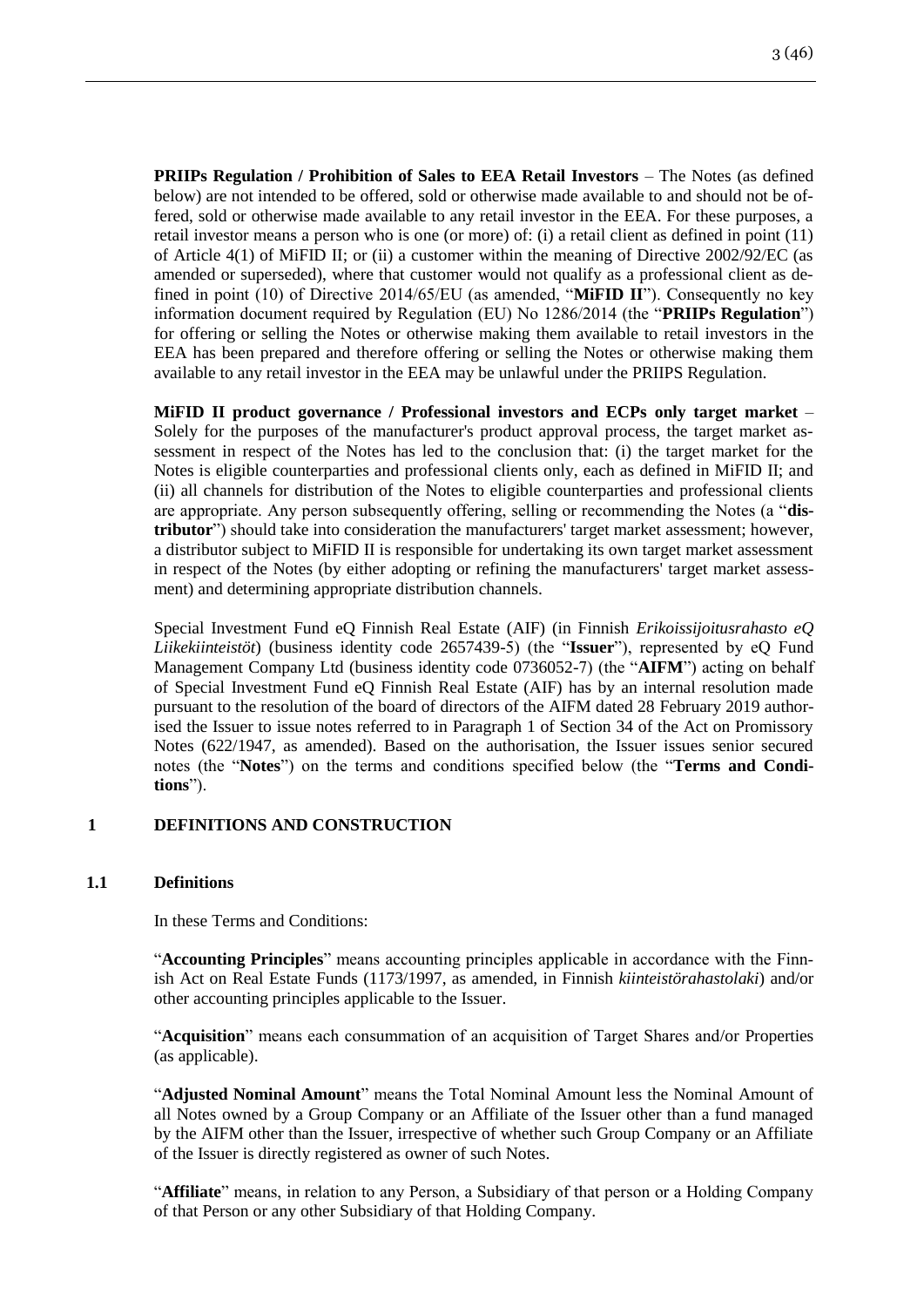"**Agency Agreement**" means the agency agreement entered into on or before the Issue Date, between the Issuer and the Noteholders' Agent, or any replacement agency agreement entered into after the Issue Date between the Issuer and a replacing Noteholders' Agent.

"**Allocated Loan Amount**" means with respect to a Property and Partly Owned Company Shares, the amount set opposite that Property or Partly Owned Company Shares in Schedule 1 (*The Property Companies and the Properties*) of the Intercreditor Agreement, which Schedule shall be updated (by relying on the information provided by the Issuer) by the Security Agent by delivering an updated Schedule 1 (*The Property Companies and the Properties)* of the Intercreditor Agreement to the Issuer (**A**) by 28 February in each year based upon the most recent Valuations (on the basis of those Valuations) and (**B**) promptly upon the request of the Issuer after (**i**) a delivery of a new Valuation (on the basis of that Valuation), (**ii**) Transaction Security has been created over a new property acquired by the Issuer as a result of an Acquisition or (**iii**) cancellation or repayment of part of the facilities under the Debt Documents as a result of which the Allocated Loan Amount is to be reduced pro rata between the Properties.

"**Bank Agent**" has the meaning given to such term in the Intercreditor Agreement.

"**Bank Creditors**" means each Bank Creditor as defined in the Intercreditor Agreement, for the avoidance of doubt, including each Hedge Counterparty (as such term is defined in the Intercreditor Agreement).

"**Bank Deposit Account**" means a blocked bank account of the Issuer at Nordea Bank Abp which is pledged pursuant to the Security Documents and to which the Security Agent has sole signing rights and to which account Disposal Proceeds and proceeds of Insurances equaling or exceeding EUR 500,000 per insurance event relating to the Secured Bank Obligations shall be deposited in accordance with the Senior Facilities Agreement.

"**Bank Finance Documents**" means the Bank Finance Documents as defined in the Intercreditor Agreement, for the avoidance of doubt, including each Hedging Agreement (as such term is defined in the Intercreditor Agreement).

"**Book-Entry Securities System**" means the Infinity system being part of the book-entry register maintained by the CSD or any other replacing book-entry securities system.

"**Book-Entry System Act**" means the Finnish Act on Book-Entry System and Clearing Operations (in Finnish *Laki arvo-osuusjärjestelmästä ja selvitystoiminnasta* 348/2017, as amended).

"**Business Day**" means a day on which deposit banks in Helsinki and Stockholm are open for general business and on which the Trans-European Automated Real-Time Gross Settlement Express Transfer (TARGET2) System is open.

"**Business Day Convention**" means the first following day that is a CSD Business Day.

#### "**Change of Control Event**" if:

- (a) a Fund Company ceases to be the fund manager of the Issuer; or
- (b) the Issuer ceases to be a non-UCITS fund (in Finnish *erikoissijoitusrahasto*) in accordance with the Finnish Investment Funds Act and an alternative investment fund (in Finnish *vaihtoehtorahasto*) within the meaning of the Act on Alternative Investment Fund Managers.

"**Compliance Certificate**" means a certificate substantially in the form of Schedule 1 (Compliance Certificate) and to be delivered by the Issuer to the Noteholders' Agent and the Security Agent.

"**Compulsory Restructuring**" means (**i**) in the case of a HoldCo which is a limited liability company, any merger, demerger, liquidation or other corporate restructuring measure made in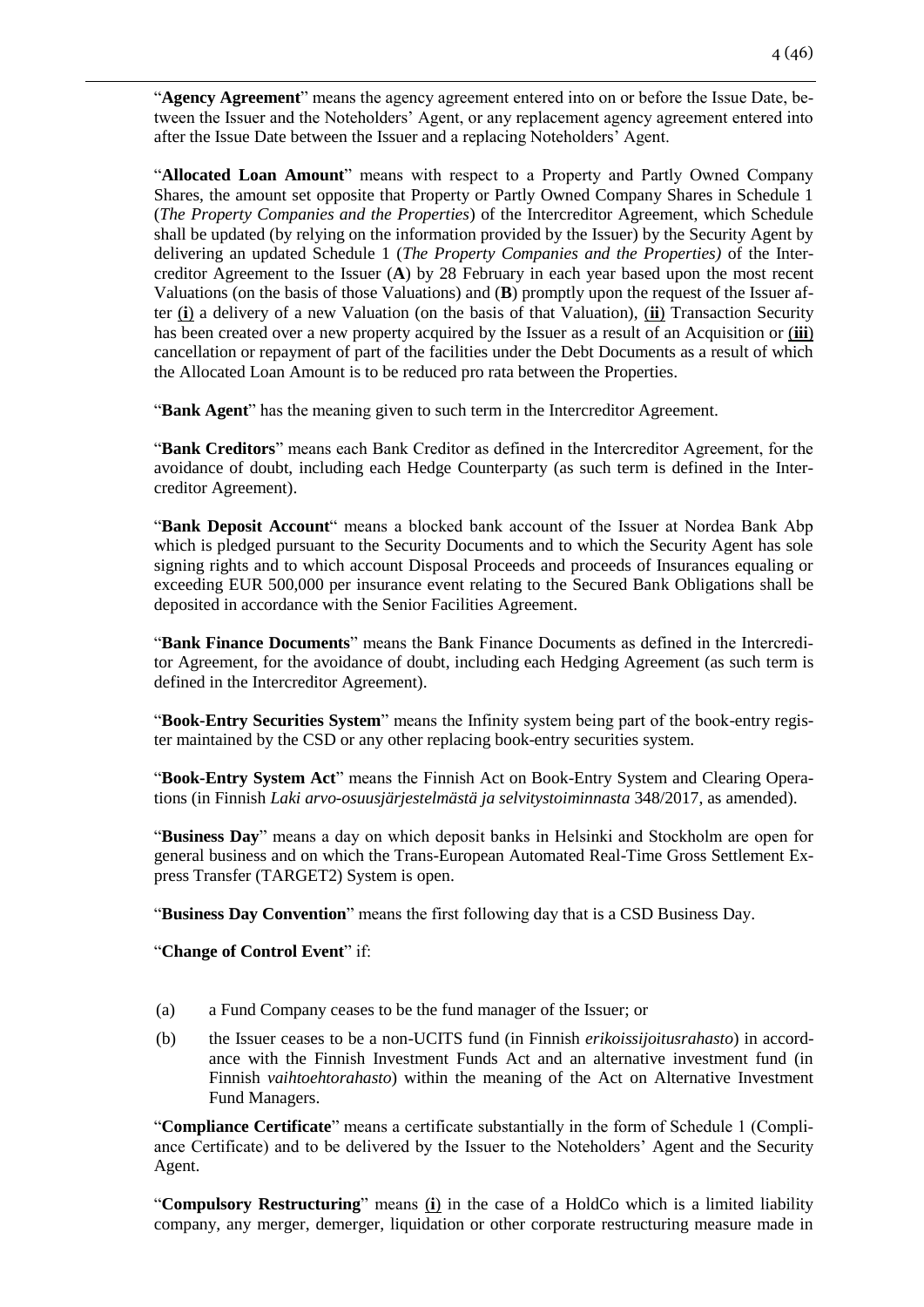accordance with the Finnish Companies Act (in Finnish *osakeyhtiölaki*) or (**ii**) in the case of a HoldCo which is a limited partnership, a conversion into a limited liability company and thereafter any merger, demerger, liquidation or other corporate restructuring measure made in accordance with the Finnish Companies Act (in Finnish *osakeyhtiölaki*), and in each case initiated promptly after an Acquisition of a HoldCo, which restructuring, including any conversion of a HoldCo in a limited partnership form into a limited liability company shall be completed as soon as possible and no later than within (9) months from the date of the relevant Acquisition upon the completion and as a consequence of which the Issuer shall own directly the shares in the relevant Target Company.

"**CSD**" means Euroclear Finland Oy, business identity code 1061446-0, Urho Kekkosen katu 5 C, P.O. Box 1110, 00101 Helsinki, Finland or any entity replacing the same as a central securities depository.

"**CSD Business Day**" means a day on which the Book-Entry Securities System is open in accordance with the regulations of the CSD.

"**Debt Documents**" has the meaning given to that term in the Intercreditor Agreement.

"**Default**" means an Event of Default or any event or circumstance specified in Clause 13.1 which would (with the expiry of a grace period, the giving of notice, the making of any determination under the Note Finance Documents or any combination of any of the foregoing) be an Event of Default.

"**Deposit Accounts**" means the Bank Deposit Account and the Noteholder Deposit Account and includes any replacement of any such account.

"**Development Company**" means a mutual real estate company (in Finnish *keskinäinen kiinteistöosakeyhtiö*) or an ordinary real estate company that is a member of the Group and that holds a title or a land leasehold in respect of a real estate site as referred to in Chapter 15, Section 1 of the Land Code (12.4.1995/540, as amended, in Finnish *maakaari*) to a property with a building or part of a building under construction and which has either been established by the Issuer with funds from the Investors or acquired by the Issuer as a result of an Acquisition with funds from the Investors, in each case for the development.

"**Disposal Proceeds**" means the Release Price and other amounts to be used for mandatory prepayment in accordance with Clause 8.4 (*Mandatory Prepayment – Disposal Proceeds*) in connection with a disposal in accordance with paragraph (c) of Clause 11.4 (Disposals).

"**EBITDA**" means, in respect of any Testing Date, the number set out under the heading "*Operating Profit*" (or any equivalent line item) deducted by the number set out under the heading "*Unrealised profit (loss) for the period*" (or any equivalent line item), each as reported in the consolidated financial statements of the Group.

"**Euro**" and "**EUR**" means the single currency of the participating member states in accordance with the legislation of the European Community relating to Economic and Monetary Union.

"**Event of Default**" means an event or circumstance specified in paragraphs 13.1(a) to 13.1(i) of Clause 13.1.

"**Final Maturity Date**" means 29 January 2024.

"**Finance Costs**" means, in respect of any Testing Date, the number set out under the heading "*Interest to financial institutions*" (or any equivalent line item) added to the number set out under the heading "*Financial expenses*" (or any equivalent line item), each as set out in the consolidated financial statements of the Group.

"**Financial Indebtedness**" means any indebtedness for or in respect of: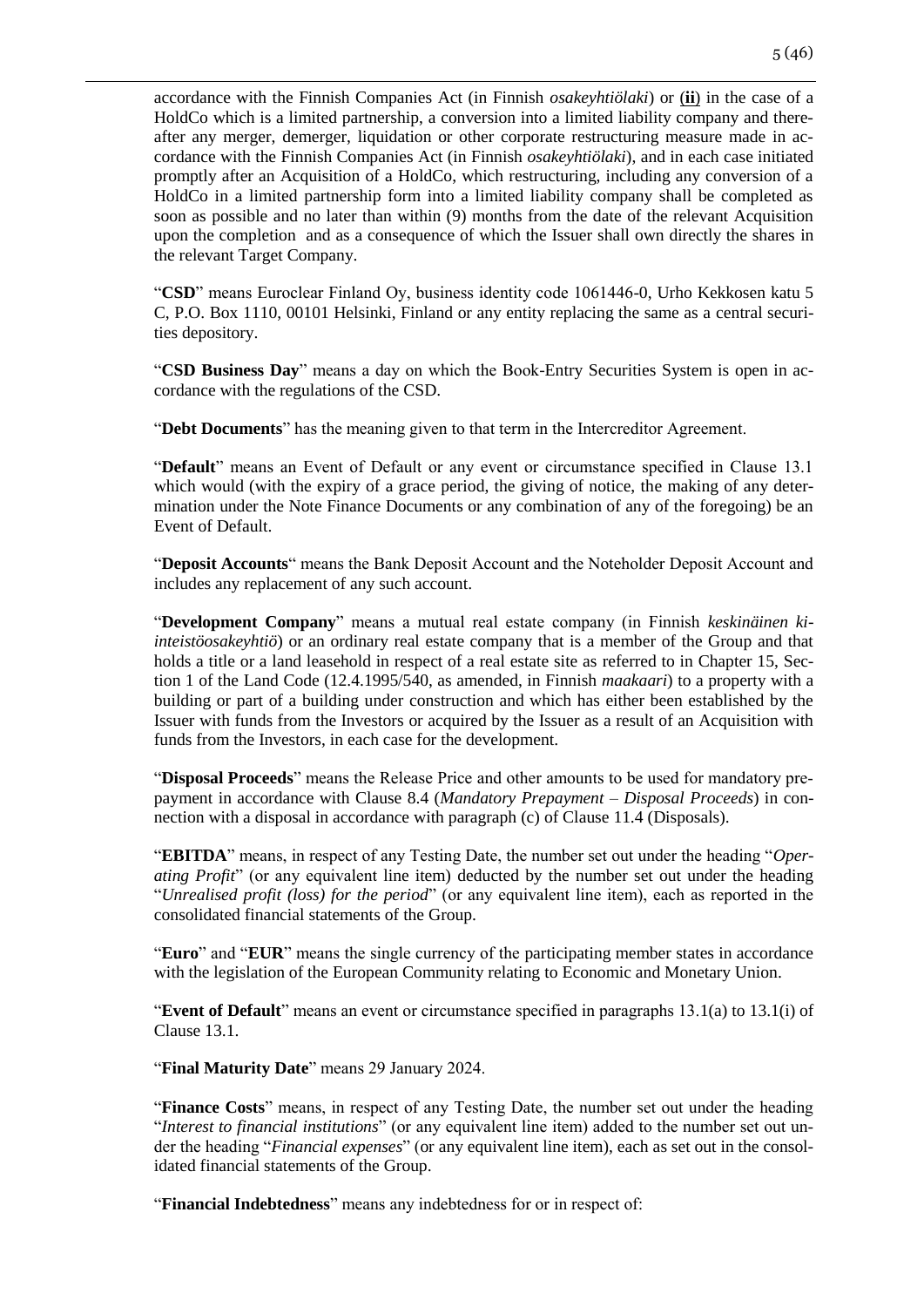- (a) moneys borrowed;
- (b) any amount raised by acceptance under any acceptance credit facility or dematerialised equivalent;
- (c) any amount raised pursuant to any note purchase facility or the issue of bonds, notes, debentures, loan stock or any similar instrument;
- (d) the amount of any liability in respect of any lease or hire purchase contract which would, in accordance with the Accounting Principles be treated as a finance or capital lease;
- (e) receivables sold or discounted (other than any receivables to the extent they are sold on a non-recourse basis);
- (f) any amount raised under any other transaction (including any forward sale or purchase agreement) of a type not referred to in any other paragraph of this definition having the commercial effect of a borrowing;
- (g) any derivative transaction entered into in connection with protection against or benefit from fluctuation in any rate or price (and, when calculating the value of any derivative transaction, only the marked to market value (or, if any actual amount is due as a result of the termination or close-out of that derivative transaction, that amount) shall be taken into account);
- (h) any counter indemnity obligation in respect of a guarantee, indemnity, bond, standby or documentary letter of credit or any other instrument issued by a bank or financial institution; and
- (i) the amount of any liability in respect of any guarantee or indemnity for any of the items referred to in paragraphs (a) to (h) above.

"**Force Majeure Event**" has the meaning set forth in Clause 24.1 (*Force Majeure and Limitation of Liability*).

"**Fund Company**" means (**i**) eQ Fund Management Company Ltd belonging to the eQ Plc Group, (**ii**) another fund management company belonging to the eQ Plc Group acting as the fund manager of the Issuer or (**iii**) a fund management company separately accepted by the Noteholders' Agent in advance.

"**Fund Loan to Value**" or "**FLTV**" means, at any time, the aggregate interest-bearing liabilities of the Group, as a percentage of the sum of;

- (i) the number set out under the heading "*Investment properties*" in the consolidated financial statements of the Group (or any equivalent line item);
- (ii) the number set out under the heading "*Other intangible assets*" in the consolidated financial statements of the Group (or any equivalent line item);
- (iii) the number set out under the heading "*Cash and equivalents*" in the consolidated financial statements of the Group (or any equivalent line item); and
- (iv) without double counting, any amount held on a Deposit Account or the Noteholder Repayment Account,

in each case where applicable including any such amounts applied on a *pro forma* basis.

"**Fund Loan to Value Soft Covenant Test**" means the Fund Loan to Value financial test in accordance with Clause 12.3(a).

"**Group**" means the Issuer and its Subsidiaries from time to time (each a "**Group Company**").

"**HoldCo**" means a limited liability company or limited partnership owning, directly or indirectly, shares in a Target Company.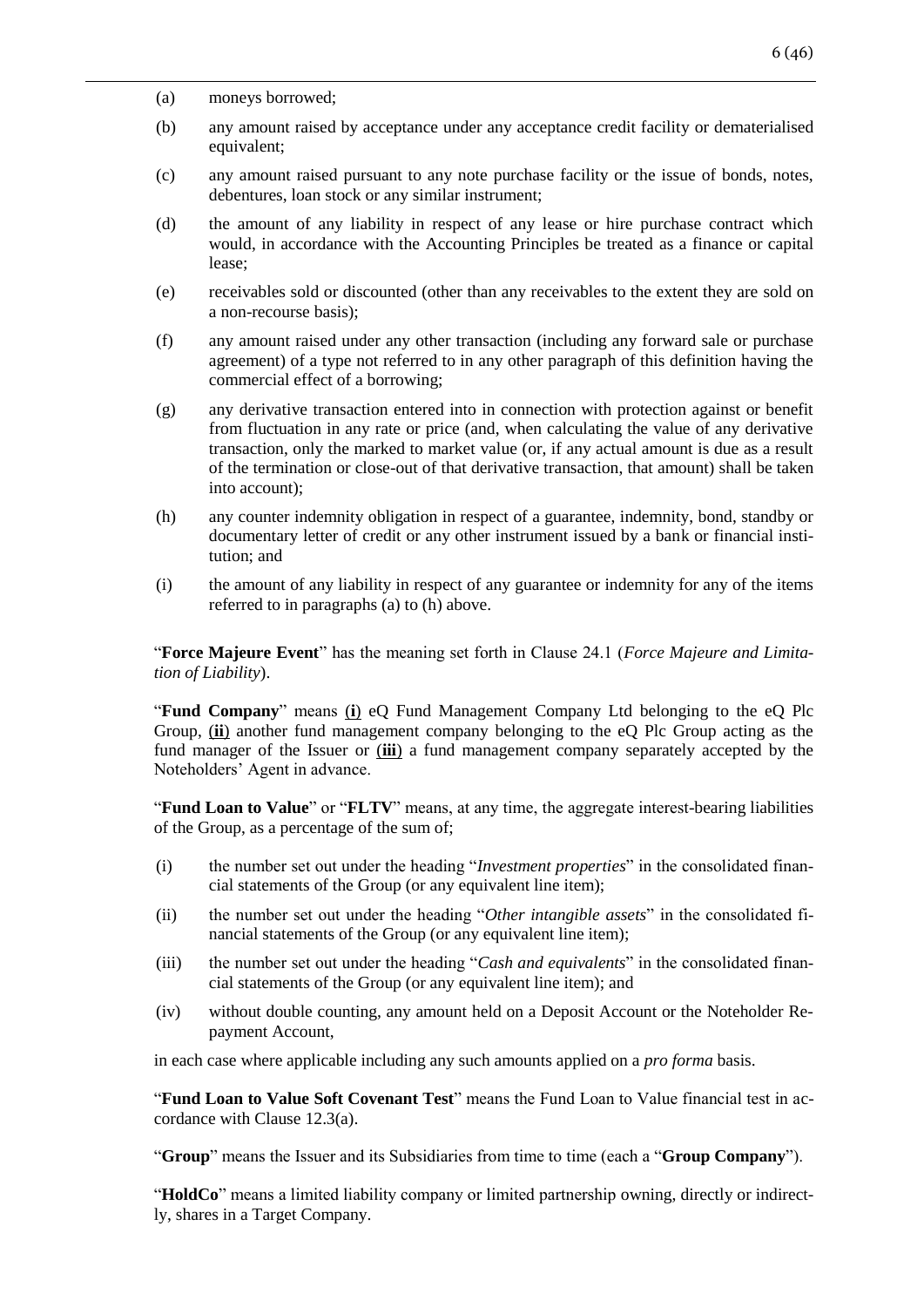"**Holding Company**" means, in relation to a Person, any other Person in respect of which it is a Subsidiary.

"**Initial Valuation**" means each Valuation of a Property and the Partly Owned Company Shares supplied to the Security Agent before each Acquisition. If an Acquisition is financed solely with funds from the Investors and the Initial Valuation is not available to the Issuer prior such Acquisition, the Initial Valuation shall be delivered as soon as possible after such Acquisition.

"**Insolvent**" means, in respect of a relevant Person, that it (**i**) is deemed to be insolvent within the meaning of Section 1 of Chapter 2 of the Finnish Bankruptcy Act (in Finnish Konkurssilaki 120/2004, as amended) (or its equivalent in any other jurisdiction), (**ii**) admits inability to pay its debts as they fall due, (**iii**) suspends making payments on any of its debts, (**iv**) by reason of actual financial difficulties commences negotiations with its creditors (other than the Noteholders) with a view to rescheduling any of its indebtedness (including company reorganisation under the Finnish Act on Company Reorganisation (in Finnish Laki yrityksen saneerauksesta 47/1993, as amended) (or its equivalent in any other jurisdiction)) or (**v**) is subject to involuntary winding-up, dissolution or liquidation.

"**Instructing Group**" means the Instructing Group at that time as more precisely described and calculated in accordance with the Intercreditor Agreement.

"**Insurance Prepayment Proceeds**" means any proceeds of Insurances required to be paid into the Noteholder Repayment Account in accordance with Clause 8.5 (*Mandatory Prepayment – Insurance Prepayment Proceeds*) (for the avoidance of doubt, excluding any proceeds from Insurances paid to a tenant in accordance with the relevant insurance contract and rental agreement).

"**Insurances**" means any contract of insurance against the risk of fire and any other risks against which residential and commercial properties are generally insured from time to time for full reinstatement value (in Finnish *täysarvovakuutus*).

"**Intercreditor Agreement**" means the intercreditor agreement (as may be amended, supplemented or modified from time to time) entered into on or about the Issue Date between, among others, the Issuer, the Obligors, the Security Agent, the Noteholders' Agent, the Bank Agent and the Bank Creditors.

"**Interest**" means the interest on the Notes calculated in accordance with Clauses 7.1 to 7.3.

"**Interest Cover Ratio**" means the ratio of EBITDA for the preceding 12 months to the Finance Costs for the same period, to be tested in accordance with Clause 12 (*Financial Covenants*).

"**Interest Payment Date**" means 29 January and 29 July of each year or, to the extent such day is not a CSD Business Day, the CSD Business Day following from the application of the Business Day Convention. The first Interest Payment Date for the Notes shall be 29 January 2020 and the last Interest Payment Date shall be the relevant Redemption Date.

"**Interest Period**" means (**i**) in respect of the first Interest Period, the period from (and including) the Issue Date to (but excluding) the first Interest Payment Date, and (**ii**) in respect of subsequent Interest Periods, the period from (and including) an Interest Payment Date to (but excluding) the next succeeding Interest Payment Date (or a shorter period if relevant) or the Final Maturity Date. An Interest Period shall not be adjusted by application of the Business Day Convention.

"**Interest Rate**" means 2.750 per cent. *per annum.*

"**Investment Criteria**" means, in relation to each Acquisition, that:

(a) the Target Company or the Property (as applicable) of Acquisition is located in Finland; and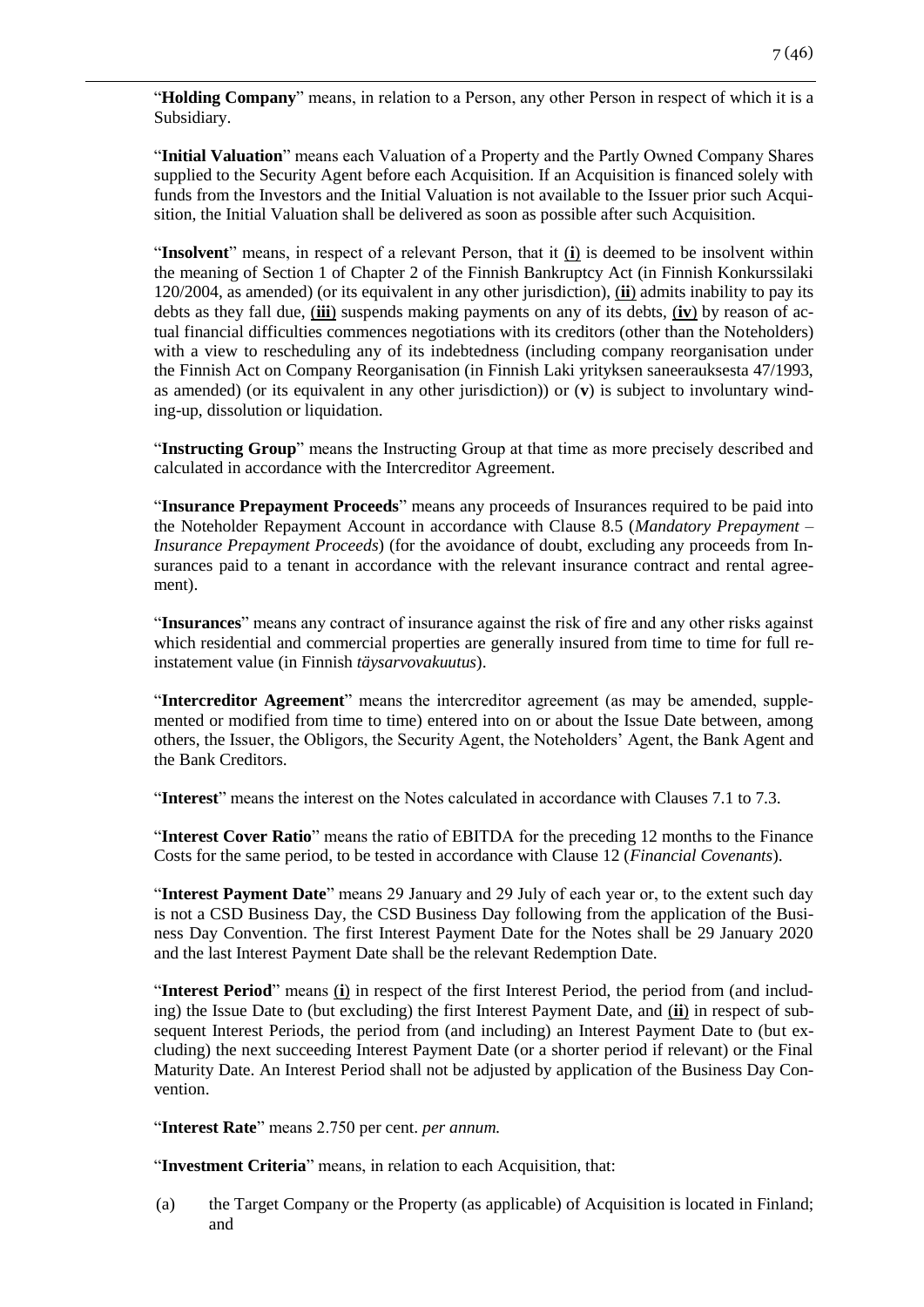- (b) to the extent (**i**) the value of the Target Company or the Property (as applicable) of Acquisition would be at least EUR 30,000,000 based upon an Initial Valuation and / or (**ii**) the Target Company or the Property (as applicable) of Acquisition would represent over 15% of the aggregate market value of the Properties and the Partly Owned Company Shares (determined in accordance with the most recent Valuation of the Properties and the Partly Owned Company Shares at that time) and other assets of the Issuer after the Acquisition:
	- (i) Main purpose of use/type of premises: commercial (including premises for the sale of daily consumer goods, utility goods and hardware, as well as shopping and business centres), office, industrial and hotel. As part of the aforementioned also other purposes of use to a minor degree; and
	- (ii) Location: the Helsinki and Tampere regions, other university cities and regional and growth centres.

"**Investor**" means an unit holder (in Finnish *rahasto-osuuden omistaja*) of the Fund.

"**Issue Date**" means 27 June 2019.

"**Issuer**" or the "Fund" means Special Investment Fund eQ Finnish Real Estate, a special investment fund established in Finland with business identity code 2657439-5, represented by eQ Fund Management Company Ltd, a limited liability company incorporated in Finland with business identity code 0736052-7.

"**Issuing and Paying Agency Agreement**" means the agreement dated 17 June 2019 regarding services related to the Notes entered into by and between the Issuer and the Issuing and Paying Agent in connection with the issuance of the Notes (as amended and restated from time to time).

"**Issuing and Paying Agent**" means Nordea Bank Abp acting as issuing agent (in Finnish *liikkeeseenlaskijan asiamies*) and paying agent of the Notes for and on behalf of the Issuer, or any other party replacing the same as Issuing and Paying Agent in accordance with the regulations of the CSD.

"**Managing Company Shares**" means shares owned by a Property Company or the Issuer (in each case as a result of an Acquisition) in any managing company, any administration company or similar company in relation to any business park, shopping centre or similar group of property companies without employees or assets.

"**Material Adverse Effect**" means a material adverse effect on:

- (a) the business, operations, property, condition (financial or otherwise) of the Issuer;
- (b) the ability of the Issuer to perform its payment obligations or other material obligations under the Note Finance Documents;
- (c) the validity or enforceability of, or the effectiveness or ranking of any Security granted or purported to be granted pursuant to any of, the Note Finance Documents; or
- (d) the rights or remedies of any Secured Creditor under any of the Secured Notes Obligations.

"**Non-Material Rental Agreement**" means any non-material rental agreement concluded by a Property Company in respect of any areas that such Property Company controls pursuant to its articles of association.

"**Nominal Amount**" has the meaning set forth in Clause 2.5.

"**Note Finance Documents**" means these Terms and Conditions, the Intercreditor Agreement, the Security Documents, the Security Agent Fee Letter, the Agency Agreement and any other document designated by the Issuer and the Noteholders' Agent as a Note Finance Document.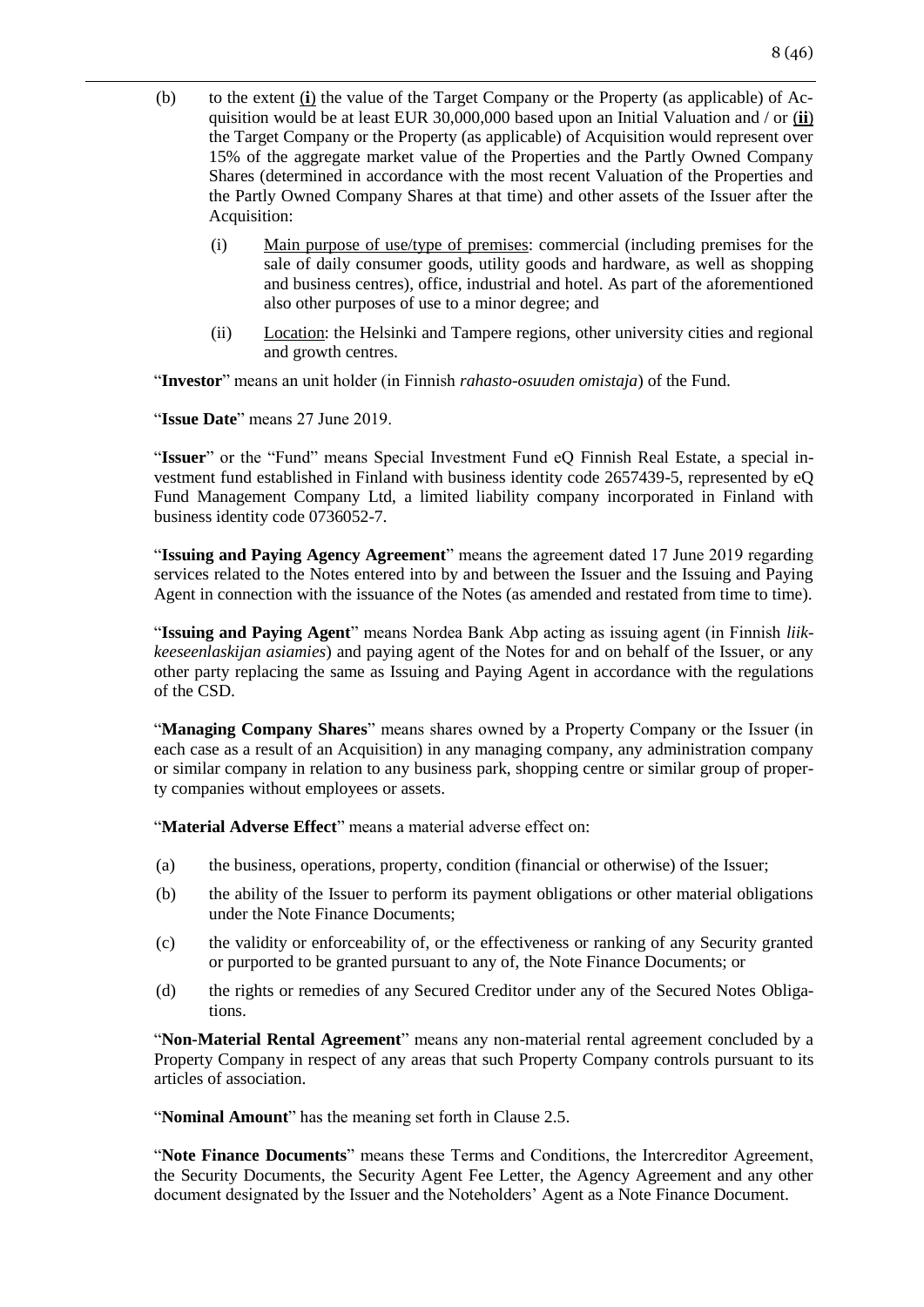"**Noteholder**" means the Person who is registered in the register maintained by the CSD pursuant to paragraph 2 of Section 3 of Chapter 4 of the Book-Entry System Act as direct registered owner (in Finnish *omistaja*) or nominee (in Finnish *hallintarekisteröinnin hoitaja*) with respect to a Note.

"**Noteholder Deposit Account**" means a blocked bank account of the Issuer at Nordea Bank Abp which is pledged pursuant to the Security Documents and to which the Security Agent has sole signing rights and to which account Disposal Proceeds and any proceeds of Insurances relating to the Secured Notes Obligations shall be deposited in accordance with these Terms and Conditions.

"**Noteholder Repayment Account**" means a blocked bank account of the Issuer at Nordea Bank Abp which is pledged pursuant to the Security Documents and to which the Security Agent has sole signing rights and to which account Disposal Proceeds and Insurance Prepayment Proceeds relating to the Secured Notes Obligations shall be deposited and used for repayment in accordance with these Terms and Conditions.

"**Noteholder Repayment Account Certificate**" means a certificate substantially in the form of Schedule 3 (*Noteholder Repayment Account Certificate*) and to be delivered by the Issuer to the Noteholders' Agent and the Security Agent.

"**Noteholders' Agent**" means Nordic Trustee Oy, incorporated under the laws of Finland with corporate registration number 2488240-7, acting for and on behalf of the Noteholders in accordance with these Terms and Conditions, or another party replacing it, as Noteholders' Agent, in accordance with these Terms and Conditions.

"**Noteholders' Meeting**" means a meeting among the Noteholders held in accordance with Clause 17 (*Noteholders' Meeting*).

"**Notes**" means the notes governed by and issued under these Terms and Conditions, each for the Nominal Amount and which constitute debt instruments of the type referred to in paragraph 1 of Section 34 of the Act on Promissory Notes (in Finnish *Velkakirjalaki* 622/1947, as amended) (in Finnish *joukkovelkakirja*).

"**Obligor**" means the Issuer and each Property Company.

"**Parking Company Shares**" means shares owned by a Property Company or the Issuer (in each case as a result of an Acquisition) in any parking company.

"**Partly Owned Company**" means the Target Companies partly owned by the Issuer and listed as such in Schedule 1 (*The Property Companies and the Properties)* of the Intercreditor Agreement, which Schedule shall be updated (by relying on the information provided by the Issuer) by the Security Agent promptly upon the request of the Issuer after Transaction Security over any new acquired Partly Owned Company Shares has been created provided that all necessary information has been delivered to the Security Agent.

"**Partly Owned Company Shares**" means shares in a Partly Owned Company.

"**Person**" means any individual, firm, company, corporation, government, state or agency of a state or any association, trust, joint venture, consortium or partnership or any other entity, whether or not having a separate legal personality.

"**Property**" means each real estate owned or leasehold held by the Issuer or a Property Company and listed in Schedule 1 (*The Property Companies and the Properties*) of the Intercreditor Agreement, which Schedule shall be updated (by relying on the information provided by the Issuer) by the Security Agent by delivering an updated Schedule 1 (*The Property Companies and the Properties*) of the Intercreditor Agreement to the Issuer promptly upon the request of the Issuer after (**i**) a delivery of a new Valuation (on the basis of that Valuation), (**ii**) Transaction Security has been created over a new property acquired by the Issuer as a result of an Acquisition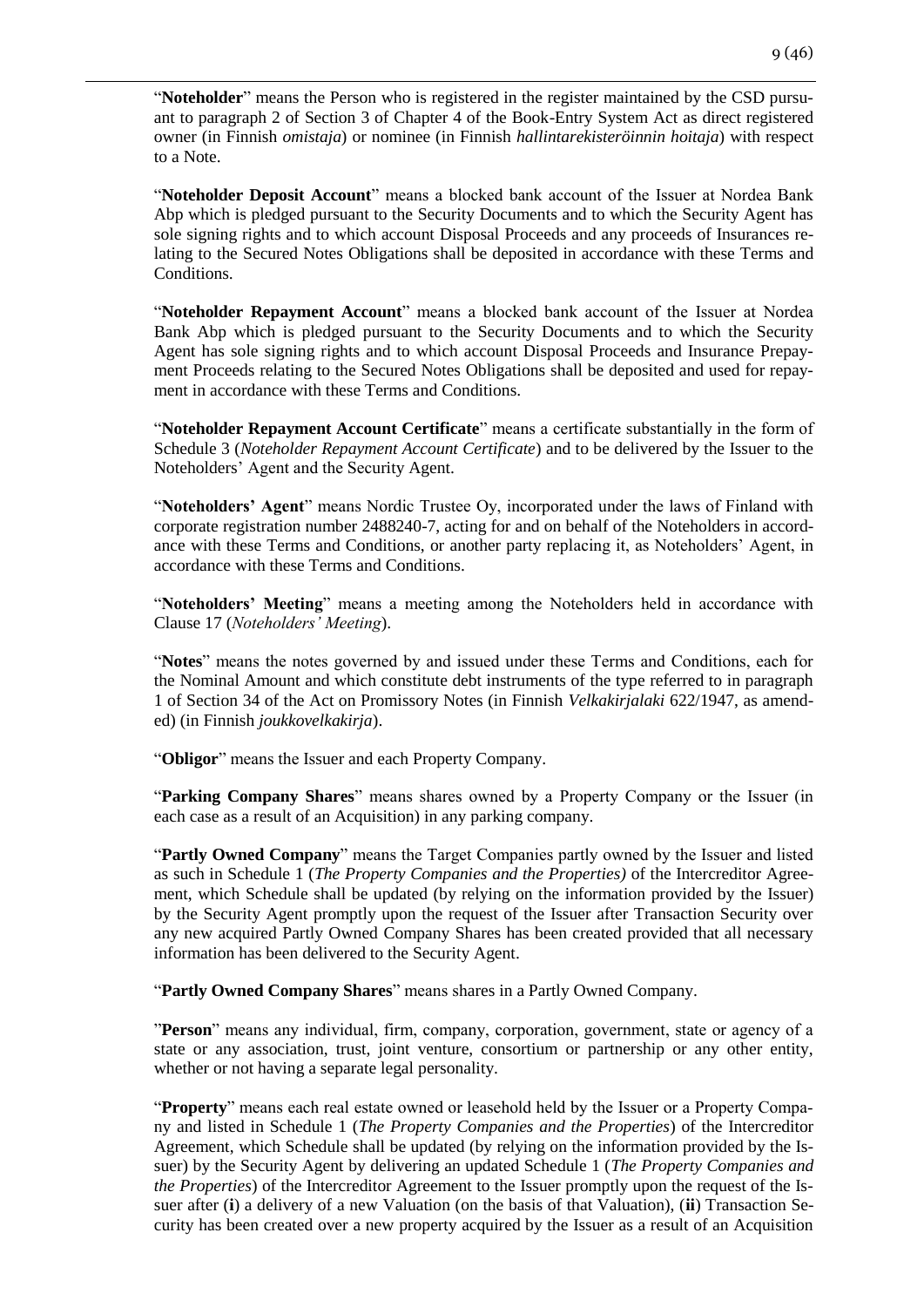or (**iii**) cancellation or prepayment of the facilities under the Debt Documents as a result of which when the Allocated Loan Amount is to be reduced pro rata between the Properties provided that all necessary information has been delivered to the Bank Agent, together with buildings, structures, furnishings, fittings and appurtenances (in Finnish *kiinteistön ainesosat ja tarpeisto*) situated thereon.

"**Property Company**" means each Target Company wholly owned by the Issuer that holds, from time to time, title to a Property and as listed in Schedule 1 (*The Property Companies and the Properties*) of the Intercreditor Agreement, which Schedule shall be updated (by relying on the information provided by the Issuer) by the Security Agent by delivering an updated Schedule 1 (*The Property Companies and the Properties*) of the Intercreditor Agreement to the Issuer promptly upon the request of the Issuer after (**i**) a delivery of a new Valuation (on the basis of that Valuation), (**ii**) Transaction Security has been created over a new property acquired by the Issuer as a result of an Acquisition or (**iii**) cancellation or prepayment of the facilities under the Debt Documents as a result of which when the Allocated Loan Amount is to be reduced pro rata between the Properties provided that all necessary information has been delivered to the Bank Agent, together with the Parking Company Shares and the Managing Company Shares, if any, relating thereto.

For the purpose of Clause 11.8 (*Insurances*), a Property Company shall exclude any Development Company until the date on which the construction work in respect of the building (or part of the building, as applicable) situated on a Property owned by a Development Company has been finalised and the building (or part of the building, as applicable) subject to the construction work has been handed over to the possession of such Development Company.

#### "**Record Time**" means:

- (a) in relation to a payment of Interest, default interest and/or redemption of the Notes when such payment is made through the Book-Entry Securities System, the end of the first CSD Business Day prior to, as applicable, (**i**) an Interest Payment Date, (**ii**) the day on which default interest is paid, (**iii**) a Redemption Date or (**iv**) a date on which a payment to the Noteholders is to be made under Clause 13 (*Distribution of proceeds*); and
- (b) in relation to a Noteholders' Meeting and Written Procedure, the end of the CSD Business Day specified in the communication pursuant to Clause 16.3 or Clause 17.3, as applicable; and
- (c) otherwise, the end of the fifth CSD Business Day prior to another relevant date.

"**Redemption Date**" means the date on which the relevant Notes are to be redeemed or repurchased in accordance with Clause 8 (*Redemption and repurchase of the Notes*).

"**Release Price**" means the release price of each Property or Partly Owned Company Shares identified in column "Release Price" as set out in Schedule 1 (*The Property Companies and the Properties*) of the Intercreditor Agreement, as updated by the Security Agent from time to time and the release price of each Property or the Partly Owned Company Shares acquired after 29 March 2019 shall be calculated as the Allocated Loan Amount in relation to each such Property or Partly Owned Company Shares multiplied by the fixed release price factor of 110 per cent.

"**Secured Bank Obligations**" means all present and future obligations and liabilities of the Obligors towards the Bank Agent, the Bank Creditors and the Security Agent under or in respect of (including any indebtedness incurred by the Issuer pursuant to the refinancing, deferral or extension of) the Bank Finance Documents.

"**Secured Creditors**" means the Secured Creditors as defined in the Intercreditor Agreement, for the avoidance of doubt, including the Noteholders, the Noteholders' Agent (including in its capacity as Noteholders' Agent under the Agency Agreement), the Issuing and Paying Agent, the Bank Agent, the Bank Creditors and the Security Agent.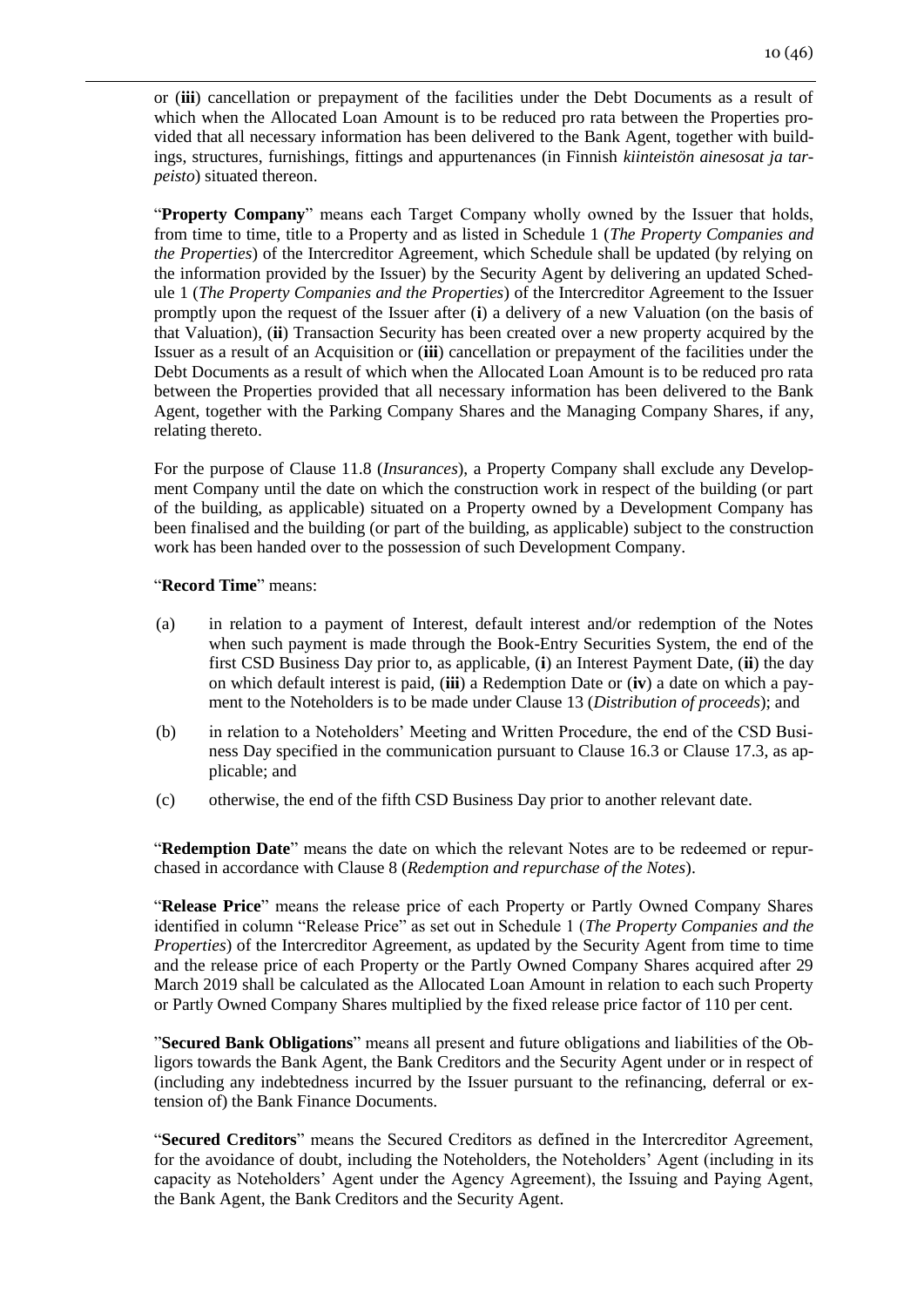"**Secured Notes Obligations**" means all present and future obligations and liabilities of the Obligors to the Noteholders, the Noteholders' Agent (including in its capacity as Noteholders' Agent under the Agency Agreement), the Security Agent (including in its capacity as Security Agent under the Security Agent Fee Letter), the Issuing and Paying Agent and the Security Agent under the Note Finance Documents, the Issuing and Paying Agency Agreement, the Security Agent Fee Letter and the Agency Agreement.

"**Secured Obligations**" means the Secured Obligations as defined in the Intercreditor Agreement, for the avoidance of doubt, including the Secured Bank Obligations, the Secured Subsequent Notes Obligations and the Secured Notes Obligations.

"**Secured Subsequent Notes Obligations**" means all future obligations and liabilities of the Group Companies to the noteholders of the Subsequent Notes and certain other parties under the Subsequent Note Finance Documents.

"**Security**" means a mortgage, charge, pledge, lien, security assignment or other security interest securing any obligation of any Person, or any other agreement or arrangement having a similar effect.

"**Security Agent**" means Intertrust (Finland) Oy or any successor, transferee, replacement or assignee thereof, which has become the Security Agent in accordance with the Intercreditor Agreement.

"**Security Agent Fee Letter**" means a separate fee letter agreed between the Security Agent and the Issuer pursuant to which the Issuer shall pay an agency fee to the Security Agent in accordance with its terms.

"**Security Asset**" means all of the assets of the Obligors which from time to time are, or are expressed to be, the subject of the Transaction Security.

"**Security Documents**" means the documents governing the Transaction Security.

"**Senior Facilities Agreement**" means a EUR 290,000,000 committed facilities and EUR 130,000,000 accordion facility I and EUR 80,000,000 accordion facility C facilities agreement originally dated 1 October 2015 and as amended and restated by the first amendment and restatement agreement dated 11 April 2016, the second amendment and restatement agreement dated 13 October 2016, the third amendment and restatement agreement dated 6 July 2018, and as amended by the fourth amendment agreement dated 19 December 2018 and as further amended and restated by the fifth amendment and restatement agreement dated 22 March 2019 and as amended and restated by the sixth amendment and restatement agreement on or about the Issue Date (as may be amended, amended and restated, supplemented, replaced or otherwise modified from time to time or, in accordance with the terms of the Intercreditor Agreement, refinanced) by and between, *inter alia*, the Issuer as borrower and certain financial institutions as original lenders, arrangers, hedge counterparties and bank agent.

"**Soft Covenant Test**" means the financial test in accordance with Clause 12.3.

"**Subsequent Notes**" means any debt instruments, each for the nominal amount and of the type referred to in paragraph 1 of Section 34 of the Act on Promissory Notes (in Finnish *Velkakirjalaki* 622/1947, as amended) (in Finnish *joukkovelkakirja*) and which are issued by the Issuer after the Issue Date (including for the avoidance of doubt any additional or tap issue relating to the Notes).

"**Subsequent Note Finance Documents**" has the meaning given to that term in the Intercreditor Agreement.

"**Subsidiary**" means a direct or indirect subsidiary (in Finnish *tytäryhteisö*) as defined in the Finnish Accounting Act (30.12.1997/1336, as amended, in Finnish *kirjanpitolaki*).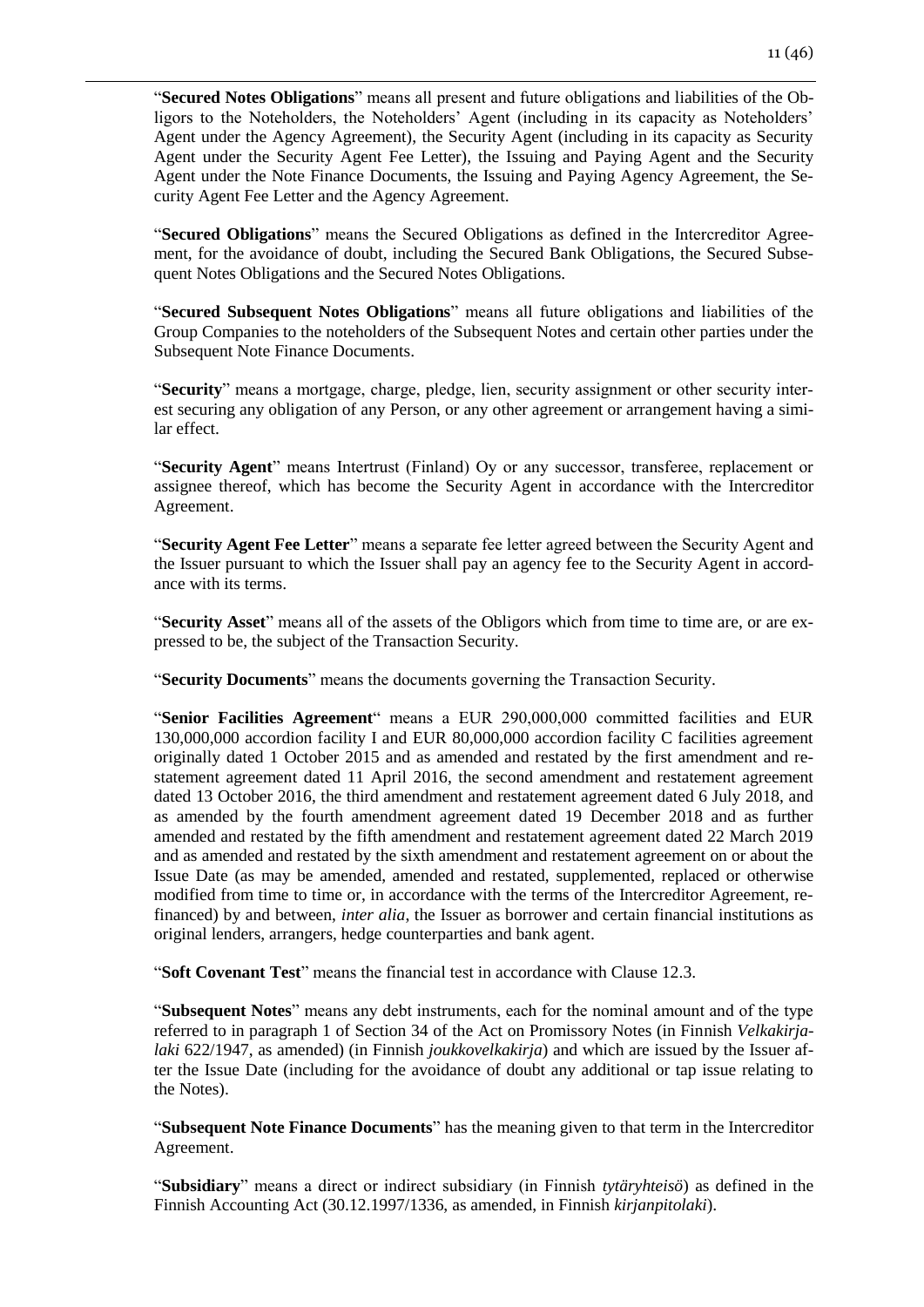"**Target Company**" means (**i**) each mutual real estate company (in Finnish *keskinäinen kiinteistöosakeyhtiö*), (**ii**) each ordinary real estate company and (**iii**) a Development Company, in each case being acquired as a result of an Acquisition.

"**Target Shares**" means the shares in any Target Company or the shares or partnership interest, as applicable, in any HoldCo.

"**Testing Date**" means each of 30 June and 31 December in each year.

"**Total Nominal Amount**" means the aggregate Nominal Amount of all the Notes outstanding at the relevant time.

"**Transaction Security**" means the Security created or evidenced or expressed to be created or evidenced under the Security Documents and being as at the Issue Date the Security listed in Schedule 2 (Transaction Security as at the Issue Date) (as amended from time to time).

"**Valuation**" means a valuation of a Property or Properties or Partly Owned Company Shares or, as the context requires, all properties held by the Group by the Valuer, in form of a KHK valuation (in Finnish *Keskuskauppakamarin hyväksymän kiinteistöarvioitsijan arvio*) as further set out in the Real Estate Fund Act, such Valuation including site visit, if there is three years or more from the previous site visit and being addressed also to the Noteholders' Agent for financing and security purpose.

"**Valuer**" means Jones Lang LaSalle Finland Oy, Catella Property Oy, Realia Management Oy, Newsec Valuation Oy or any other surveyor or valuer appointed by the Bank Agent and the Issuer.

"**Written Procedure**" means the written or electronic procedure for decision making among the Noteholders in accordance with Clause 18 (*Written Procedure*).

### **1.2 Construction**

- 1.2.1 Unless a contrary indication appears, any reference in these Terms and Conditions to:
	- (a) "assets" includes present and future properties, revenues and rights of every description;
	- (b) any agreement or instrument is a reference to that agreement or instrument as supplemented, amended, novated, extended, restated or replaced from time to time;
	- (c) an Event of Default is continuing if it has not been remedied (in case of an Event of Default under Clause 13.1(b)) or waived;
	- (d) a provision of law is a reference to that provision as amended or re-enacted;
	- (e) words denoting the singular number shall include the plural and vice versa; and
	- (f) a time of day is a reference to Helsinki time.
- 1.2.2 When ascertaining whether a limit or threshold specified in Euro has been attained or broken, an amount in another currency shall be counted on the basis of the rate of exchange for such currency against Euro for the previous Business Day, as published by the European Central Bank on its website (www.ecb.int). If no such rate is available, the most recent rate published by the European Central Bank shall be used instead.
- 1.2.3 No delay or omission of the Noteholders' Agent, the Security Agent or of any Noteholder to exercise any right or remedy under the Note Finance Documents shall impair or operate as a waiver of any such right or remedy.

# <span id="page-11-0"></span>**2 ISSUANCE AND STATUS OF THE NOTES**

**2.1** The Notes are denominated in Euro and each Note is constituted by these Terms and Condi-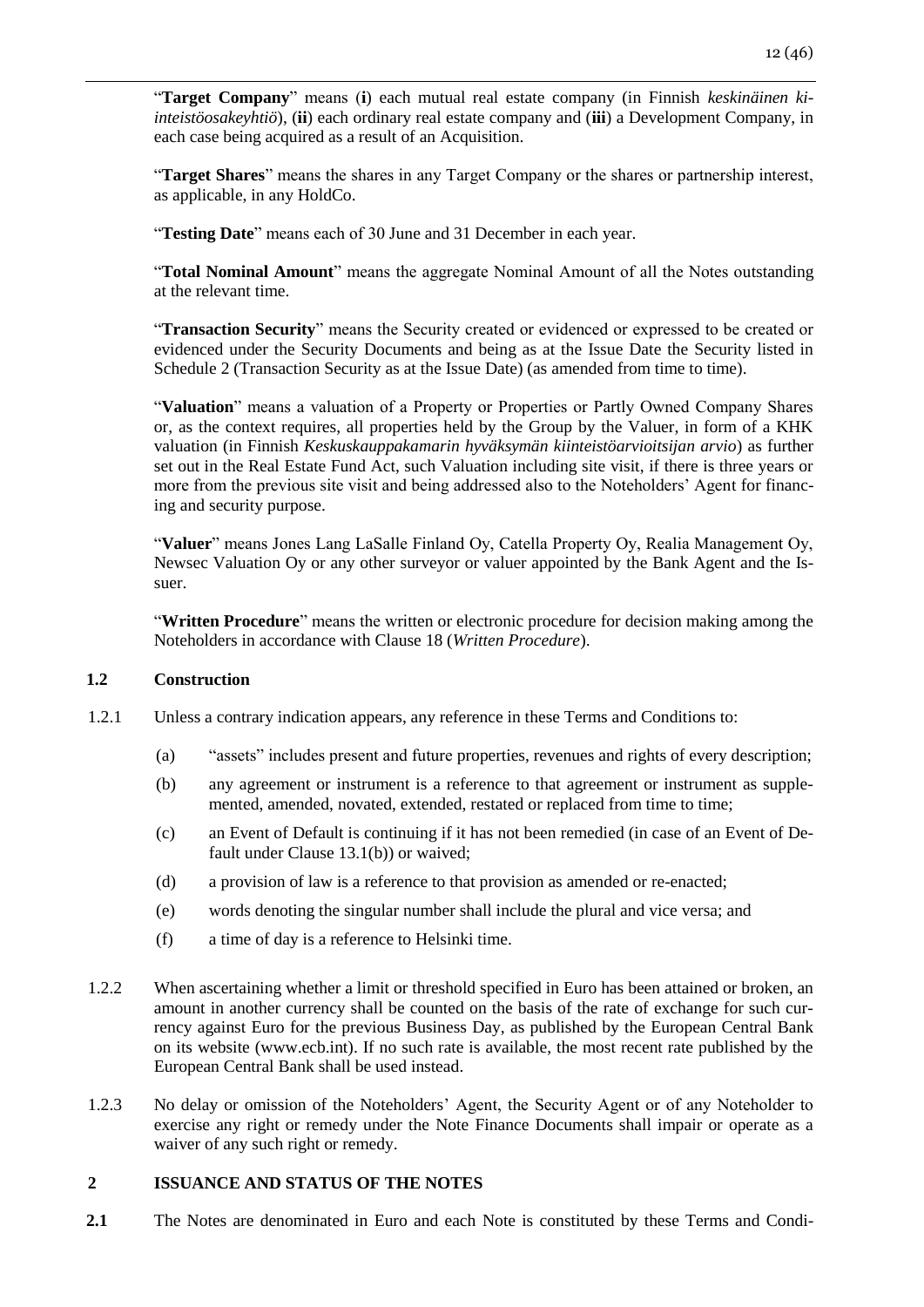tions.

- **2.2** The Notes are offered for subscription in a minimum amount of EUR 100,000 by way of a private placement. Notes shall be offered for subscription through a book-building procedure. The subscription period shall commence and end on 19 June 2019. Bids for subscription shall be submitted to Nordea Bank Abp, Satamaradankatu 5, FI-00020 NORDEA, Finland, tel. +358 9 369 50880.
- 2.3 Subscriptions made are irrevocable. All subscriptions remain subject to the final acceptance by the Issuer. The Issuer may, in its sole discretion, reject a subscription in part or in whole. The Issuer shall decide on the procedure in the event of over-subscription. After the final allocation and acceptance of the subscriptions by the Issuer each investor that has submitted a subscription shall be notified by the Issuer whether and, where applicable, to what extent such subscription is accepted. Subscriptions notified by the Issuer as having been accepted shall be paid for as instructed in connection with the subscription. Notes subscribed and paid for shall be entered by the Issuing and Paying Agent to the respective book-entry accounts of the subscribers on a date advised in connection with the issuance of the Notes in accordance with the Book-Entry System Act as well as regulations and decisions of the CSD.
- **2.4** By subscribing for Notes, each initial Noteholder, and, by acquiring Notes, each subsequent Noteholder (i) agrees that the Notes shall benefit from and be subject to the Note Finance Documents, (ii) agrees to be bound by these Terms and Conditions, the Intercreditor Agreement and the other Note Finance Documents and (iii) agrees that the Noteholders' Agent and the Security Agent are authorised to accede to the Intercreditor Agreement for itself and on behalf of the Noteholders. These Terms and Conditions are subject to the Intercreditor Agreement. In the event any discrepancy between these Terms and Conditions and the Intercreditor Agreement, the Intercreditor Agreement shall prevail.
- **2.5** The nominal amount (in Finnish arvo-osuuden yksikkökoko) of each Note is EUR 100,000 (the "**Nominal Amount**"). The aggregate nominal amount of the Notes is EUR 90,000,000 unless the Issuer decides to increase the aggregate nominal amount of the Notes. All Notes are issued on the Issue Date on a fully paid basis at an issue price of 100.00 per cent. of the Nominal Amount. The Issuer has subsequently increased the aggregate nominal amount of the Notes by a Subsequent Notes issue of EUR 10,000,000, by which the aggregate nominal amount of the Notes totals to EUR 100,000,000 as of the issue date of the Subsequent Notes, 9 July 2019. The Subsequent Notes are issued with an issue price of 100.625 per cent. The Subsequent Notes are consolidated to the Notes forming one single series of Notes under these Terms and Conditions.
- **2.6** The Notes constitute direct, unconditional, unsubordinated and secured obligations of the Issuer and shall at all times rank pari passu and without any preference among them. Further, the Notes shall at all times rank (i) pari passu with the Bank Finance Documents (but subject to the order of application set out in the Intercreditor Agreement), and (ii) at least pari passu with all direct, unconditional, unsubordinated and unsecured obligations of the Issuer, except those obligations which are mandatorily preferred by law.
- **2.7** Each Note is freely transferable after it has been registered into the respective book-entry account of a Noteholder but the Noteholders may be subject to purchase or transfer restrictions with regard to the Notes, as applicable, under local laws to which a Noteholder may be subject. Each Noteholder must ensure compliance with such restrictions at its own cost and expense.

# <span id="page-12-0"></span>**3 USE OF PROCEEDS**

- **3.1** The Issuer shall use the proceeds from the issue of the Notes, less the costs and expenses incurred by the Issuer in connection with the issue of the Notes, for Acquisitions in accordance with the Investment Criteria and partial refinancing of the existing indebtedness outstanding under the Senior Facilities Agreement.
- **3.2** For the sake of clarity, the Issuer may not use any amount of the proceeds from the issue of the Notes to make any payments to the Investors other than payments to an Investor as seller in re-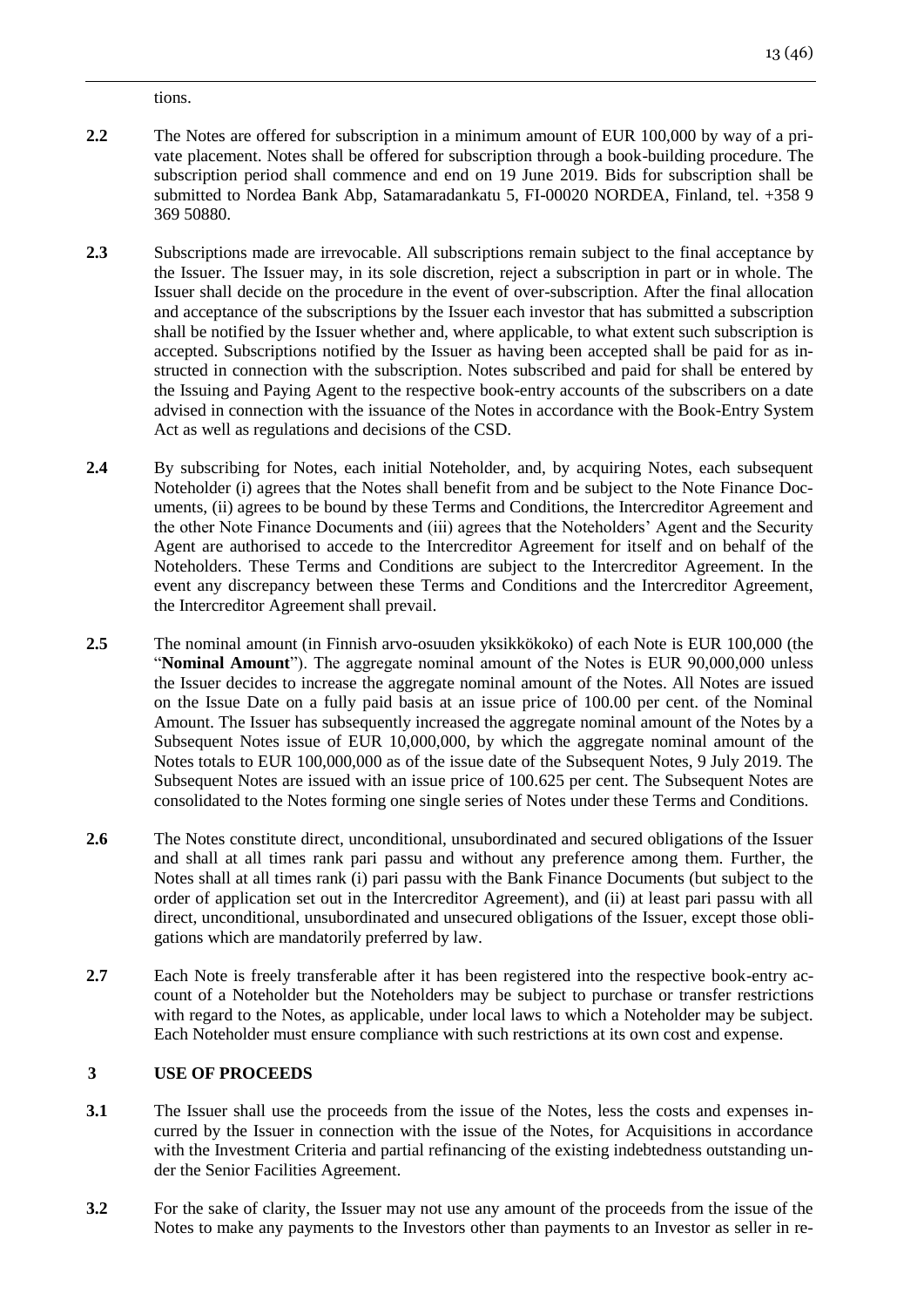spect of an Acquisition.

- **3.3** For the sake of clarity it is agreed and acknowledged by the Issuer that:
	- (a) no shares in any Development Company shall be subject to an Acquisition which is financed with the proceeds from the issue of the Notes (such Acquisition shall instead be financed with funds from the Investors); and
	- (b) no Development Company shall be subject to any investment which is financed with the proceeds from the issue of the Notes (such investment shall instead be financed with funds from the Investors),

as long as the construction work in respect of a building (or part of a building (as applicable)) situated on a Property to which such Development Company holds a title or a land leasehold in respect of a real estate site as referred to in Chapter 15, Section 1 of the Land Code (12.4.1995/540, as amended, in Finnish maakaari) (as applicable) has been finalised and the building (or part of the building (as applicable) subject to the construction work) has been handed over to the possession of such Development Company to the satisfaction of the Security Agent.

# <span id="page-13-0"></span>**4 CONDITIONS FOR DISBURSEMENT**

- **4.1** The Issuing and Paying Agent shall pay the net proceeds from the issuance of the Notes to the Issuer on the later of (i) the Issue Date and (ii) the day on which (a) the Noteholders' Agent notifies the Issuing and Paying Agent that it has received the items listed in (a), (c), (d), (e), (f), (g) and (h) below and (b) the Security Agent notifies the Issuing and Paying Agent that it has received the items listed in (a), (b) and (g) and below:
	- (a) the Note Finance Documents, the Issuing and Paying Agency Agreement and the Agency Agreement duly executed by the parties thereto;
	- (b) evidence that the Security Documents have been amended so that the Transaction Security secures the Notes;
	- (c) a copy of a resolution of the board of directors of each Obligor, as applicable, approving the terms of such Note Finance Documents to which the relevant Obligor is a party, and resolving to enter into such documents and any other documents necessary in connection therewith authorising specified Person(s) to approve and execute any documents and take any other action necessary to consummate such issue;
	- (d) a copy of a resolution of the board of directors of the AIFM (acting for and on behalf of the Issuer), approving these Terms and Conditions, the issue of the Notes, the Issuing and Paying Agency Agreement and the Agency Agreement, and resolving to enter into such documents and any other documents necessary in connection therewith authorising specified Person(s) to approve and execute any documents and take any other action necessary to consummate such issue;
	- (e) evidence that the Person(s) who has/have signed the Note Finance Documents, the Issuing and Paying Agency Agreement, the Agency Agreement and any other documents in connection therewith on behalf of the Issuer and each other Obligor is/are duly authorised to do so;
	- (f) evidence that the net proceeds from the issuance of Notes will be used towards partial repayment of the facilities under the Senior Facilities Agreement on the Issue Date;
	- (g) evidence that the Senior Facilities Agreement shall be amended and restated at the latest on the Issue Date so that the Bank Creditors have consented to the transactions contemplated by the Note Finance Documents; and
	- (h) legal opinion issued by Castrén & Snellman Attorneys Ltd covering, among other things, the capacity and due authorisation of the Issuer to enter into and perform its ob-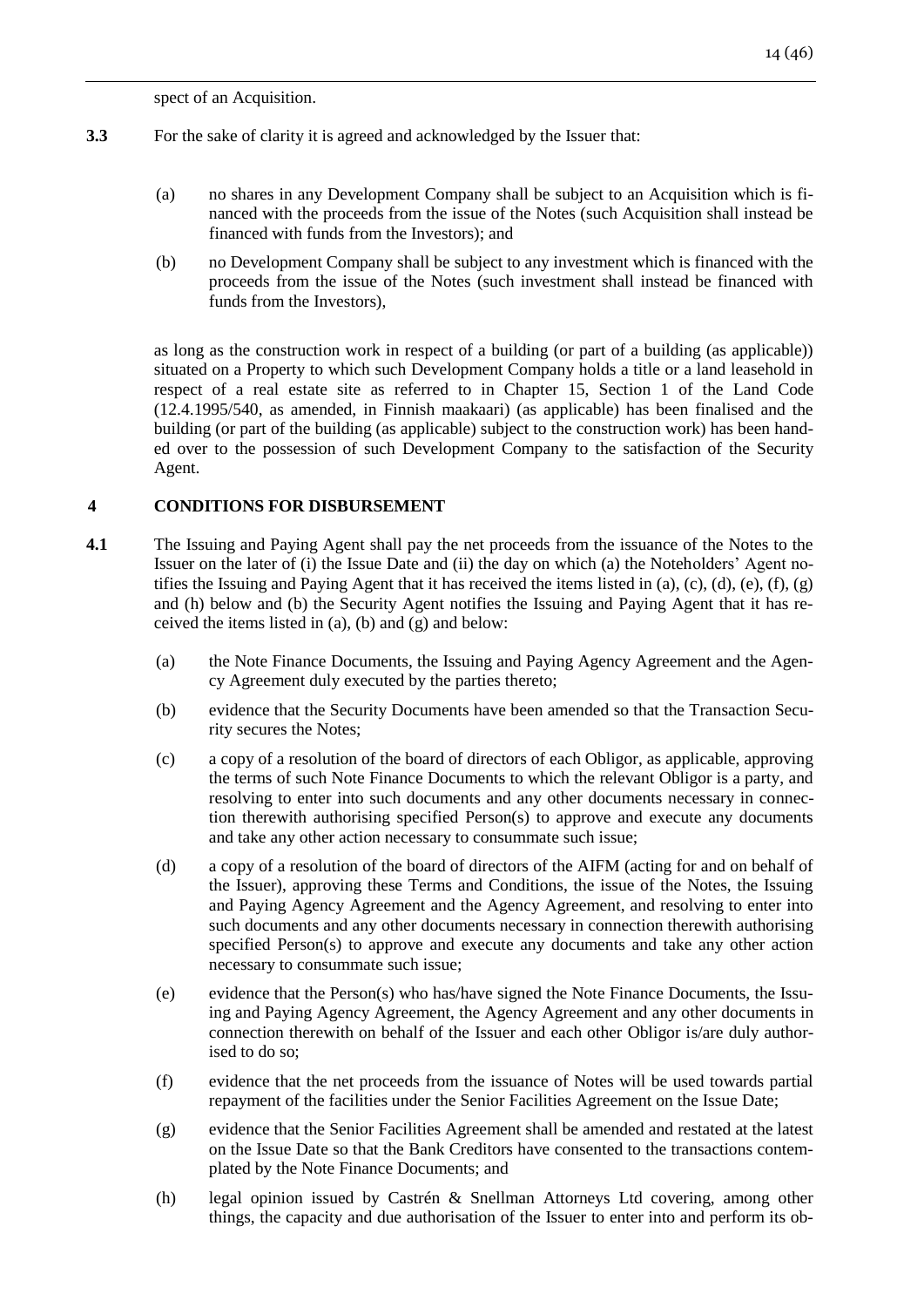ligations under the Note Finance Documents and the validity and enforceability of the Note Finance Documents governed by Finnish law.

- **4.2** The Noteholders' Agent and the Security Agent may each assume that the documentation delivered to it pursuant to Clause 4.1 is accurate, correct and complete unless it has actual knowledge that this is not the case, and neither the Noteholders' Agent nor the Security Agent has to verify the contents or check the adequacy, accuracy or completeness of any such documentation. The conditions for disbursement pursuant to Clause 4.1 are not reviewed by the Noteholders' Agent nor the Security Agent from a legal or commercial perspective of the Noteholders.
- **4.3** The Noteholders' Agent and the Security Agent, as applicable, shall confirm to the Issuing and Paying Agent when it has received the documents and evidence referred to in Clause 4.1, as applicable.

# <span id="page-14-0"></span>**5 NOTES IN BOOK-ENTRY FORM**

- **5.1** The Notes will be issued in dematerialised form in the Book-Entry Securities System in accordance with the Book-Entry System Act and regulations of the CSD and no physical notes will be issued.
- **5.2** Each Noteholder consents to the Issuer having a right to obtain information on the Noteholders, their contact details and their holdings of the Notes registered in the Book- Entry Securities System, such as information recorded in the lists referred to in paragraphs 2 and 3 of Section 3 of Chapter 4 of the Book-Entry System Act kept by the CSD in respect of the Notes and the CSD shall be entitled to provide such information upon request and further consents to the provision of such information by the Issuer to the Noteholders' Agent and the Issuing and Paying Agent. At the request of the Noteholders' Agent or the Issuing and Paying Agent, the Issuer shall (and shall be entitled to do so) promptly obtain such information and provide it to the Noteholders' Agent or the Issuing and Paying Agent, as applicable.
- **5.3** The Noteholders' Agent and the Issuing and Paying Agent shall have the right to obtain information referred to in Clause 5.2 directly from the CSD in respect of the Notes if so permitted under the regulations of the CSD. The Issuer agrees that each of the Noteholders' Agent and the Issuing and Paying Agent is at any time on its behalf entitled to obtain information referred to in Clause 5.2 from the CSD in respect of the Notes.
- **5.4** The Issuer shall issue any necessary power of attorney to such persons employed by the Noteholders' Agent as are notified by the Noteholders' Agent, in order for such individuals to independently obtain information referred to in Clause 5.2 directly from the CSD in respect of the Notes. The Issuer may not revoke any such power of attorney unless directed by the Noteholders' Agent or unless consent thereto is given by the Noteholders.
- **5.5** The Issuer, the Noteholders' Agent and the Issuing and Paying Agent may use the information referred to in Clause 5.2 only for the purposes of carrying out their duties and exercising their rights in accordance with the Note Finance Documents with respect to the Notes and shall not disclose such information to any Noteholder or third party unless necessary for the beforementioned purposes.

# <span id="page-14-1"></span>**6 PAYMENTS IN RESPECT OF THE NOTES**

- **6.1** Any payments under or in respect of the Notes pursuant to the Note Finance Documents shall be made to the Person who is registered as a Noteholder at the Record Time prior to an Interest Payment Date or other relevant due date in accordance with the Book-Entry System Act and the other Finnish legislation governing the Book-Entry Securities System and book-entry accounts as well as the regulations of the CSD.
- **6.2** If, due to any obstacle affecting the CSD, the Issuer cannot make a payment, such payment may be postponed until the obstacle has been removed. Any such postponement shall not affect the Record Time.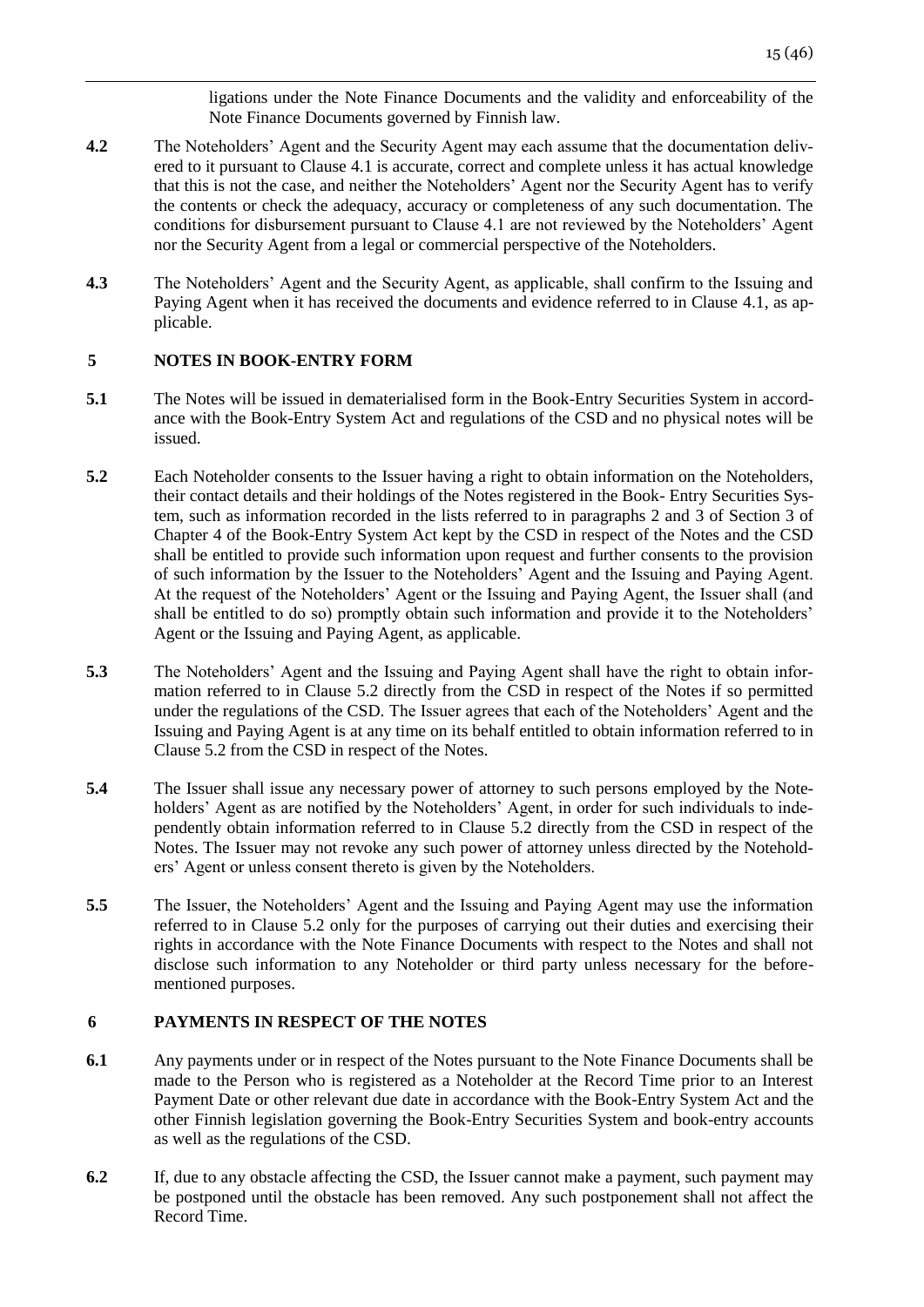- **6.3** The Issuer is not liable to gross-up any payments under the Note Finance Documents by virtue of any withholding tax, public levy or the similar.
- **6.4** All payments to be made by the Issuer pursuant to these Terms and Conditions shall be made without (and free and clear of any deduction for) set-off or counterclaim.

## <span id="page-15-0"></span>**7 INTEREST**

- **7.1** Each Note carries Interest at the Interest Rate from (and including) the Issue Date up to (but excluding) the relevant Redemption Date.
- **7.2** Interest accrues during an Interest Period. Payment of Interest in respect of the Notes shall be made to the Noteholders on each Interest Payment Date for the immediately preceding Interest Period.
- **7.3** Interest in respect of the Notes will be calculated on the basis of a 360-day year comprised of twelve months of 30 days each and, in case of an incomplete month, the actual number of days elapsed (30/360-days basis).
- **7.4** If the Issuer fails to pay any amount payable by it on its due date, default interest shall accrue on the overdue amount from (and including) the due date up to (but excluding) the date of actual payment at a rate which is two (2) percentage points higher than the Interest Rate. Accrued default interest shall not be capitalised. No default interest shall accrue where the failure to pay was solely attributable to the Noteholders' Agent, the Issuing and Paying Agent or the CSD, in which case the Interest Rate shall apply instead.

# <span id="page-15-1"></span>**8 REDEMPTION AND REPURCHASE OF THE NOTES**

### **8.1 Redemption at maturity**

The Issuer shall redeem all of the outstanding Notes in full on the Final Maturity Date with an amount per Note equal to the Nominal Amount together with accrued but unpaid Interest. If the Final Maturity Date is not a CSD Business Day, then the redemption shall occur on the CSD Business Day determined by application of the Business Day Convention.

### **8.2 Issuer's purchase of Notes**

The Issuer may (subject to the terms of the Intercreditor Agreement) at any time and at any price purchase any Notes on the market or in any other way, provided that if purchases are made through a tender offer, the possibility to tender must be made available to all Noteholders on equal terms. The Notes held by the Issuer may at the Issuer's discretion be retained, sold or cancelled by the Issuer.

## **8.3 Mandatory repurchase due to a Change of Control Event (put option)**

- 8.3.1 Upon the occurrence of a Change of Control Event, each Noteholder shall have the right to request that all of its Notes be repurchased at a price per Note equal to 101 per cent. of the Nominal Amount together with accrued but unpaid Interest, during a period of twenty (20) Business Days following a notice from the Issuer of the Change of Control Event pursuant to Clause 10.1.4 (after which time period such right shall lapse).
- **8.3.2** The notice from the Issuer pursuant to Clause 10.1.4 shall specify a repurchase date that is a CSD Business Day and include instructions about the actions that a Noteholder needs to take if it wants Notes held by it to be repurchased. If a Noteholder has so requested, and acted in accordance with the instructions in the notice from the Issuer, the Issuer shall (subject to the terms of the Intercreditor Agreement), or shall procure that a Person designated by the Issuer will, repurchase the relevant Notes and the repurchase amount shall fall due on the repurchase date specified in the notice given by the Issuer pursuant to Clause 10.1.4. The repurchase date must fall no later than forty (40) Business Days after the end of the period referred to in Clause 8.3.1.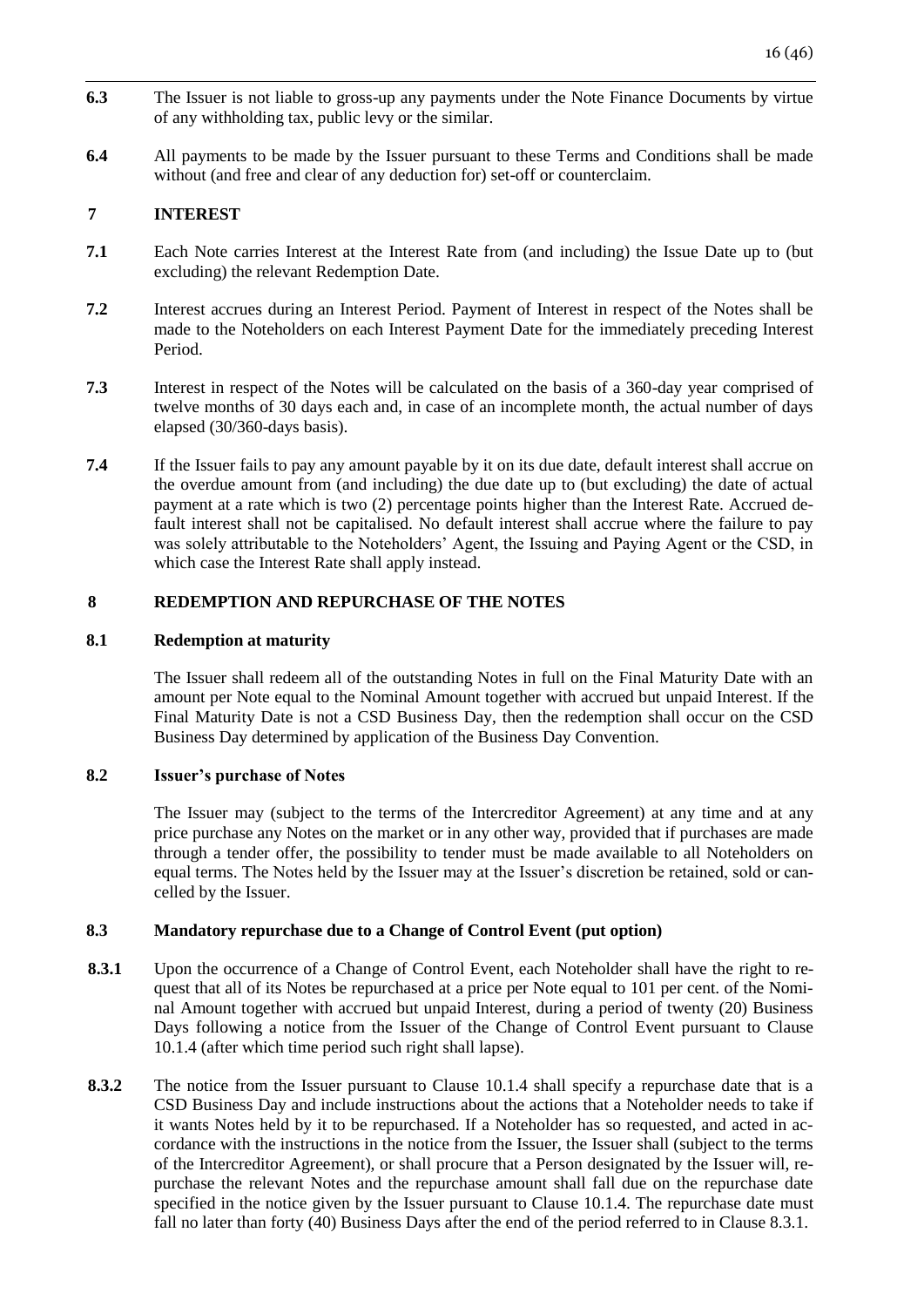- **8.3.3** The Issuer shall comply with the requirements of any applicable securities laws and regulations in connection with the repurchase of Notes. To the extent that the provisions of such laws and regulations conflict with the provisions in this Clause 8.3, the Issuer shall comply with the applicable securities laws and regulations and will not be deemed to have breached its obligations under this Clause 8.3 by virtue of the conflict.
- **8.3.4** Any Notes repurchased by the Issuer pursuant to this Clause 8.3 may at the Issuer's discretion be retained, sold or cancelled by the Issuer.
- **8.3.5** If Notes representing more than 75 per cent. of the aggregate nominal principal amount of the Notes have been repurchased pursuant to this Clause 8.3, the Issuer is entitled to repurchase all the remaining outstanding Notes at the price stated in Clause 8.3.1 above by notifying the remaining Noteholders of its intention to do so no later than fifteen (15) Business Days after the latest possible repurchase date pursuant to Clause 8.3.2. Such prepayment may occur at the earliest on the tenth CSD Business Day following the date of such notice.

# **8.4 Mandatory prepayment – Disposal Proceeds**

- **8.4.1** Upon a sale or other disposal (voluntary or mandatory) of all or part of the shares in a Property Company, Partly Owned Company Shares, Parking Company Shares, Managing Company Shares or a Property, in accordance with Clause 11.4 (Disposals), the Issuer shall apply an amount equal to the relevant Release Price in prepayment of the Secured Obligations, in the amount and in the order of application contemplated by Clause 14 (Distribution of Proceeds) and subject to Clause 11.4(f) (Disposals).
- **8.4.2** Notwithstanding Clause 8.4.1 above, in case a failure to be in compliance with the Fund Loan to Value Soft Covenant Test set out in Clause 12.3(a) is continuing or would result from a disposal set out in Clause 11.4 (Disposals), the Disposal Proceeds relating to the Notes, calculated on a pro rata basis, shall be deposited into the Noteholder Repayment Account and be used for repayment in accordance with Clause 8.4.4 below.
- **8.4.3** For the avoidance of doubt, the Issuer's obligation to deposit the Disposal Proceeds relating to the Notes on the Noteholder Repayment Account in accordance with Clause 8.4.2 shall cease as soon as the Issuer has delivered a Compliance Certificate to the Noteholders' Agent and the Security Agent evidencing that the Issuer is in compliance with the Fund Loan to Value Soft Covenant Test set out in Clause 12.3(a) (for the avoidance of doubt such compliance meaning that the Fund Loan to Value Soft Covenant Test is measured on a pro forma basis, taking into account the impact on value of the disposal in question and resulting increase in cash as a result of the receipt of the Disposal Proceeds).
- **8.4.4** In case the funds on the Noteholder Repayment Account exceed EUR 10,000,000, the Issuer shall deliver a Noteholder Repayment Account Certificate substantially in the form of Schedule 3 (Noteholder Repayment Account Certificate) to the Noteholders' Agent and the Security Agent evidencing the amount of funds on the Noteholder Repayment Account and the Security Agent shall procure that all funds on the Noteholder Repayment Account are used on the next Interest Payment Date to make an extraordinary amortisation of the Notes. Such extraordinary amortisation shall be made by way of reducing the Nominal Amount of each Note pro rata. Amortisations shall be made at 100 per cent. of the Nominal Amount. For the avoidance of doubt, the Security Agent shall be entitled to release the pledge over the Noteholder Repayment Account to the extent needed for the purpose of making an extraordinary amortisation of the Notes as set out in this Clause 8.4.4.

# **8.5 Mandatory prepayment – Insurance Prepayment Proceeds**

**8.5.1** The Issuer must ensure that if the amount of any proceeds of Insurances equal to or exceed EUR 500,000 per insurance event, the Noteholders' pro rata share of any such proceeds shall be paid into the Noteholder Deposit Account. In case the Issuer intends to apply any proceeds of Insurances towards replacing, restoring or reinstating the respective Property within six (6) months from receipt, and the Security Agent has, acting reasonably, approved the Issuer's plan for re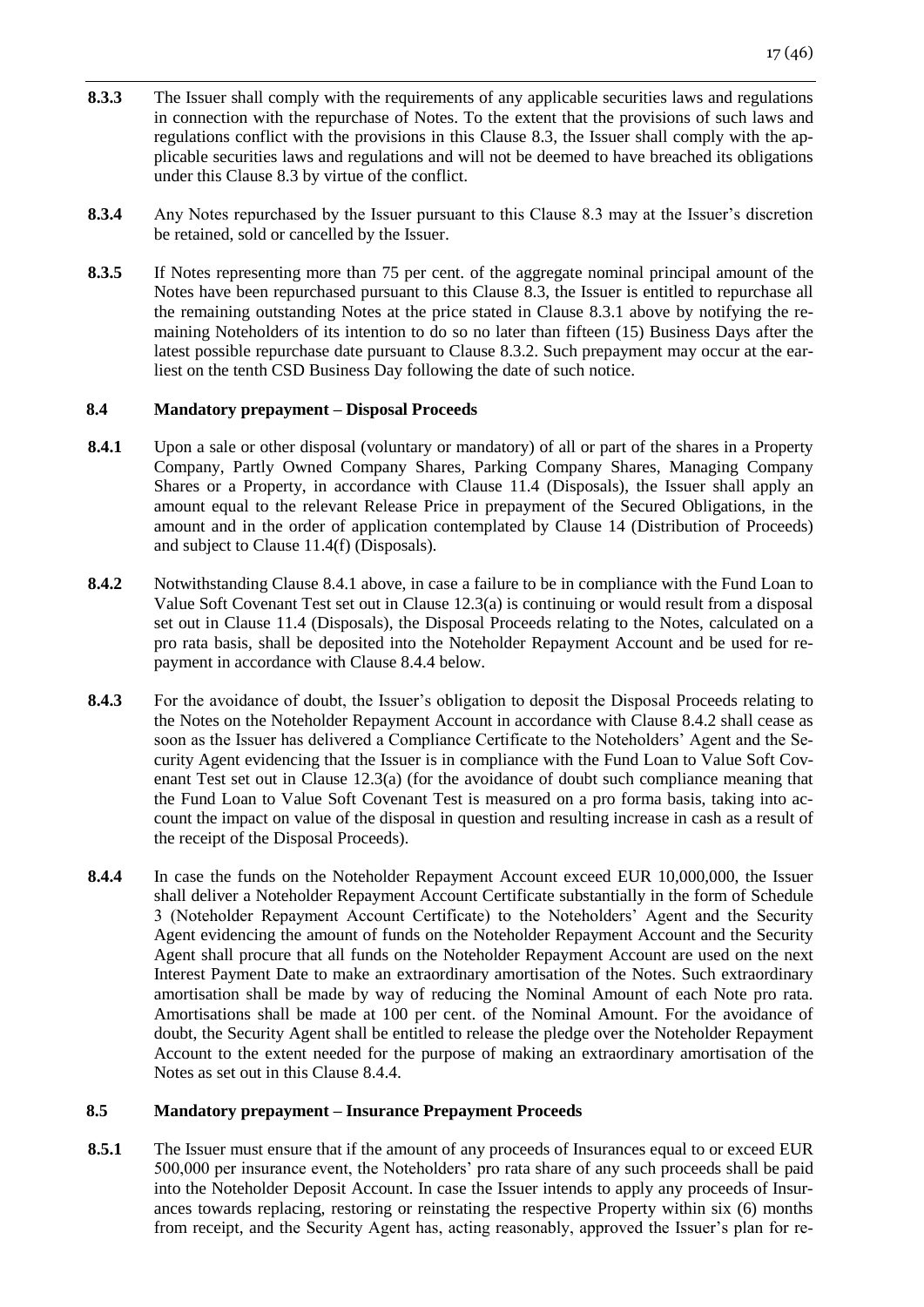placing, restoring or reinstating the respective Property, the Security Agent shall release such funds from the Noteholder Deposit Account to be applied in accordance with the plan.

**8.5.2** Any proceeds of Insurances referred to in Clause 8.5.1 above that have not been or are not planned to be applied towards replacing, restoring or reinstating the respective Property within six (6) months from receipt constitute Insurance Prepayment Proceeds and shall be transferred by the instructions of the Security Agent from the Noteholder Deposit Account into the Noteholder Repayment Account and be applied for mandatory prepayment in accordance with Clause 8.4.4.

# <span id="page-17-0"></span>**9 TRANSACTION SECURITY**

### **9.1 Transaction Security**

- **9.1.1** The Transaction Security will be held and administered by the Security Agent. The Security Documents or Intercreditor Agreement evidencing such Transaction Security, as applicable, have been and in the future will be executed, by the Security Agent for and on behalf of all the Secured Creditors in accordance with the Intercreditor Agreement to which the Noteholders' Agent is a party as an agent and representative of the Noteholders.
- **9.1.2** The Security Agent shall (without first having to obtain the Noteholders' Agent's or the Noteholders' consent) be entitled to enter into agreements with the Issuer or a third party or take any other actions, if it is, in the Security Agent's opinion, necessary for the purpose of maintaining, releasing or enforcing the Transaction Security or for any other purposes in accordance with the terms of the Intercreditor Agreement.
- **9.1.3** The Noteholders' Agent shall be entitled to give instructions (on behalf of the Noteholders) relating to the Transaction Security to the Security Agent in accordance with the Intercreditor Agreement.
- **9.1.4** The Transaction Security are shared among the Secured Creditors. All the Secured Obligations secured by the Transaction Security shall rank in right and priority of payment and the Transaction Security shall secure the Secured Obligations, pari passu and pro rata without preference between them, except for liabilities owed to the Security Agent, certain costs incurred by the Secured Creditors which have priority to enforcement proceeds relating to Transaction Security in accordance with Clause 14 (Distribution of proceeds).
- **9.1.5** A Noteholder, that receives or recovers (including by way of set-off) any amount in excess of what it is permitted to receive pursuant to the Intercreditor Agreement, shall not be entitled to retain such amount and shall promptly pay such amount to the Security Agent for application in accordance with Clause 14 (Distribution of proceeds).

# **9.2 Release of Transaction Security**

- **9.2.1** If a Property Company has ceased to be an Obligor in a manner allowed by the Debt Documents and has no further rights or obligations under the Debt Documents, the Noteholders' Agent will (without the prior written consent of the Noteholders) instruct the Security Agent to release any security created by that Property Company over its assets under the Security Documents.
- **9.2.2** If a disposal of any asset subject to security created by a Security Document is made in the following circumstances:
	- (i) the disposal is permitted by the Debt Documents;
	- (ii) the disposal is being made at the request of the Security Agent in circumstances where any security created by the Security Documents has become enforceable; or
	- (iii) the disposal is being effected by enforcement of a Security Document,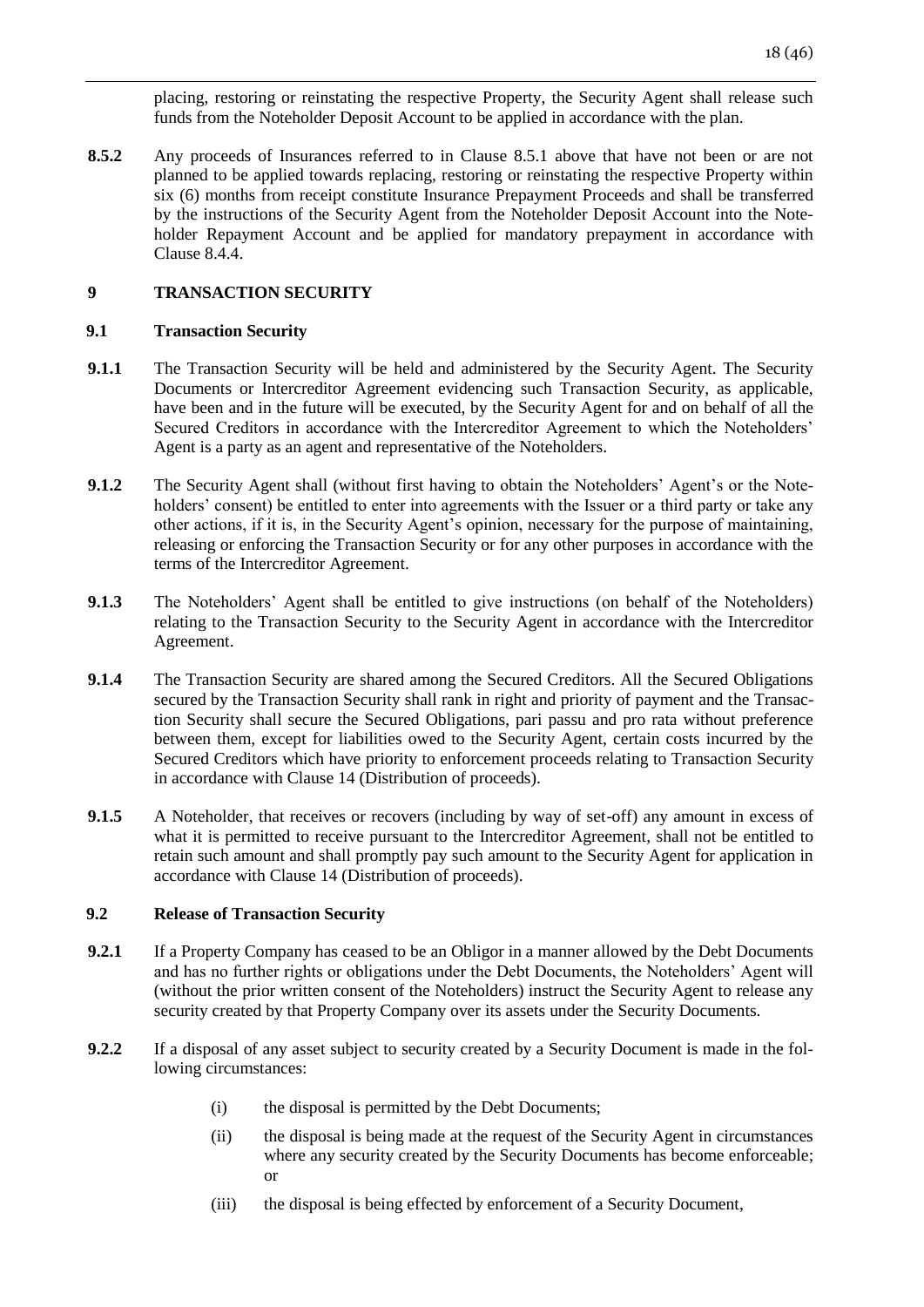the Security Agent may release the asset(s) being disposed of (and, in the case of a disposal of shares in an Obligor which results in it ceasing to be a member of the Group, all the assets of that Obligor) from any security over those assets created by a Security Document. However, the proceeds of any disposal (or an amount corresponding to them) must be applied in accordance with Clause 14 (Distribution of Proceeds).

- **9.2.3** If a release is allowed under the Debt Documents (at the request and expense of the Issuer) the Noteholders' Agent (representing the Noteholders) must enter into any document and do all such other things which are reasonably required to achieve that release. Any release will not affect the obligations of any other Obligor under the Debt Documents.
- **9.2.4** For the avoidance of doubt, the remaining Transaction Security will continue with the same terms and rank in accordance with the Intercreditor Agreement**.**

#### **9.3 Enforcement of Transaction Security**

- **9.3.1** Only the Security Agent may exercise the rights under the Security Documents and only the Security Agent has the right to enforce the Transaction Security based on the instructions given by the Instructing Group under the Intercreditor Agreement.
- **9.3.2** The Noteholders shall not be entitled, individually or collectively, to take any direct action to enforce any rights in their favor under the Security Documents.
- **9.3.3** The Security Agent shall enforce the Transaction Security in accordance with the terms of the Security Documents and Intercreditor Agreement.
- **9.3.4** All security and/or guarantee or arrangement having similar effects may be released by the Security Agent, without need for any further referral to or authority from anyone in case of a distressed disposal or an appropriation in accordance with the Intercreditor Agreement.

## <span id="page-18-0"></span>**10 INFORMATION TO NOTEHOLDERS**

#### **10.1 Information from the Issuer**

- **10.1.2** The Issuer will make the following information available to the Noteholders by publication on the website of the Issuer:
	- (a) as soon as the same become available, but in any event within four (4) months after the end of each financial year, the audited consolidated financial statements of the Group for that financial year containing:
		- (i) the audited consolidated balance sheet of the Issuer as at the end of the most recent financial year and audited consolidated income statements and statements of cash flow of the Issuer for the most recent two (2) financial years, including appropriate footnotes to such financial statements, for and as at the end of such financial years and the report of the independent auditors on the financial statements;
		- (ii) a description of changes to the management of the Issuer, aggregate amounts of fund subscriptions and redemptions during the financial year in question, all material transactions with Affiliates and a description of the changes to all material debt instruments;
		- (iii) a summary of any material acquisitions, dispositions or recapitalisations that have occurred since the beginning of the most recently completed financial year as to which such annual report relates; and
		- (iv) information on the Fund Loan to Value ratio and the Interest Cover Ratio as per 31 December of the relevant year.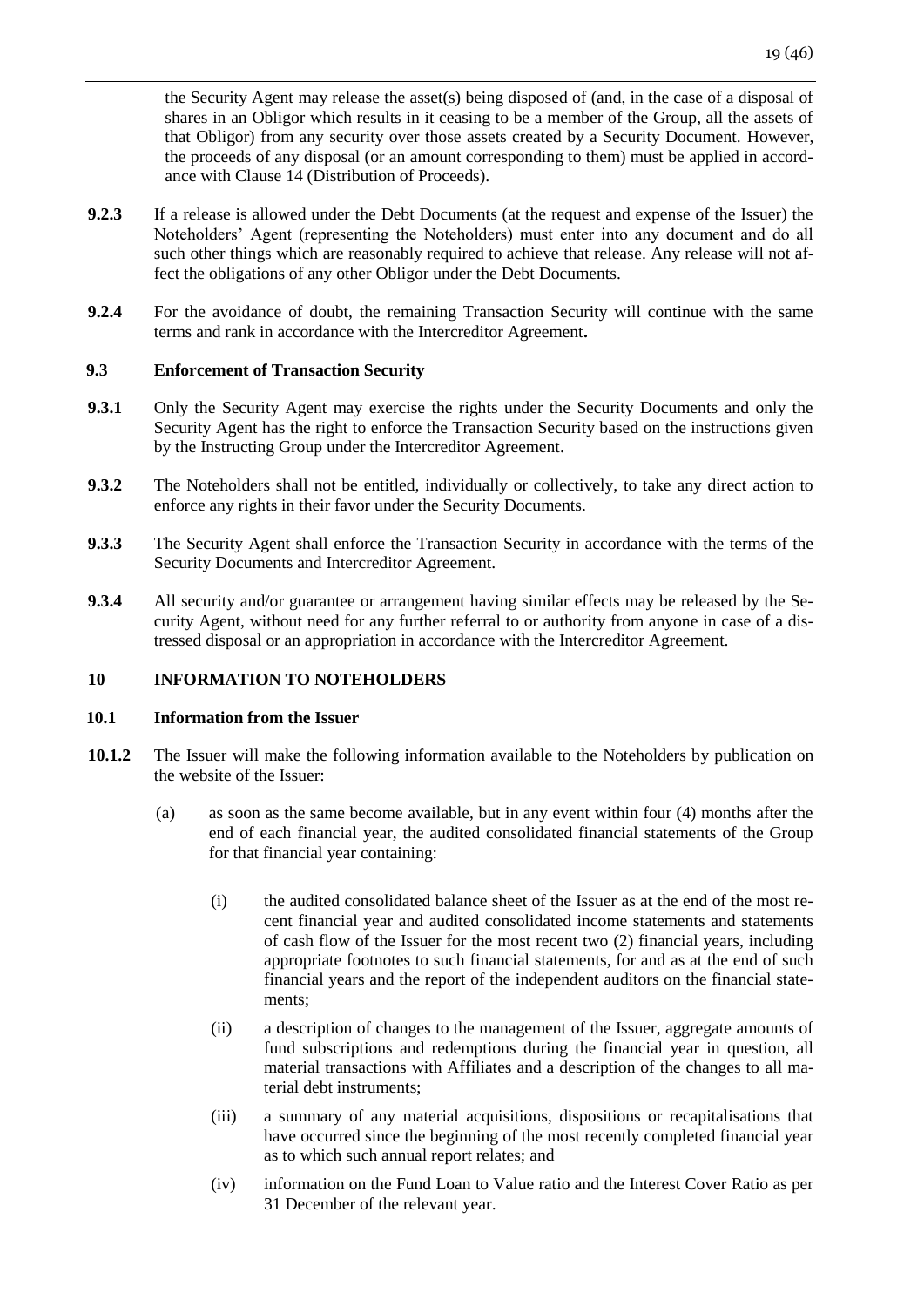- (b) as soon as the same become available, but in any event within two (2) months after the end of each interim half of its financial year, the unaudited consolidated interim report or the year-end report (as applicable) of the Group for such period containing:
	- (i) the Issuer's unaudited condensed consolidated balance sheet as at the end of such period and unaudited condensed statements of income and cash flow for the most recent interim half of its financial year;
	- (ii) an operating and financial review of the unaudited financial statements;
	- (iii) the aggregate amounts of fund subscriptions and redemptions during the period in question;
	- (iv) a summary of any material acquisitions, dispositions or recapitalisations that have occurred since the beginning of the most recently completed financial year;
	- (v) a summary of material changes in material debt instruments since the most recent report; and
	- (vi) information on the Fund Loan to Value ratio and the Interest Cover Ratio for the relevant date,
- (c) as soon as practicable following an acquisition or disposal of more than ten (10) per cent. of Notes by a Group Company, the aggregate Nominal Amount held by the Group Companies, or the amount of Notes cancelled by the Issuer upon which a notice of cancellation shall be provided to the Issuing and Paying Agent, the Noteholders' Agent and the Security Agent; and
- (d) promptly following a material Acquisition or disposal by the Issuer or any other Obligor. For purposes of this paragraph, an Acquisition or disposal shall be deemed to be material if the assets acquired or disposed of represents 10 per cent. or more of the consolidated total assets of the Group.
- **10.1.3** The Issuer shall supply (at its own expense) in respect of Properties to the Noteholders' Agent annual Valuations for all Properties prepared by the Valuer by 28 February each year.
- **10.1.4** The Issuer shall notify the Noteholders' Agent, and the Noteholders' Agent shall notify the Noteholders, immediately upon becoming aware of the occurrence of a Change of Control Event. Such notice may also be given in advance of the occurrence of a Change of Control Event and be conditional upon the occurrence of such Change of Control Event if a definitive agreement is in place providing for a Change of Control Event.
- **10.1.5** The Issuer shall notify the Noteholders' Agent, and the Noteholders' Agent shall notify the Noteholders, of an extraordinary amortisation of the Notes in accordance with Clause 8.4 by giving not less than 20 Business Days' notice prior to such amortisation date unless an Interest Payment Date would occur during the notice period, in which case the notice shall be given not less than 10 Business Days' notice prior to such amortisation date. Such notice shall be irrevocable.
- **10.1.6** When the financial statements and other information are made available to the Noteholders pursuant to Clause 10.1.2, the Issuer shall send copies of such financial statements and other information to the Noteholders' Agent and the Security Agent.
- **10.1.7** The Issuer shall:
	- (i) in connection with the incurrence of Financial Indebtedness for which the Fund Loan to Value Ratio as set out in Clause 12.1 and the Interest Cover Ratio as set out in Clause 12.2 are required to be met and/or in connection with a restricted payment that requires that the Soft Covenant Test is met, respectively; and
	- (ii) in connection with the delivery of the financial statements and Valuations as set out in Clauses 10.1.2 and 10.1.3,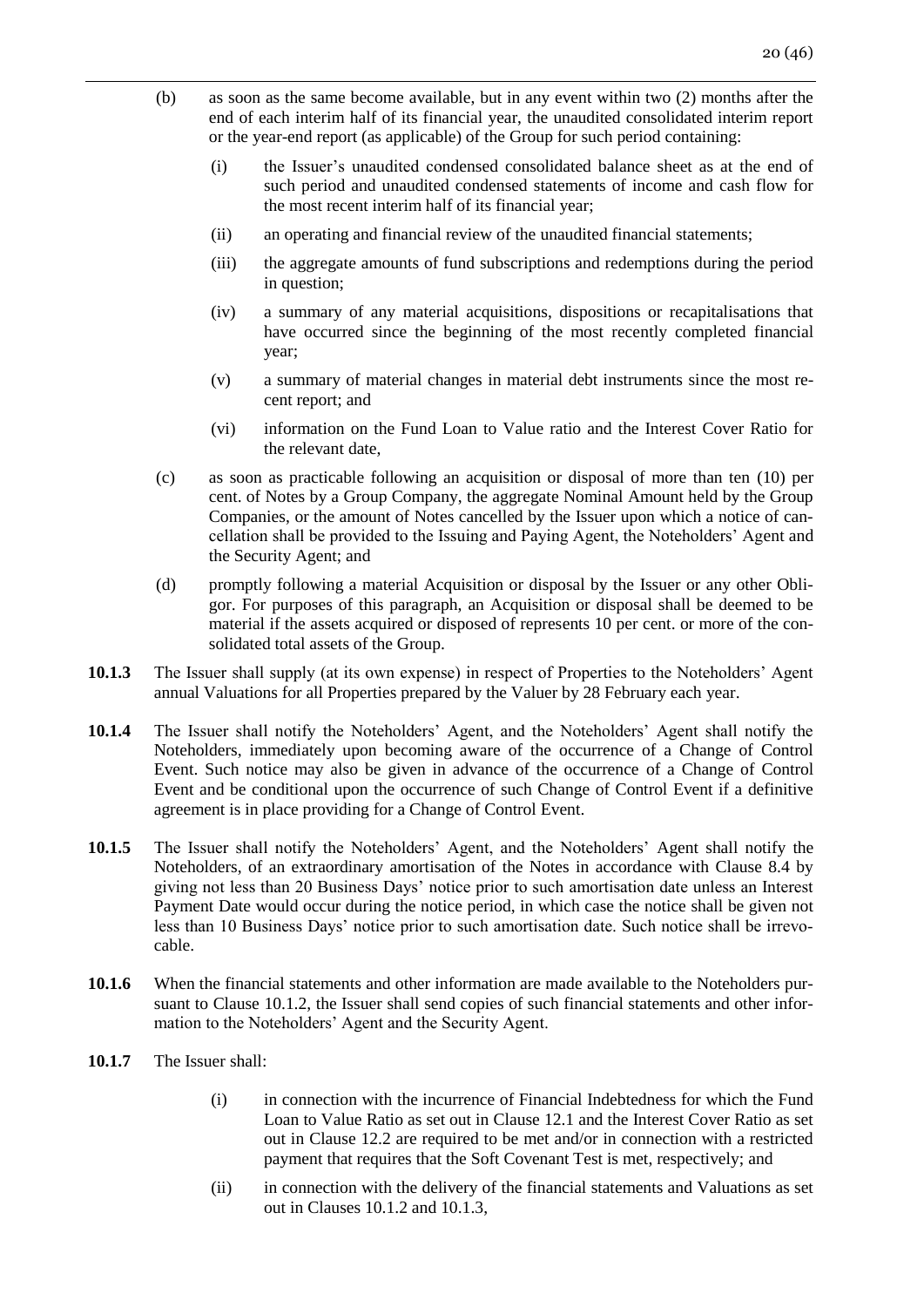submit to the Noteholders' Agent and the Security Agent a Compliance Certificate (i) setting out calculations and figures as to compliance with Clause 12 (Financial Covenants) and (ii) containing a confirmation that no Event of Default has occurred (or if an Event of Default has occurred, what steps have been taken to remedy it).

**10.1.8** The Issuer shall immediately notify the Noteholders' Agent and the Security Agent (with full particulars) upon becoming aware of the occurrence of any event or circumstance which constitutes an Event of Default, or any event or circumstance which would (with the expiry of a grace period, the giving of notice, the making of any determination or any combination of any of the foregoing) constitute an Event of Default, and shall provide the Noteholders' Agent with such further information as it may reasonably request in writing following receipt of such notice. Should the Noteholders' Agent or the Security Agent not receive such information, the Noteholders' Agent or the Security Agent, as applicable, is entitled to assume that no such event or circumstance exists or can be expected to occur, provided that the Noteholders' Agent or the Security Agent, as applicable, does not have actual knowledge of such event or circumstance.

### **10.2 Information from the Noteholders' Agent**

Subject to the restrictions of a non-disclosure agreement entered into by the Noteholders' Agent with the Issuer, the Noteholders' Agent is entitled to disclose to the Noteholders any event or circumstance directly or indirectly relating to the Issuer or the Notes. Notwithstanding the foregoing, the Noteholders' Agent shall notify the Noteholders of the occurrence of an Event of Default in accordance with Clause 13.3.

#### **10.3 Publication of Note Finance Documents**

- **10.3.1** The latest version of these Terms and Conditions (including any document amending these Terms and Conditions) shall be available on the websites of the Issuer and the Noteholders' Agent.
- **10.3.2** The latest versions of the Note Finance Documents shall be available to the Noteholders at the office of the Noteholders' Agent during normal business hours.

#### <span id="page-20-0"></span>**11 GENERAL UNDERTAKINGS**

#### **11.1 General**

The Issuer undertakes to (and shall, where applicable, procure that the other Group Companies or Obligors, as applicable, will) comply with the undertakings set forth in this Clause 11 for so long as the Notes remain outstanding.

### **11.2 Compliance with laws**

The Issuer shall (and shall procure that each other Obligor will) comply in all respects with all laws to which it may be subject, if failure so to comply has or is reasonably likely to have a Material Adverse Effect.

#### **11.3 Negative pledge**

- (a) The Issuer shall not create or permit to subsist any Security over any of its assets and the Issuer shall procure that no Group Company will create or permit to subsist any Security over any of its assets.
- (b) Paragraph (a) above does not apply to any Security listed below:
	- (i) the Transaction Security;
	- (ii) any lien arising by operation of law and in the ordinary course of business;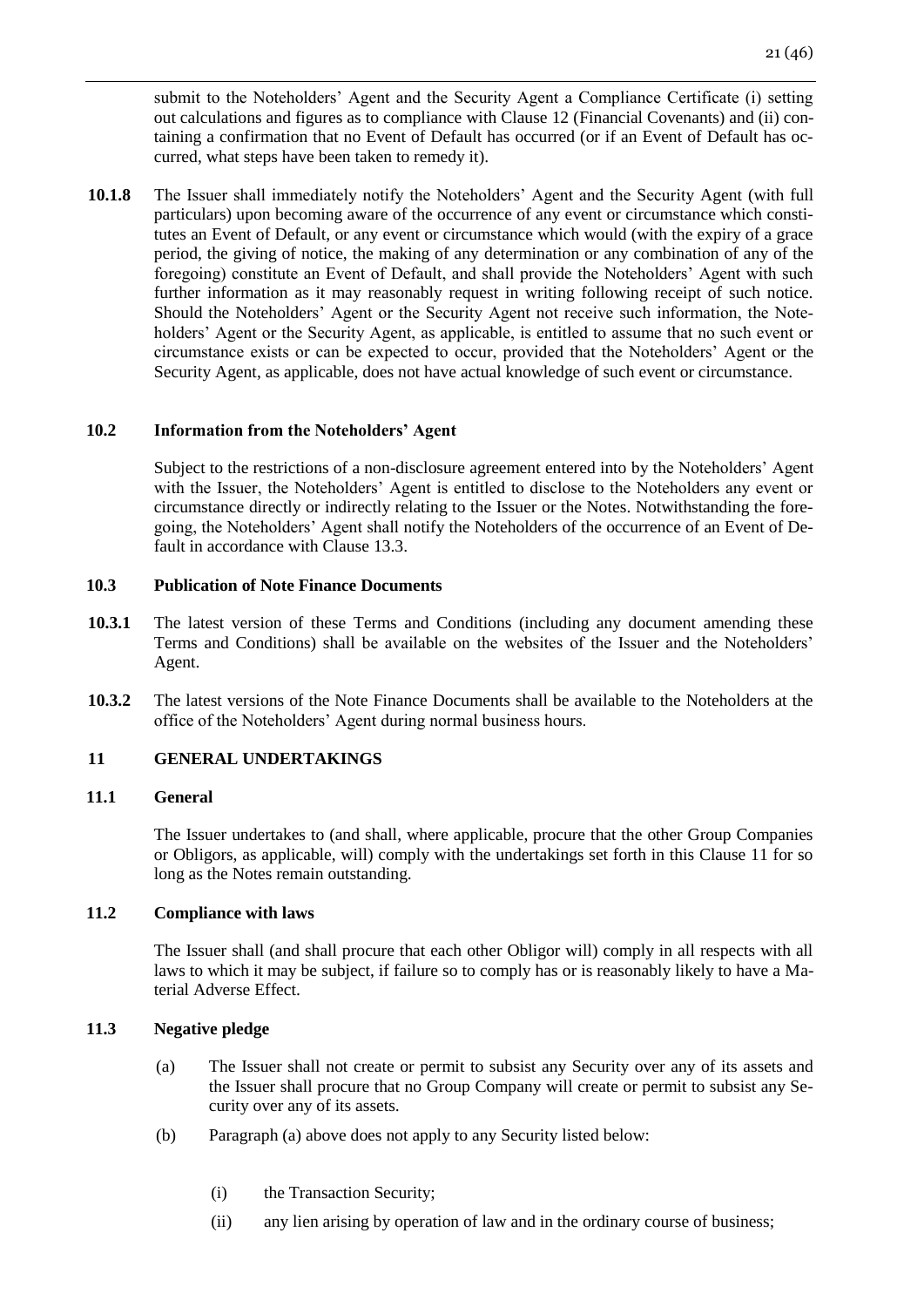- (iii) easements required by law or as permitted in any Security Document;
- (iv) on customary terms and in customary amounts mortgages or other security required by municipalities in relation to land leaseholds, as permitted in any Security Document;
- (v) any Security created by a Development Company in favour of a third party contractor in a Property with a building or part of a building under construction and to which such Development Company has a title, in each case in relation to the construction work of the said Property until such construction work has been finalised and the building (or part of the building (as applicable) subject to the construction work) has been handed over to the possession of such Development Company; and
- (vi) any Security securing indebtedness permitted under paragraph 11.5(b)(vi) of Clause 11.5 (Financial Indebtedness).

#### **11.4 Disposals**

- (a) The Issuer shall not enter into a single transaction or a series of transactions (whether related or not and whether voluntary or involuntary) to dispose of all or any part of any asset in relation to the Property Companies or the Properties or the Partly Owned Company Shares or the Parking Company Shares or the Managing Company Shares, and the Issuer shall procure that no other Obligor will enter into a single transaction or a series of transactions (whether related or not and whether voluntary or involuntary) to dispose of all or any part of any asset.
- (b) Paragraph (a) above does not apply to any disposal:
	- (i) of a Property or the shares in a Property Company or the Partly Owned Company Shares or Parking Company Shares or Managing Company Shares, in each case in accordance with paragraph (c) below;
	- (ii) of other assets not subject to Transaction Security; or
	- (iii) of cash by way of a payment out of any Deposit Account in accordance with these Terms and Conditions.
- (c) An Obligor may, fully or partially, dispose of its Property or its shares in a Property Company or the Partly Owned Company Shares or the Parking Company Shares or the Managing Company Shares if:
	- (i) no Default is continuing or would result from that disposal;
	- (ii) except for as provided in paragraph (d) below, no failure to be in compliance with the Fund Loan to Value Soft Covenant Test is continuing or would result from that disposal;
	- (iii) that disposal is on arm's length terms; and
	- (iv) the net disposal proceeds are not less than the aggregate of:
		- (A) the Release Price of that Property or the Property owned by that Property Company or the Partly Owned Company Shares (or, in case of a partial disposal, the proportionate Release Price as determined by the Issuer in consultation with the Bank Agent); and
		- (B) an amount determined by the Bank Agent in consultation with the Hedge Counterparties (as such term is defined in the Intercreditor Agreement) to provide for any amount that will become due and payable under the Hedging Agreements (as such term is defined in the Intercreditor Agreement) and any other amount that is or will become due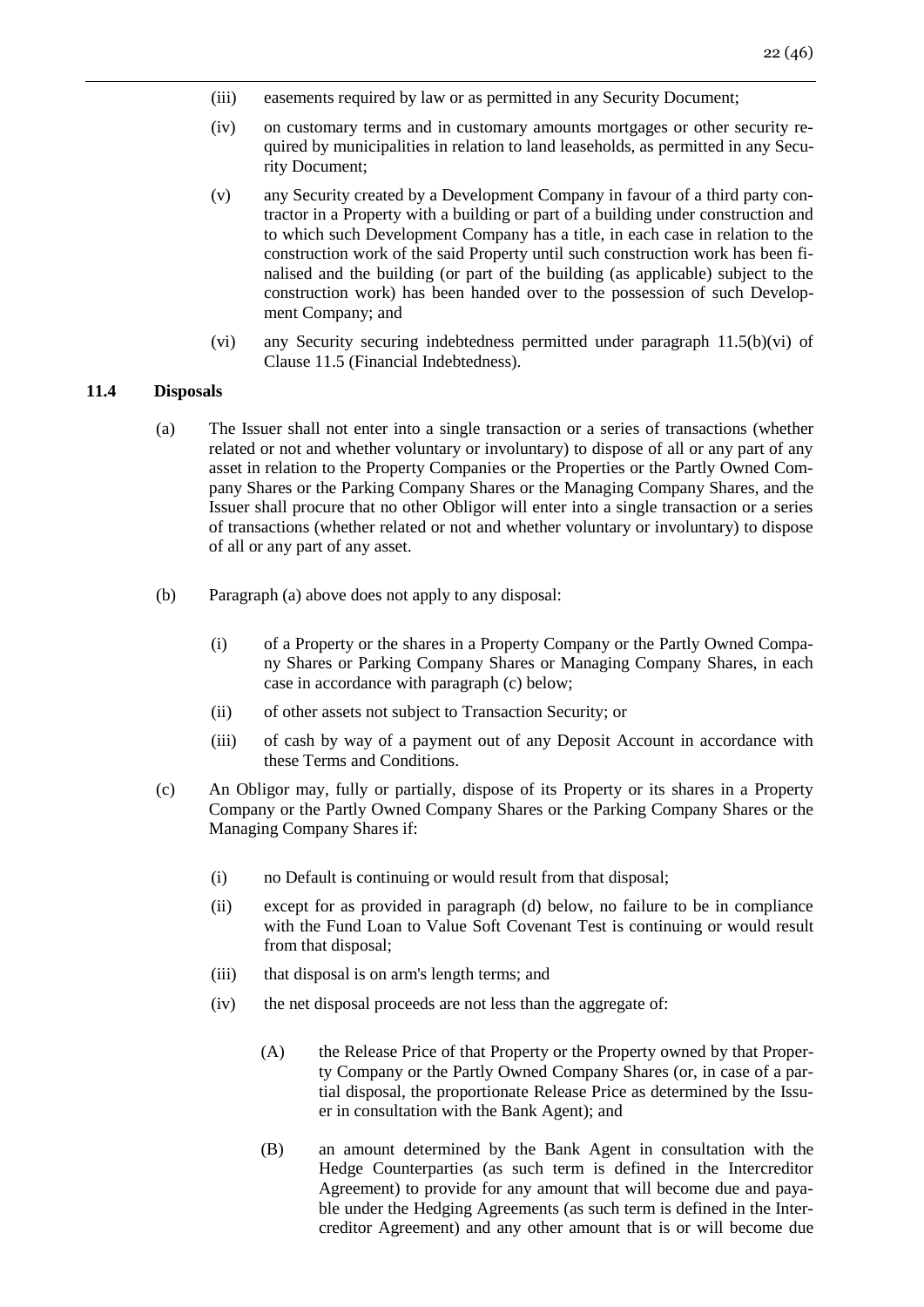and payable in accordance with the Senior Facilities Agreement as a result of the application of the net disposal proceeds in prepayment of the Secured Obligations.

- (d) Notwithstanding paragraph (c)(ii) above, an Obligor may fully or partially, dispose of its Property or its shares in a Property Company or the Partly Owned Company Shares or the Parking Company Shares or the Managing Company Shares in case a failure to be in compliance with the Fund Loan to Value Soft Covenant Test is continuing or would result from such disposal, provided however that the pro rata amount of the Disposal Proceeds relating to the Notes (calculated by comparing the Total Nominal Amount to the Secured Obligations existing at the time of receipt of the Disposal Proceeds) shall be deposited into the Noteholder Repayment Account and be used for repayment in accordance with Clause 8.4.4 until such time when the Issuer has delivered a Compliance Certificate evidencing that the Issuer is in compliance with the Fund Loan to Value Soft Covenant Test.
- (e) The Issuer must ensure that the Disposal Proceeds are immediately applied either:
	- (i) in accordance with Clause 8.4 (Mandatory prepayment Disposal Proceeds); or
	- (ii) paid into the Bank Deposit Account and the Noteholder Deposit Account on a pro rata basis of the Secured Obligations existing at the time of receipt of the Disposal Proceeds for application in accordance with paragraph (f) below.
- (f) The Issuer may re-utilize any Disposal Proceeds deposited into the Deposit Accounts on a pro rata basis within twelve (12) months of the receipt of the funds by the Issuer for the purpose of an Acquisition provided that the Acquisition is made in accordance with Clause 11.9 (Acquisitions and investments).
- (g) In case the Issuer has not re-invested the Disposal Proceeds within the times and on the terms set out in paragraph (f) above, the Issuer shall inform the Security Agent which shall, promptly following the lapse of the time set out in paragraph (f) above, withdraw such funds from the Noteholder Deposit Account and deposit such funds on the Noteholder Repayment Account and use them for repayment of the Secured Obligations in accordance with Clause 8.4 (Mandatory Prepayment – Disposal Proceeds).
- (h) For the purposes of this Clause 11.4, net disposal proceeds means the gross proceeds of any disposal permitted under paragraph (c) above less an amount determined by the Security Agent as the reasonable costs and expenses associated with that disposal.
- (i) A Property disposed of, or a Property owned by a Property Company the shares of which are disposed of, in accordance with paragraph (c) above will cease to be a Property and the Property Company the shares of which are disposed of will cease to be a Property Company and the Partly Owned Company the shares of which are disposed of will cease to be a Partly Owned Company and the Parking Company the shares of which are disposed of will cease to be a Parking Company and the Managing Company the shares of which are disposed of will cease to be a Managing Company, as applicable.

## **11.5 Financial Indebtedness**

- (a) Except as provided under paragraph (b) below, the Issuer may not incur or permit to be outstanding any Financial Indebtedness and the Issuer shall procure that no other member of the Group will incur or permit to be outstanding Financial Indebtedness, provided that the Issuer and such Group Company may incur Financial Indebtedness if:
	- (i) no Event of Default is continuing or would occur as a result thereof;
	- (ii) the Fund Loan to Value Ratio and Interest Cover Ratio shall not be exceeded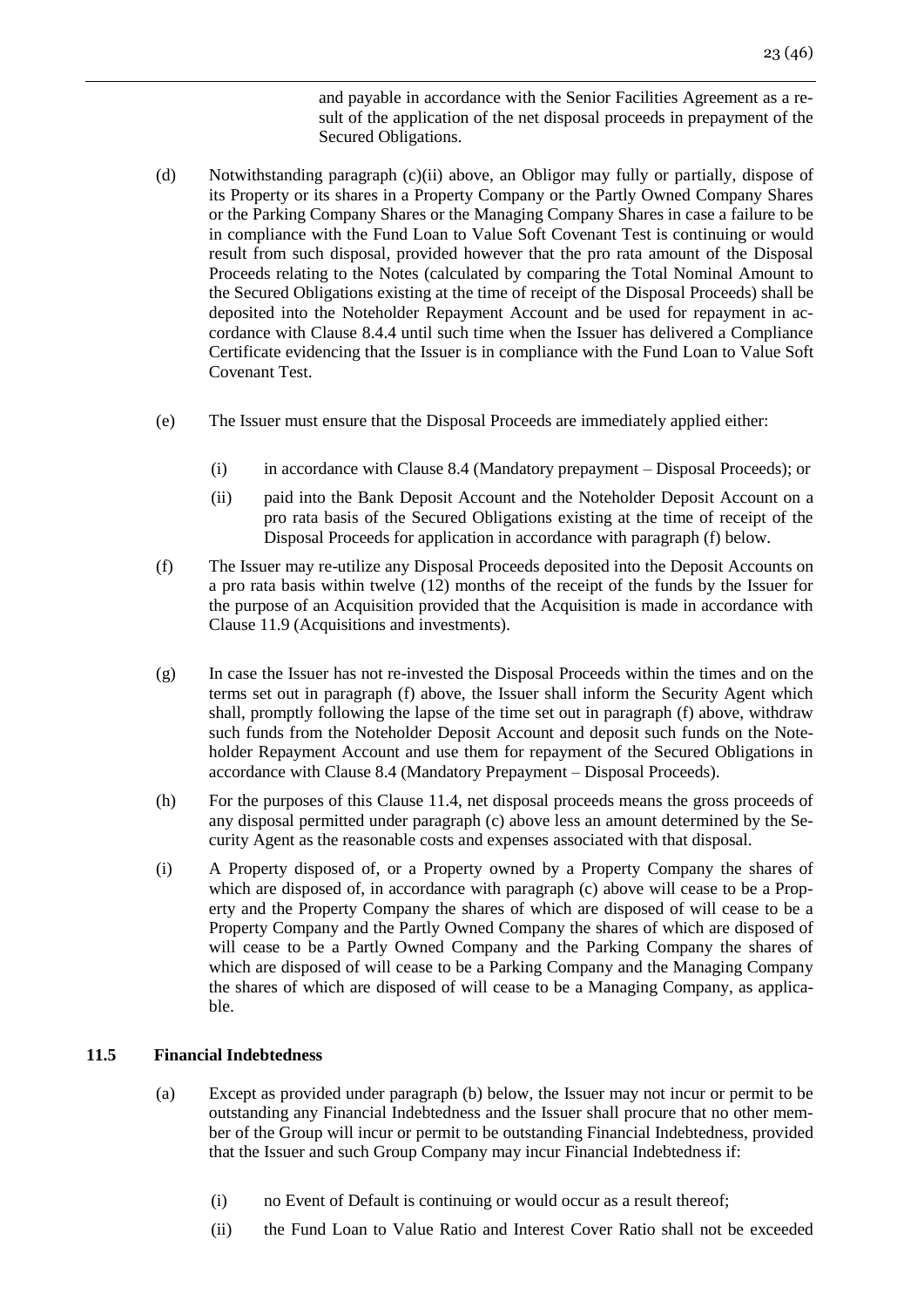(for the avoidance of doubt meaning that the Fund Loan to Value Ratio and Interest Cover Ratio are measured on a pro forma basis, including such new Financial Indebtedness, in accordance with Clause 12 (Financial Covenants)); and

- (iii) such Financial Indebtedness ranks pari passu or is subordinated to the obligations of the Issuer under the Debt Documents, and has a final maturity date or a final redemption date or, when applicable, early redemption dates or instalment dates which occur after the Final Maturity Date.
- (b) Paragraph (a) above does not apply to:
	- (i) any Financial Indebtedness existing on the Issue Date;
	- (ii) any Financial Indebtedness incurred under the Senior Facilities Agreement as in force on the Issue Date (including for the avoidance of doubt the Accordion Facility I and Accordion Facility C as defined therein), provided that no Default is continuing at the time the relevant Financial Indebtedness is incurred or would result from the incurrence of such Financial Indebtedness;
	- (iii) Financial Indebtedness granted by the Issuer to a Property Company arising under any intra-Group loan or granted by the Issuer to a Partly Owned Company arising under any intra-Group loan, provided that such intra-Group loans are pledged to the Secured Creditors under a Security Document;
	- (iv) Financial Indebtedness granted by any Subsidiary of the Issuer to the Issuer;
	- (v) in respect of any Property, any guarantee or similar undertaking or commitment granted to any city or municipality to secure any construction liabilities and/or liabilities in respect of a building permit or a planning or construction permission;
	- (vi) Financial Indebtedness of Development Companies up to an aggregate amount equaling four (4) per cent. of the aggregate value of the Properties in relation to a building or part of a building under construction and to which such Development Companies have a title until such construction work has been finalised and the building (or part of the building (as applicable) subject to the construction work) has been handed over to the possession of the relevant Development Company;
	- (vii) any Financial Indebtedness not referred to in paragraphs (i) to (v) above in the aggregate principal amount not exceeding two (2) per cent. of the aggregate value of the Properties at any time; and
	- (viii) any refinancing of Financial Indebtedness provided that the principal amount of such refinancing does not exceed the principal amount of the Financial Indebtedness being refinanced and that the borrower in respect of such refinancing is the same as the borrower of the Financial Indebtedness being refinanced.
- (c) For the avoidance of doubt, additional Financial Indebtedness in accordance with paragraphs (a) and (b) above may be incurred in the form of Subsequent Notes.

#### **11.6 Lending and guarantees**

The Issuer may only grant loans and guarantees in accordance with the rules of the Issuer and as permitted by Clause 11.9 (Acquisitions and investments).

### **11.7 Merger**

(a) The Issuer shall not, and shall procure that no Property Company will, enter into any amalgamation, demerger, merger or corporate reconstruction other than (i) a merger of a Property Company into its Holding Company on terms acceptable to the Security Agent and (ii) subject to paragraphs (b) and (c) of this Clause 11.7, a Compulsory Restructuring provided that no Property Company shall be merged into the Issuer.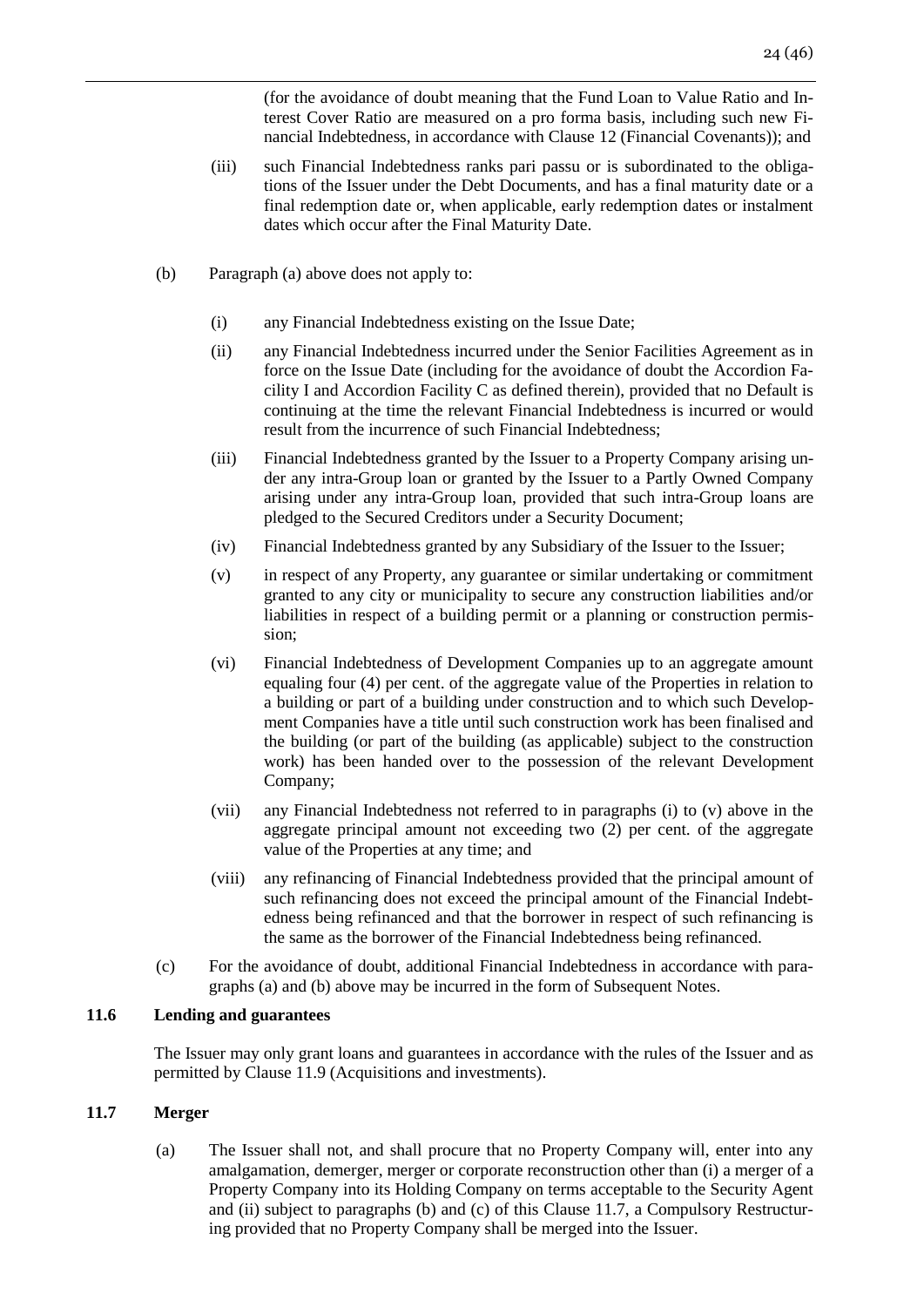- (b) The Issuer shall inform the Security Agent of any Compulsory Restructuring before its initiation and provide any information or documents relating thereto at the reasonable request of the Security Agent.
- (c) The Issuer shall procure that each Compulsory Restructuring is completed within nine (9) months from the date of the relevant Acquisition. However, in the event that it becomes evident that a Compulsory Restructuring may not be completed within nine (9) months from the date of the relevant Acquisition, the Issuer shall promptly inform the Security Agent upon becoming aware of it.

#### **11.8 Insurances**

- (a) The Issuer shall ensure that in respect of each Property the Issuer or the relevant Property Company owning such Property shall, effect and maintain insurance against the risk of fire and any other risks against which residential and commercial properties are generally insured from time to time for full reinstatement value (in Finnish täysarvovakuutus).
- (b) The Security Agent (on behalf of the Secured Creditors) shall be named as beneficiary, co-insured and as sole assignee of all and any rights or interest in such Insurance in each such insurance agreement.
- (c) The Issuer shall procure that each Property Company promptly pays all premiums and does all other things necessary or advisable to keep the insurance policies in force.

#### **11.9 Acquisitions and investments**

- (a) The Issuer may not (and the Issuer shall procure that no other member of the Group will) make any acquisition or investment (including granting any loans and guarantees to its Subsidiaries or joint ventures that are not Obligors) other than as permitted under the Debt Documents.
- (b) Paragraph (a) above shall not apply to Acquisitions or investments by the Issuer that fulfil the following criteria:
	- (i) the contemplated Acquisition is in compliance with the Investment Criteria;
	- (ii) no Default is continuing or would occur as a result of such Acquisition or investment;
	- (iii) no failure to be in compliance with a Soft Covenant Test is continuing or would occur as a result of such Acquisition or investment; and
	- (iv) the criteria set out in clause 2.2.4 of the Intercreditor Agreement have been fulfilled,

and in each case, the Noteholders' Agent shall inform the Issuer and the Security Agent promptly upon being so satisfied.

### **11.10 Shares, dividends and share redemption**

- (a) The Issuer shall procure that no Property Company will make any payments of management, advisory or other fee to the order of the Fund Company or any shareholder of the Fund Company.
- (b) If the Soft Covenant Test is not met in accordance with the most recent Compliance Certificate supplied to the Noteholders' Agent and to the Security Agent, then the Issuer may not for as long as the Soft Covenant Test is not met make any distribution to the unit holders exceeding  $\frac{3}{4}$  of the Issuer's net profit of the preceding financial year (excluding any unrealized value appreciation).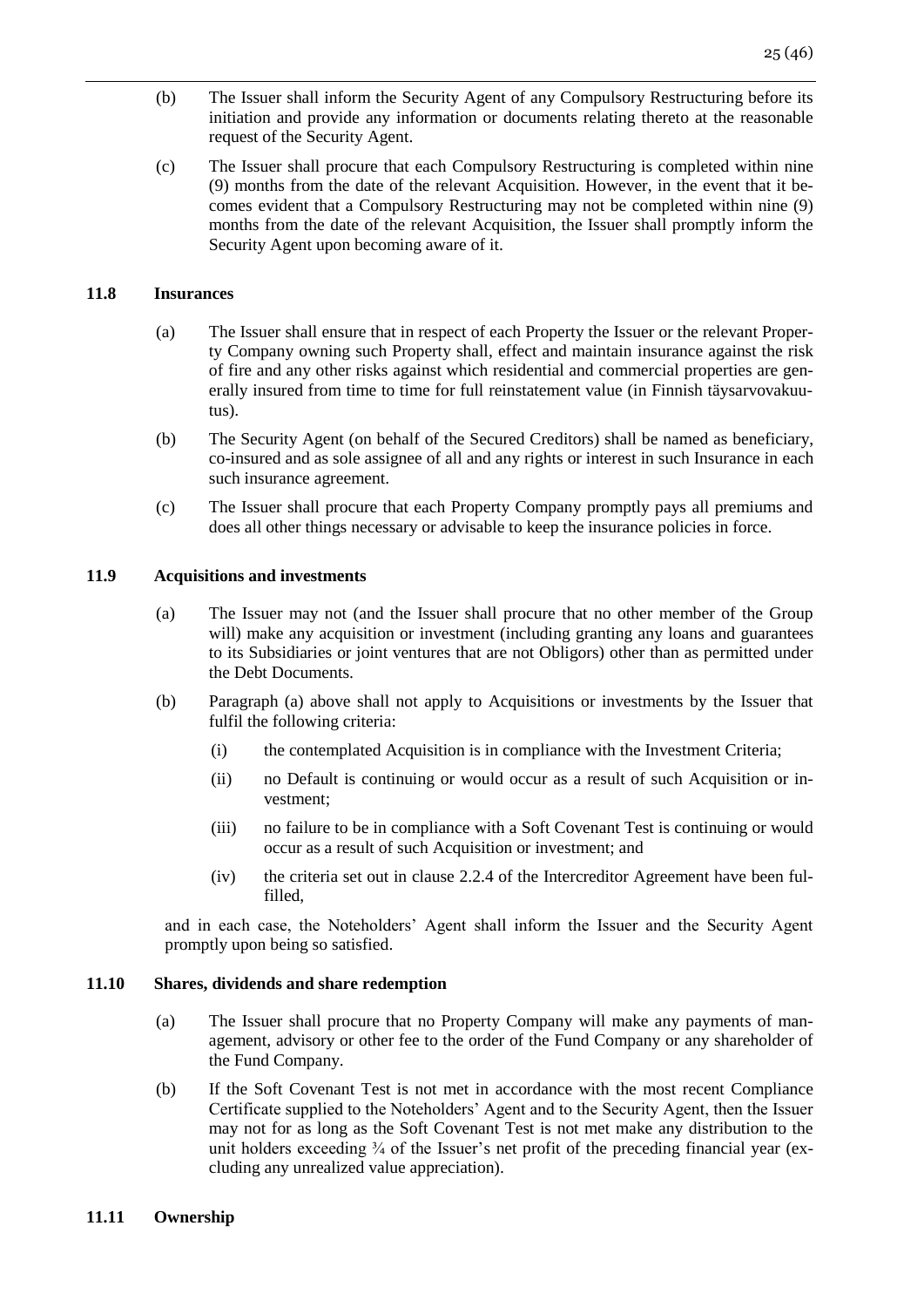The Issuer must ensure that at all times it legally and beneficially owns and controls the entire share capital of each Property Company and with respect to the Partly Owned Companies at least the share capital specified in Schedule 1 (The Property Companies and the Properties) of the Intercreditor Agreement, other than as a result of a permitted disposal as set out in Clause 11.4 (Disposals).

## **11.12 Constitutional documents and fund regulation**

- (a) The Issuer shall at all times comply with its constitutional documents (including the rules and the investment strategy of the Issuer) and may not amend its constitutional documents (including the rules and the investment strategy of the Issuer) without the prior written consent of the Noteholders' Agent (such consent not to be unreasonably withheld). The Issuer shall inform the Noteholders' Agent of any contemplated changes to the rules of the Issuer at the same time as the Issuer informs the Finnish Financial Supervisory Authority of such changes and the Noteholders' Agent shall within twenty (20) days from receipt of such notice inform the Issuer if the Noteholders' Agent objects to such change.
- (b) Notwithstanding paragraph (a) above, the Issuer may amend its constitutional documents (including the rules and the investment strategy of the Issuer) without the prior written consent of the Noteholders' Agent if such amendments do not materially adversely affect the Noteholders. The Issuer shall inform the Noteholders' Agent of any changes to the rules and the investment strategy of the Issuer in accordance with this paragraph (b) promptly following the approval of any changes.
- (c) The Issuer shall at all times comply with all regulation and instructions by the Finnish Financial Supervisory Authority.
- (d) Notwithstanding paragraphs (a) and (c) above, the Issuer may deviate from or amend the rules or the investment strategy of the Issuer and deviate from the regulation or instructions of the Finnish Financial Supervisory Authority if:
	- (i) the amendments or deviations are purely technical of their nature;
	- (ii) the amendments or deviations are minor, allowed by the Finnish Financial Supervisory Authority; or
	- (iii) the Noteholders' Agent deems (in its sole discretion) that the deviations are capable of remedy and those are remedied in a manner satisfactory to the Noteholders' Agent within thirty (30) days of the Issuer becoming aware of the deviations.

### **11.13 Conversion of ordinary real estate companies**

The Issuer shall ensure that in case of an Acquisition of a Target Company that is an ordinary real estate company, such Target Company will be converted or restructured into a mutual real estate company within a period of nine (9) months after the relevant acquisition.

# **11.14 Undertakings relating to the Agency Agreement and the Security Agent Fee Letter**

The Issuer shall, in accordance with the Agency Agreement and the Security Agent Fee Letter:

- (a) pay fees to the Noteholders' Agent and to the Security Agent;
- (b) indemnify the Noteholders' Agent and the Security Agent for costs, losses and liabilities;
- (c) furnish to the Noteholders' Agent and to the Security Agent all information requested by or otherwise required to be delivered to the Noteholders' Agent and/or to the Securi-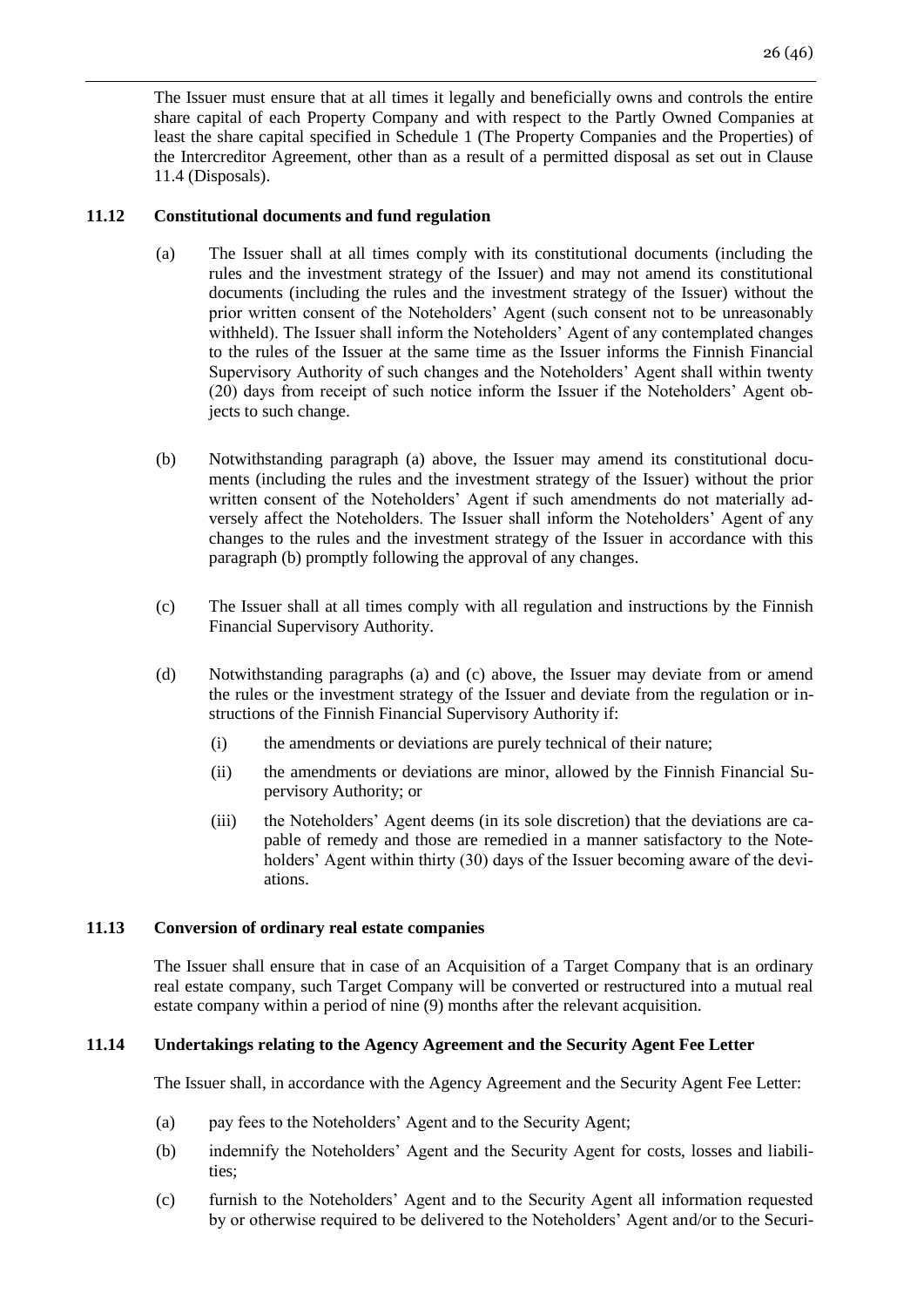(d) not act in a way which would give (i) the Noteholders' Agent a legal or contractual right to terminate the Agency Agreement or (ii) the Security Agent a legal or contractual right to terminate the Security Agent Fee Letter.

The Issuer and the Noteholders' Agent shall not amend any provisions of the Agency Agreement without the prior consent of the Noteholders if the amendment would be detrimental to the interests of the Noteholders.

## **11.15 No substantial change of business**

The Issuer shall not make any substantial change to the general nature of the business of the Group from that carried on at the Issue Date or take any action which could be prejudicial to value of the Transaction Security.

# <span id="page-26-0"></span>**12 FINANCIAL COVENANTS**

# **12.1 Fund Loan to Value Ratio**

The Issuer must ensure that the Fund Loan to Value Ratio does not, at any time, equal to or exceed 50.0 per cent.

# **12.2 Interest Cover Ratio**

The Issuer shall ensure that the Interest Cover Ratio is at all times at least 1.80:1.

# **12.3 Soft Covenant Test**

For the purposes of Clause 11.4 (Disposals), 11.9 (Acquisitions and investments) and 11.10 (Shares, dividends and share redemption), the Soft Covenant Test is met if:

- (a) the Fund Loan to Value is less than 45 per cent.; and
- (b) the Interest Cover Ratio is at least 3.0:1,

in accordance with the most recent Compliance Certificate supplied to the Noteholders' Agent together with the financial statements delivered pursuant to Clause 10.1.2. For the avoidance of doubt, in case of disposals in accordance with Clause 11.4 (Disposals), no testing of the Interest Cover Ratio shall be made.

**12.4** The financial covenants set out in Clauses 12.1 and 12.2 above shall be calculated and tested on each Testing Date, where applicable, by reference to the most recent financial statements and/or semi-annual unaudited interim accounts delivered pursuant to Clause 10.1 (Information from the Issuer) and/or each Compliance Certificate delivered pursuant to Clause 10.1.7 or the latest Valuations, as applicable.

# <span id="page-26-1"></span>**13 ACCELERATION OF THE NOTES**

**13.1** Subject to the Intercreditor Agreement, if an Event of Default (as defined below) occurs, the Noteholders' Agent is entitled to, and shall following a demand in writing from a Noteholder (or Noteholders) representing at least twenty-five (25) per cent. of the Adjusted Nominal Amount (such demand may only be validly made by a Person who is a Noteholder at the end of the Business Day on which the demand is received by the Noteholders' Agent and shall, if made by several Noteholders, be made by them jointly) or following an instruction given pursuant to Clause 13.4, on behalf of the Noteholders (i) by notice to the Issuer, declare all, but not only some, of the outstanding Notes due and payable together with any other amounts payable under the Note Finance Documents, immediately or at such later date as the Noteholders' Agent determines, and/or (ii) exercise any or all of its rights, remedies, powers and discretions under the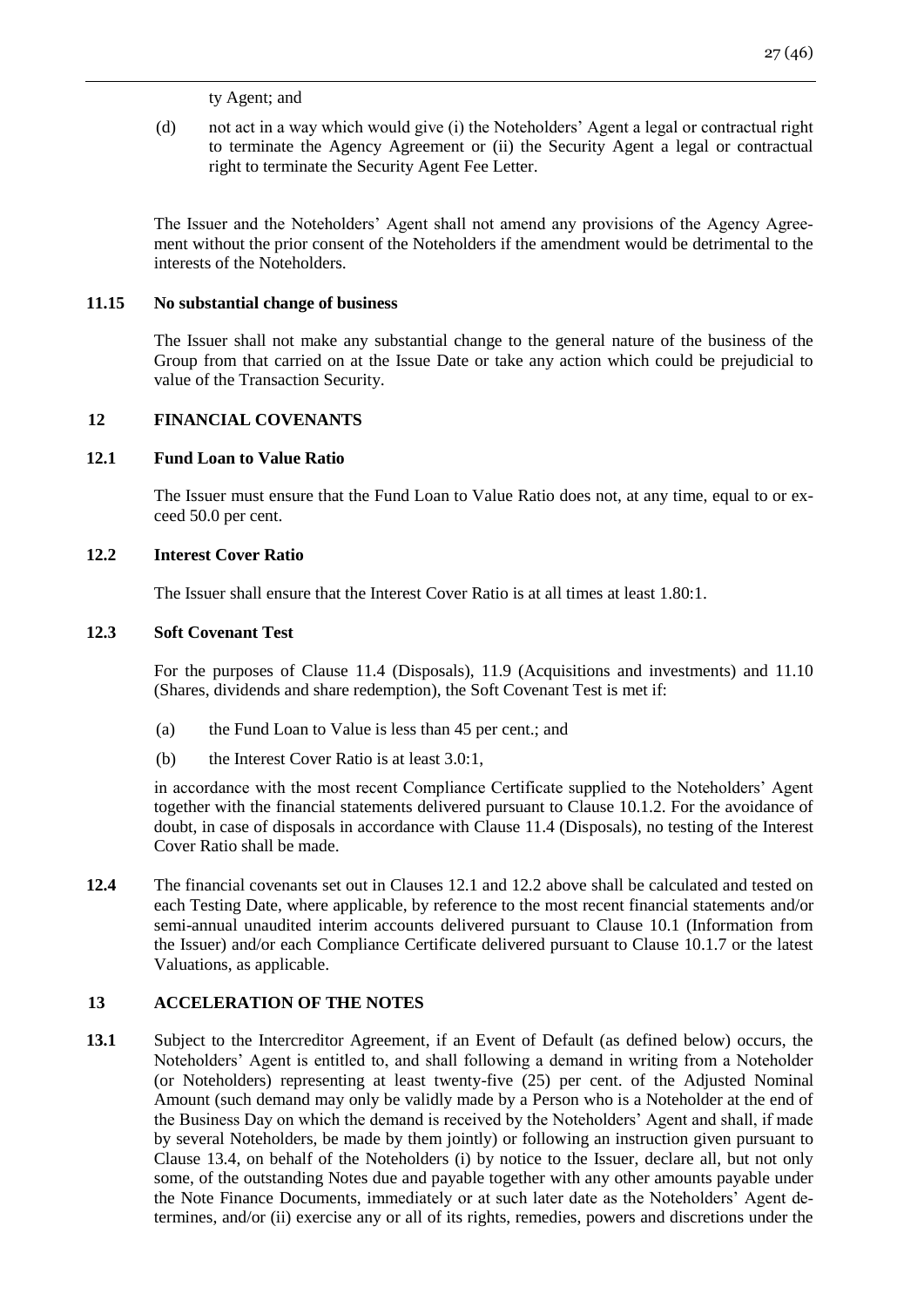Note Finance Documents.

Each of the following events shall constitute an "Event of Default":

- (a) Non-payment: the Issuer does not pay on the due date any amount payable by it under the Note Finance Documents, unless the non-payment:
	- (i) is caused by technical or administrative error; and
	- $(ii)$  is remedied within five  $(5)$  Business Days from the due date;
	- (b) Financial covenants: Any financial covenant in Clauses 12.1 or 12.2 is not satisfied;
	- (c) Non-compliance with other obligations: the Issuer or any other Obligor does not comply with any material terms or conditions of the Note Finance Documents to which it is a party (other than those terms referred to in paragraph (a) above), unless the noncompliance:
		- (i) is capable of remedy; and
		- (ii) is remedied within twenty (20) Business Days of the earlier of the Noteholders' Agent giving notice and the Issuer or the relevant other Obligor becoming aware of the non-compliance;
	- (d) Invalidity of Note Finance Documents: any Note Finance Document becomes invalid, ineffective or varied (other than in accordance with the provisions of the Note Finance Documents), and such invalidity, ineffectiveness or variation has a material detrimental effect on the interests of the Noteholders;
	- (e) Insolvency: any Obligor or the Fund Company is, or is deemed for the purposes of any applicable law to be, Insolvent;
	- (f) Creditors' process: any attachment, sequestration, distress or execution, or any analogous process in any jurisdiction, affects substantially all assets of an Obligor and is not discharged within thirty (30) Business Days;
	- (g) Cross Default:
		- (i) any Financial Indebtedness of any Obligor is not paid when due nor within any originally applicable grace period;
		- (ii) any Financial Indebtedness of any Obligor is declared to be or otherwise becomes due and payable prior to its specified maturity as a result of an event of default (however described);
		- (iii) any commitment for any Financial Indebtedness of any Obligor is cancelled or suspended by a creditor of any Obligor as a result of any event of default (however described); or
		- (iv) any creditor of any Obligor becomes entitled to declare any Financial Indebtedness of any Obligor due and payable prior to its specified maturity as a result of an event of default (however described),

provided that no Event of Default will occur under this Clause 13.1(g) if (i) any relevant payment to be made is contested in good faith and as long as it has not resulted in a payment obligation of the relevant Obligor (confirmed by a court, arbitral tribunal or a government authority, subject to Clause 13.5) or (ii) the aggregate amount of Financial Indebtedness or commitment for Financial Indebtedness falling within paragraphs (i) to (iv) above is less than EUR 5,000,000 (or its equivalent in any other currency or currencies);

(h) Cessation of business: the Issuer or an Obligor suspends or ceases to carry on all or a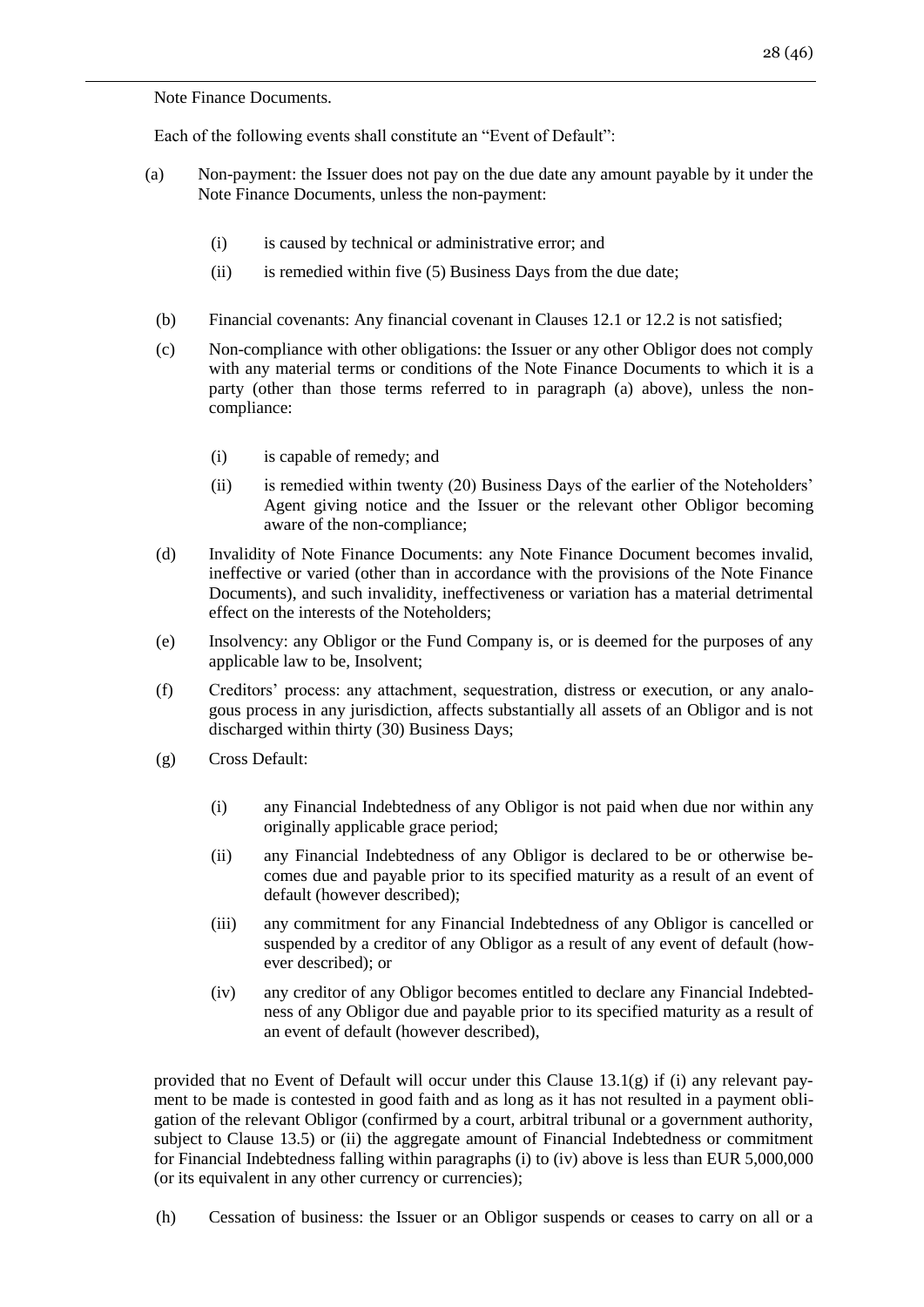material part of its business except as a result of any disposal allowed under these Terms and Conditions; and

- (i) Ownership of the Obligors: a Property Company is not or ceases to be legally and beneficially wholly and directly owned Subsidiary of the Issuer or the Partly Owned Companies are not or cease to be legally and beneficially partly owned by the Issuer except as a result of any disposal allowed under these Terms and Conditions.
- **13.2** The Noteholders' Agent may not accelerate the Notes in accordance with Clause 13.1 by reference to a specific Event of Default if it is no longer continuing.
- **13.3** The Noteholders' Agent shall notify the Noteholders of an Event of Default within five (5) Business Days of the date on which the Noteholders' Agent received actual knowledge of that an Event of Default has occurred and is continuing, except if the Event of Default does not relate to a payment failure in respect of the Notes and the Noteholders' Agent considers that withholding the notice is not detrimental to the interests of the Noteholders. The Noteholders' Agent shall, within twenty (20) Business Days of the date on which the Noteholders' Agent received actual knowledge of that an Event of Default has occurred and is continuing (and if the Event of Default does not relate to a payment failure in respect of the Notes, within sixty (60) Business Days, decide if the Notes shall be so accelerated. If the Noteholders' Agent decides not to accelerate the Notes, the Noteholders' Agent shall promptly seek instructions from the Noteholders in accordance with Clause 16 (Decisions by Noteholders). The Noteholders' Agent shall always be entitled to take the time necessary to consider carefully whether an occurred event or circumstance constitutes an Event of Default.
- 13.4 If the Noteholders instruct the Noteholders' Agent to accelerate the Notes, the Noteholders' Agent shall promptly declare the Notes due and payable and take such actions as may, in the opinion of the Noteholders' Agent, be necessary or desirable to enforce the rights of the Noteholders under the Note Finance Documents, subject to the terms of the Intercreditor Agreement, unless the relevant Event of Default is no longer continuing. Notwithstanding anything to the contrary, if the Security Agent has enforced the Transaction Security in accordance with the Intercreditor Agreement, the Noteholders' Agent shall (without having to obtain instructions from the Noteholders) immediately declare all, but not only some, of the outstanding Notes due and payable together with any other amounts payable under the Note Finance Documents.
- **13.5** If the right to accelerate the Notes is based upon a decision of a court of law, an arbitral tribunal or a government authority, it is not necessary that the decision has become enforceable under law or that the period of appeal has expired in order for cause of acceleration to be deemed to exist.
- **13.6** In the event of an acceleration of the Notes in accordance with this Clause 13 the Issuer shall redeem all Notes at an amount per Note equal to 100 per cent. of the Nominal Amount together with accrued but unpaid Interest.

## <span id="page-28-0"></span>**14 DISTRIBUTION OF PROCEEDS**

- **14.1** All payments by the Issuer relating to the Notes and the Debt Documents following an acceleration of the Notes in accordance with Clause 13 (Acceleration of the Notes) or any other Secured Obligations in accordance with their terms and any proceeds received from an enforcement of Transaction Security (in each case to the extent proceeds from the Transaction Security can be applied towards satisfaction of the Secured Obligations) shall be distributed as set out in the Intercreditor Agreement.
- **14.2** Any amount which in compliance with the Intercreditor Agreement (if applicable) is payable in respect of the Notes shall be applied in the following order of priority, in accordance with the instructions of the Noteholders' Agent: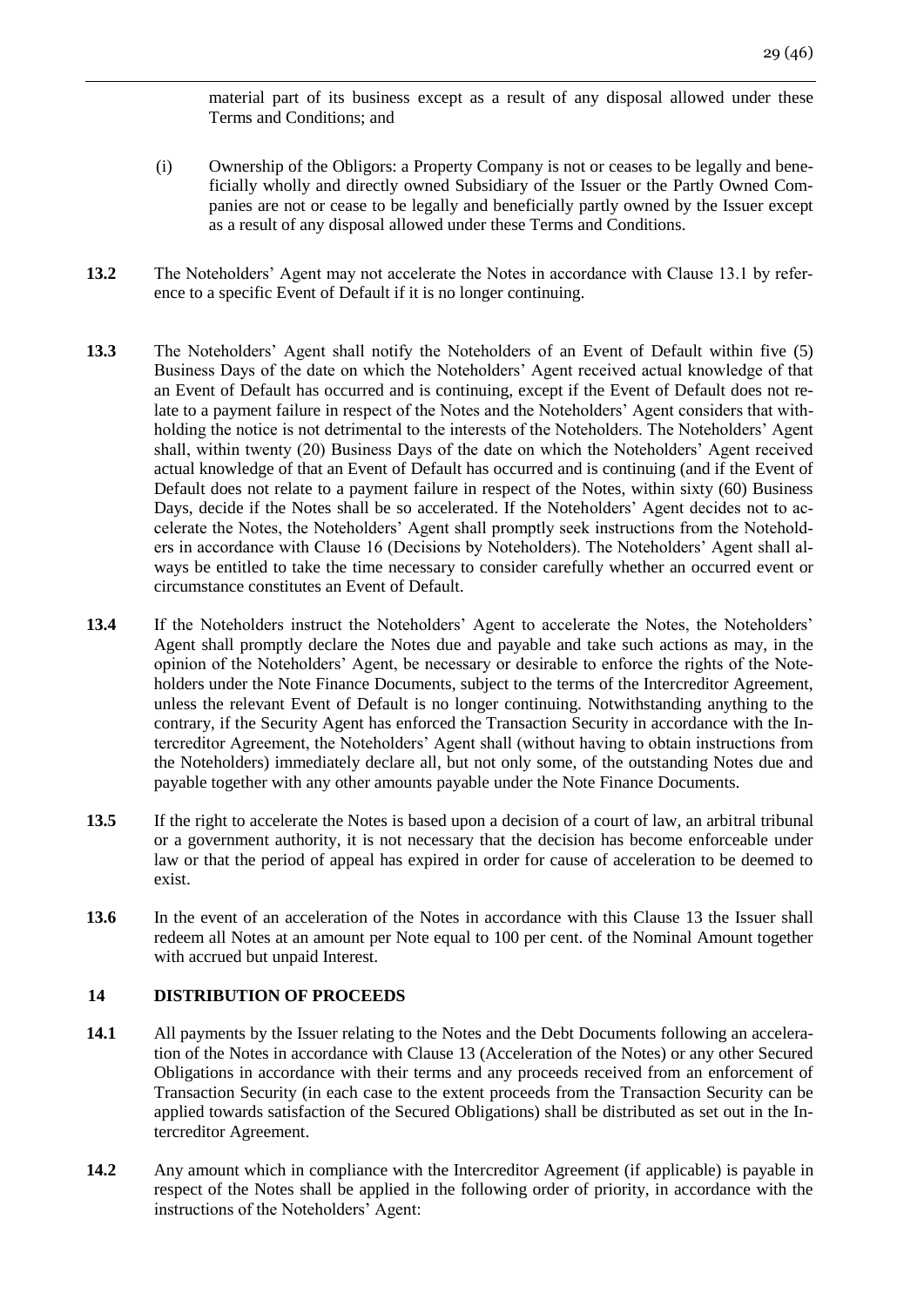- (a) firstly, in or towards payment pro rata of (i) all unpaid fees, costs, expenses and indemnities payable by the Issuer to the Noteholders' Agent in accordance with the Agency Agreement (other than any indemnity given for liability against the Noteholders) and/or the Issuing and Paying Agent in accordance with the Issuing and Paying Agency Agreement, (ii) other costs, expenses and indemnities relating to the acceleration of the Notes, exercising rights for the enforcement of Transaction Security or the protection of the Noteholders' rights in each case as may have been incurred by the Noteholders' Agent, (iii) any costs incurred by the Noteholders' Agent for external experts that have not been reimbursed by the Issuer in accordance with Clause 20.2.7, and (iv) any costs and expenses incurred by the Noteholders' Agent in relation to a Noteholders' Meeting or a Written Procedure that have not been reimbursed by the Issuer in accordance with Clause 16.12;
- (b) secondly, in or towards payment pro rata of accrued but unpaid Interest under the Notes (Interest due on an earlier Interest Payment Date to be paid before any Interest due on a later Interest Payment Date) and default interest payable pursuant to Clause 7.4;
- (c) thirdly, in or towards payment pro rata of any unpaid principal under the Notes; and
- (d) fourthly, in or towards payment pro rata of any other costs or outstanding amounts unpaid under the Note Finance Documents.
- **14.3** If a Noteholder or another party has with the consent of the Noteholders' Agent paid any fees, costs, expenses or indemnities referred to in Clause 14.2(a), such Noteholder or other party shall be entitled to reimbursement by way of a corresponding distribution in accordance with Clause  $14.2(a)$ .
- **14.4** Funds that the Noteholders' Agent receives (directly or indirectly) in connection with the acceleration of the Notes or the enforcement of the Transaction Security constitute escrow funds and must be held on a separate interest-bearing account on behalf of the Noteholders and the other interested parties. The Noteholders' Agent shall arrange for payments of such funds in accordance with this Clause 14 as soon as reasonably practicable.
- **14.5** If the Issuer or the Noteholders' Agent shall make any payment under this Clause 14, the Issuer or the Noteholders' Agent, as applicable, shall notify the Noteholders of any such payment at least fifteen (15) Business Days before the payment is made. Such notice shall specify the Record Time, the payment date and the amount to be paid. Notwithstanding the foregoing, for any Interest due but unpaid the Record Time specified in Clause 6.1 shall apply.

# <span id="page-29-0"></span>**15 RIGHT TO ACT ON BEHALF OF A NOTEHOLDER**

- **15.1** If any Person other than a Noteholder wishes to exercise any rights specifically allocated to Noteholders under the Note Finance Documents, it must obtain a power of attorney from the Noteholder or a successive, coherent chain of powers of attorney starting with the Noteholder and authorising such Person or provide other evidence of ownership or authorisation satisfactory to the Noteholders' Agent.
- **15.2** A Noteholder may issue one or several powers of attorney to third parties to represent it in relation to some or all of the Notes held by it. Any such representative may act independently under the Note Finance Documents in relation to the Notes for which such representative is entitled to represent the Noteholder and may further delegate its right to represent the Noteholder by way of a further power of attorney.
- **15.3** The Noteholders' Agent shall only have to examine the face of a power of attorney or other evidence of authorisation that has been provided to it pursuant to Clause 15.1 and may assume that it has been duly authorised, is valid, has not been revoked or superseded and that it is in full force and effect, unless otherwise is apparent from its face or is otherwise notified to the Noteholders' Agent.

### <span id="page-29-1"></span>**16 DECISIONS BY NOTEHOLDERS**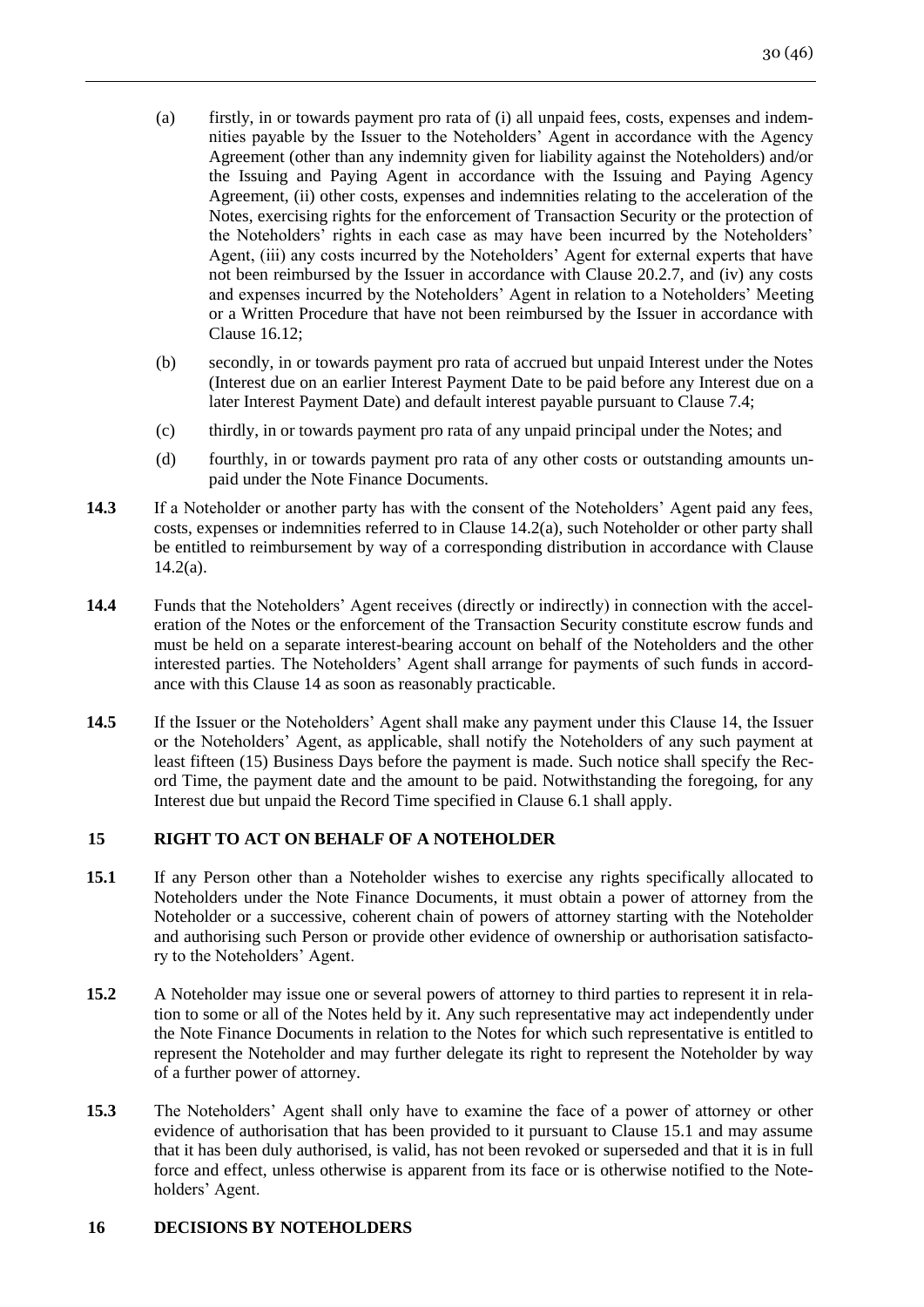- **16.1** A request by the Noteholders' Agent for a decision by the Noteholders on a matter relating to the Note Finance Documents shall (at the option of the Noteholders' Agent) be dealt with at a Noteholders' Meeting or by way of a Written Procedure.
- **16.2** Any request from the Issuer or a Noteholder (or Noteholders) representing at least ten (10) per cent. of the Adjusted Nominal Amount (such request may only be validly made by a Person who is a Noteholder on the Business Day immediately preceding the day on which the request is received by the Noteholders' Agent and shall, if made by several Noteholders, be made by them jointly) for a decision by the Noteholders on a matter relating to the Note Finance Documents shall be directed to the Noteholders' Agent and dealt with at a Noteholders' Meeting or by way of a Written Procedure, as determined by the Noteholders' Agent. The Person requesting the decision may suggest the form for decision making, but if it is in the Noteholders' Agent's opinion more appropriate that a matter is dealt with at a Noteholders' Meeting or by way of a Written Procedure, the Noteholders' Agent shall have the right to decide where such matter shall be dealt with.
- **16.3** The Noteholders' Agent may refrain from convening a Noteholders' Meeting or instigating a Written Procedure if (i) the suggested decision must be approved by any Person in addition to the Noteholders and such Person has informed the Noteholders' Agent that an approval will not be given, or (ii) the suggested decision is not in accordance with applicable laws.
- 16.4 Only a Person who is, or who, directly or indirectly, has been provided with a power of attorney pursuant to Clause 15 (Right to act on behalf of a Noteholder) from a Person who is registered as a Noteholder:
	- (a) at the Record Time on the CSD Business Day specified in the communication pursuant to Clause 17.3, in respect of a Noteholders' Meeting, or
	- (b) at the Record Time on the CSD Business Day specified in the communication pursuant to Clause 18.3, in respect of a Written Procedure,

may exercise voting rights as a Noteholder at such Noteholders' Meeting or in such Written Procedure in respect of Notes held by such Person at the relevant Record Time, provided that the relevant Notes are included in the Adjusted Nominal Amount.

- **16.5** The following matters shall require the consent of Noteholders representing at least 66<sup>%</sup> per cent. of the Adjusted Nominal Amount for which Noteholders are voting at a Noteholders' Meeting or for which Noteholders reply in a Written Procedure in accordance with the instructions given pursuant to Clause 18.3:
	- (a) a change to the terms of any of Clause 2.1, and Clauses 2.5 and 2.6;
	- (b) a reduction of the premium payable upon the redemption or repurchase of any Note pursuant to Clause 8.2 (Issuer's purchase of Notes);
	- (c) a change to the Interest Rate or the Nominal Amount;
	- (d) a change to the terms for the distribution of proceeds set out in Clause 14 (Distribution of proceeds);
	- (e) a change to the terms dealing with the requirements for Noteholders' consent set out in this Clause 16;
	- (f) a change of issuer, an extension of the tenor of the Notes or any delay of the due date for payment of any principal or interest on the Notes;
	- (g) a release of the Transaction Security (except in accordance with the Intercreditor Agreement and Clause 9.2 (Release of Transaction Security));
	- (h) any amendment of the Intercreditor Agreement pursuant to which the ranking of external debt of the Group and the priority of payments among such debt becomes less beneficial to the Noteholders than under the Intercreditor Agreement in force on the Issue Date;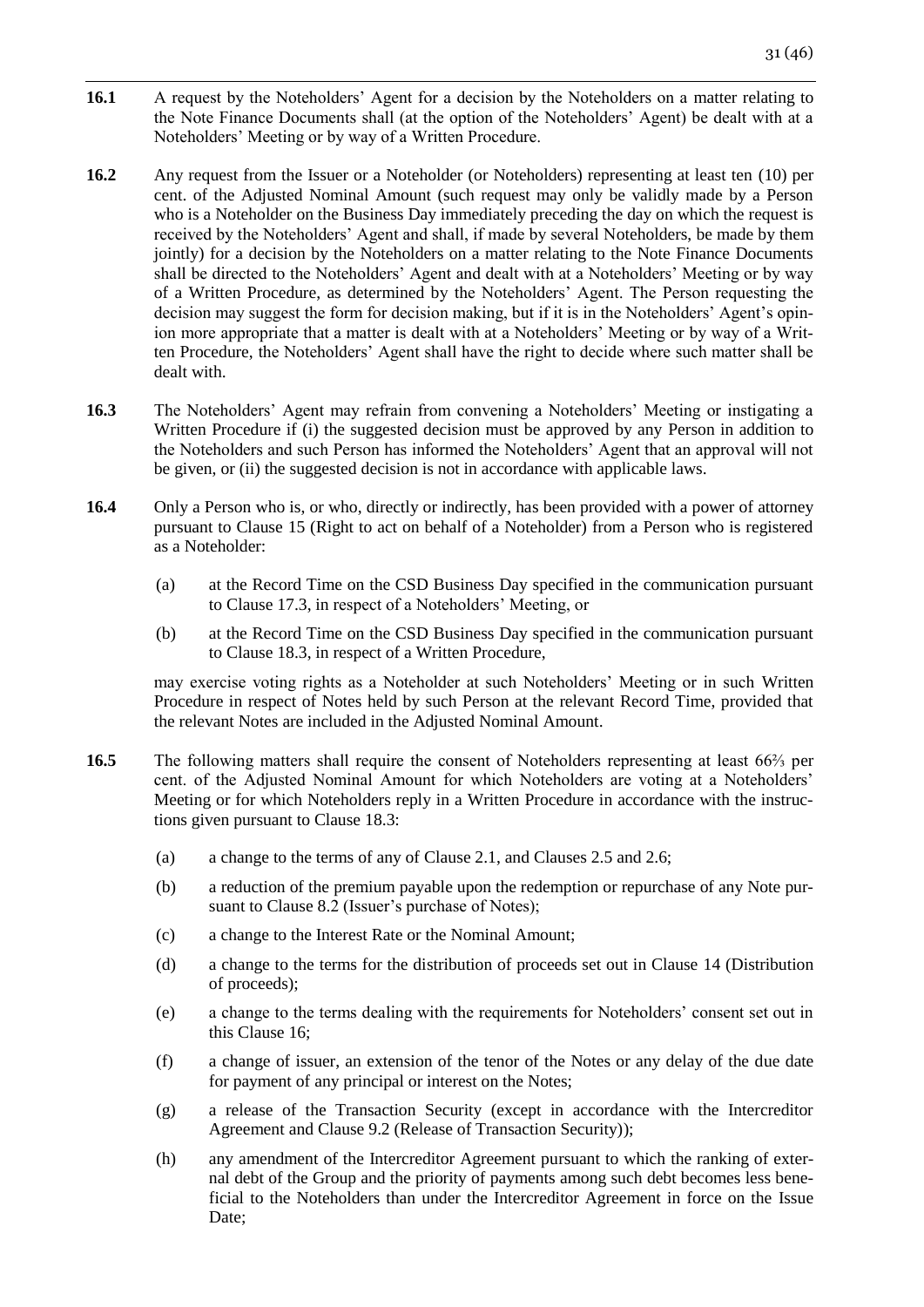- (i) a mandatory exchange of the Notes for other securities; and
- (j) early redemption of the Notes, other than upon an acceleration of the Notes pursuant to Clause 13 (Acceleration of the Notes) or as otherwise permitted or required by these Terms and Conditions.
- **16.6** Any matter not covered by Clause 16.5 shall require the consent of Noteholders representing more than 50 per cent. of the Adjusted Nominal Amount for which Noteholders are voting at a Noteholders' Meeting or for which Noteholders reply in a Written Procedure in accordance with the instructions given pursuant to Clause 18.3. This includes, but is not limited to, any amendment to, or waiver of, the terms of any Note Finance Document that does not require a higher majority (other than an amendment permitted pursuant to Clause 19.1(a) or (b)), an acceleration of the Notes or the enforcement of any Transaction Security.
- **16.7** Ouorum at a Noteholders' Meeting or in respect of a Written Procedure only exists if a Noteholder (or Noteholders) representing at least fifty (50) per cent. of the Adjusted Nominal Amount in case of a matter pursuant to Clause 16.5, and otherwise twenty (20) per cent. of the Adjusted Nominal Amount:
	- (a) if at a Noteholders' Meeting, attend the meeting in person (or appear through duly authorised representatives); or
	- (b) if in respect of a Written Procedure, reply to the request.
- **16.8** If a quorum does not exist at a Noteholders' Meeting or in respect of a Written Procedure, the Noteholders' Agent or the Issuer shall convene a second Noteholders' Meeting (in accordance with Clause 17.1) or initiate a second Written Procedure (in accordance with Clause 18.1), as the case may be, provided that the relevant proposal has not been withdrawn by the Person(s) who initiated the procedure for Noteholders' consent. The quorum requirement in Clause 16.7 shall not apply to such second Noteholders' Meeting or Written Procedure.
- **16.9** Any decision which extends or increases the obligations of the Issuer or the Noteholders' Agent, or limits, reduces or extinguishes the rights or benefits of the Issuer or the Noteholders' Agent, under the Note Finance Documents shall be subject to the Issuer's or the Noteholders' Agent's consent, as applicable.
- **16.10** The Issuer may not, directly or indirectly, pay or cause to be paid any consideration to or for the benefit of any Noteholder for or as inducement to any consent under these Terms and Conditions, unless such consideration is offered to all Noteholders that consent at the relevant Noteholders' Meeting or in a Written Procedure within the time period stipulated for the consideration to be payable or the time period for replies in the Written Procedure, as the case may be.
- **16.11** A matter decided at a duly convened and held Noteholders' Meeting or by way of a Written Procedure is binding on all Noteholders, irrespective of them being present or represented at the Noteholders' Meeting or responding in the Written Procedure.
- 16.12 All costs and expenses incurred by the Issuer or the Noteholders' Agent for the purpose of convening a Noteholders' Meeting or for the purpose of carrying out a Written Procedure, including reasonable fees to the Noteholders' Agent, shall be paid by the Issuer.
- **16.13** If a decision is to be taken by the Noteholders on a matter relating to the Note Finance Documents, the Issuer shall promptly at the request of the Noteholders' Agent provide the Noteholders' Agent with a certificate specifying the number of Notes owned by Group Companies or (to the knowledge of the Issuer) its Affiliates other than funds managed by the AIFM other than the Issuer, irrespective of whether such Person is directly registered as owner of such Notes. The Noteholders' Agent shall not be responsible for the accuracy of such certificate or otherwise be responsible for determining whether a Note is owned by a Group Company or an Affiliate of the Issuer.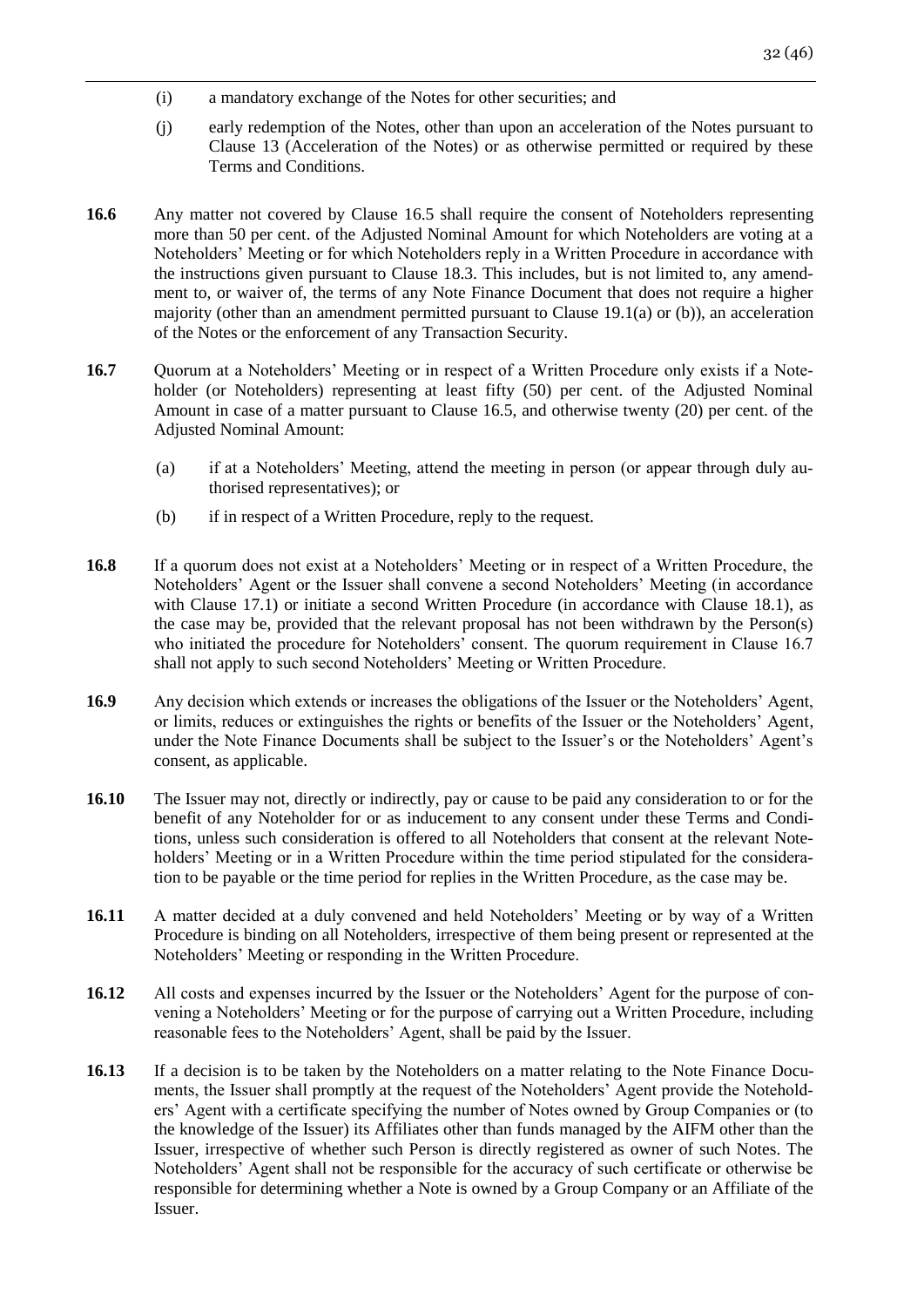**16.14** Information about decisions taken at a Noteholders' Meeting or by way of a Written Procedure shall promptly be sent by notice to the Noteholders and published on the websites of the Issuer and the Noteholders' Agent, provided that a failure to do so shall not invalidate any decision made or voting result achieved. The minutes from the relevant Noteholders' Meeting or Written Procedure shall at the request of a Noteholder be sent to it by the Issuer or the Noteholders' Agent, as applicable.

# <span id="page-32-0"></span>**17 NOTEHOLDERS' MEETING**

- **17.1** The Noteholders' Agent shall convene a Noteholders' Meeting by sending a notice thereof to the CSD and each Noteholder no later than five (5) Business Days after receipt of a valid request from the Issuer or the Noteholder(s) (or such later date as may be necessary for technical or administrative reasons).
- **17.2** Should the Issuer want to replace the Noteholders' Agent, it may convene a Noteholders' Meeting in accordance with Clause 17.1 with a copy to the Noteholders' Agent. After a request from the Noteholders pursuant to Clause 20.5.4, the Issuer shall no later than five (5) Business Days after receipt of such request (or such later date as may be necessary for technical or administrative reasons) convene a Noteholders' Meeting in accordance with Clause 17.1.
- **17.3** The notice pursuant to Clause 17.1 shall include (i) time for the meeting, (ii) place for the meeting, (iii) agenda for the meeting (including each request for a decision by the Noteholders), (iv) a specification of the CSD Business Day at the end of which a Person must be registered as a Noteholder in order to be entitled to exercise voting rights at the meeting and (v) a form of power of attorney. Only matters that have been included in the notice may be resolved upon at the Noteholders' Meeting. Should prior notification by the Noteholders be required in order to attend the Noteholders' Meeting, such requirement shall be included in the notice.
- **17.4** The Noteholders' Meeting shall be held no earlier than ten (10) Business Days and no later than thirty (30) Business Days from the date of the notice.
- **17.5** Without amending or varying these Terms and Conditions, the Noteholders' Agent may prescribe such further regulations regarding the convening and holding of a Noteholders' Meeting as the Noteholders' Agent may deem appropriate.

# <span id="page-32-1"></span>**18 WRITTEN PROCEDURE**

- **18.1** The Noteholders' Agent shall instigate a Written Procedure no later than five (5) Business Days after receipt of a valid request from the Issuer or the Noteholder(s) (or such later date as may be necessary for technical or administrative reasons) by sending a communication to the CSD and each Person who is registered as a Noteholder at the Record Time prior to the date on which the communication is sent.
- **18.2** Should the Issuer want to replace the Noteholders' Agent, it may send a communication in accordance with Clause 18.1 to each Noteholder with a copy to the Noteholders' Agent.
- **18.3** A communication pursuant to Clause 18.1 shall include (i) each request for a decision by the Noteholders, (ii) a description of the reasons for each request, (iii) a specification of the CSD Business Day at the end of which a Person must be registered as a Noteholder in order to be entitled to exercise voting rights, (iv) instructions and directions on where to receive a form for replying to the request (such form to include an option to vote yes or no for each request) as well as a form of power of attorney, and (v) the stipulated time period within which the Noteholder must reply to the request (such time period to last at least fifteen (15) Business Days from the communication pursuant to Clause 18.1). If the voting is to be made electronically, instructions for such voting shall be included in the communication.
- **18.4** 18.4 When a consent from the Noteholders representing the requisite majority of the total Adjusted Nominal Amount pursuant to Clauses 16.5 or 16.6 has been received in a Written Procedure, the relevant decision shall be deemed to be adopted pursuant to Clause 16.5 or 16.6, as the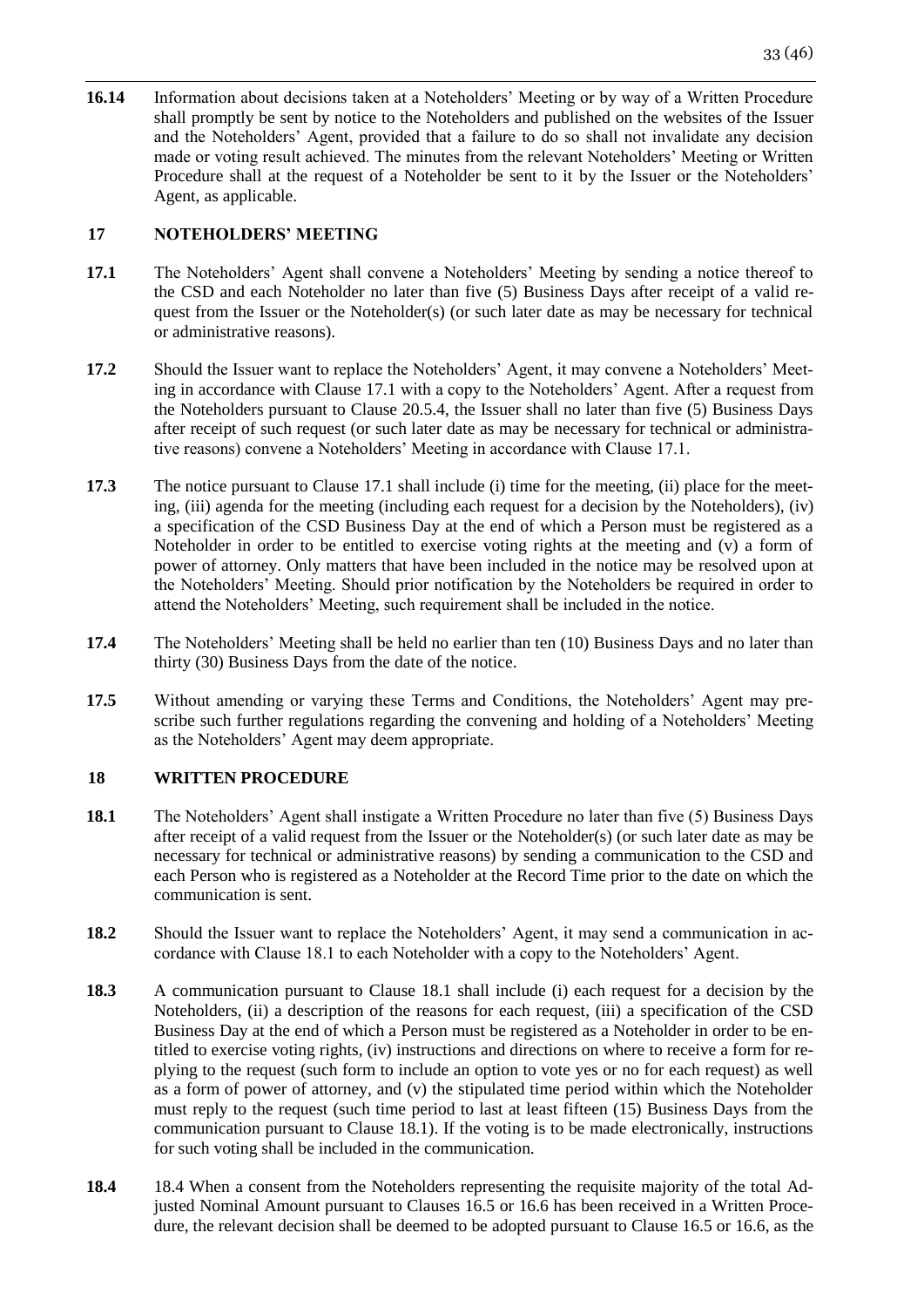case may be, even if the time period for replies in the Written Procedure has not yet expired.

# <span id="page-33-0"></span>**19 AMENDMENTS AND WAIVERS**

- **19.1** Subject to the terms of the Intercreditor Agreement, the Issuer and the Noteholders' Agent (acting on behalf of the Noteholders) may agree to amend the Note Finance Documents or waive a past default or anticipated failure to comply with any provision in a Note Finance Document, provided that:
	- (a) such amendment or waiver is not detrimental to the interest of the Noteholders in any material respect, or is made solely for the purpose of rectifying obvious errors and mistakes;
	- (b) such amendment or waiver is required by applicable law, a court ruling or a decision by a relevant authority; or
	- (c) such amendment or waiver has been duly approved by the Noteholders in accordance with Clause 16 (Decisions by Noteholders).
- **19.2** The consent of the Noteholders is not necessary to approve the particular form of any amendment to the Note Finance Documents. It is sufficient if such consent approves the substance of the amendment.
- **19.3** The Noteholders' Agent shall promptly notify the Noteholders of any amendments or waivers made in accordance with Clause 19.1, setting out the date from which the amendment or waiver will be effective, and ensure that any amendments to the Note Finance Documents are published in the manner stipulated in Clause 10.3 (Publication of Note Finance Documents). The Issuer shall ensure that any amendments to these Terms and Conditions are duly registered with the CSD and each other relevant organisation or authority.
- **19.4** An amendment to the Note Finance Documents shall take effect on the date determined by the Noteholders Meeting, in the Written Procedure or by the Noteholders' Agent, as the case may be.

# <span id="page-33-1"></span>**20 APPOINTMENT AND REPLACEMENT OF THE NOTEHOLDERS' AGENT AND THE SECURITY AGENT**

- **20.1** Appointment of Noteholders' Agent
- 20.1.1 By subscribing for Notes, each initial Noteholder, and, by acquiring Notes, each subsequent Noteholder:
	- (a) agrees to and accepts the appointment of the Noteholders' Agent to act as its agent and representative in all matters relating to the Notes and the Note Finance Documents (including for the avoidance of doubt under the Intercreditor Agreement), and authorises the Noteholders' Agent to act on its behalf (without first having to obtain its consent, unless such consent is specifically required by these Terms and Conditions) in any legal or arbitration proceedings relating to the Notes held by such Noteholder and to exercise such rights, powers, authorities and discretions as are specifically delegated to the Noteholders' Agent by these Terms and Conditions and the Intercreditor Agreement together with all such rights, powers, authorities and discretions as are incidental thereto;
	- (b) agrees to and accepts that, upon the Noteholders' Agent delivering an acceleration notice in accordance with Clause 13.1, the Noteholders' Agent shall be irrevocably entitled to take all such action in its own name but on behalf of and for the benefit of each Noteholder (at the expense of the Noteholders);
	- (c) confirms the appointment under the Intercreditor Agreement of the Security Agent to act as its agent in all matters relating to Transaction Security, including any legal or arbitration proceeding relating to the perfection, preservation, protection or enforcement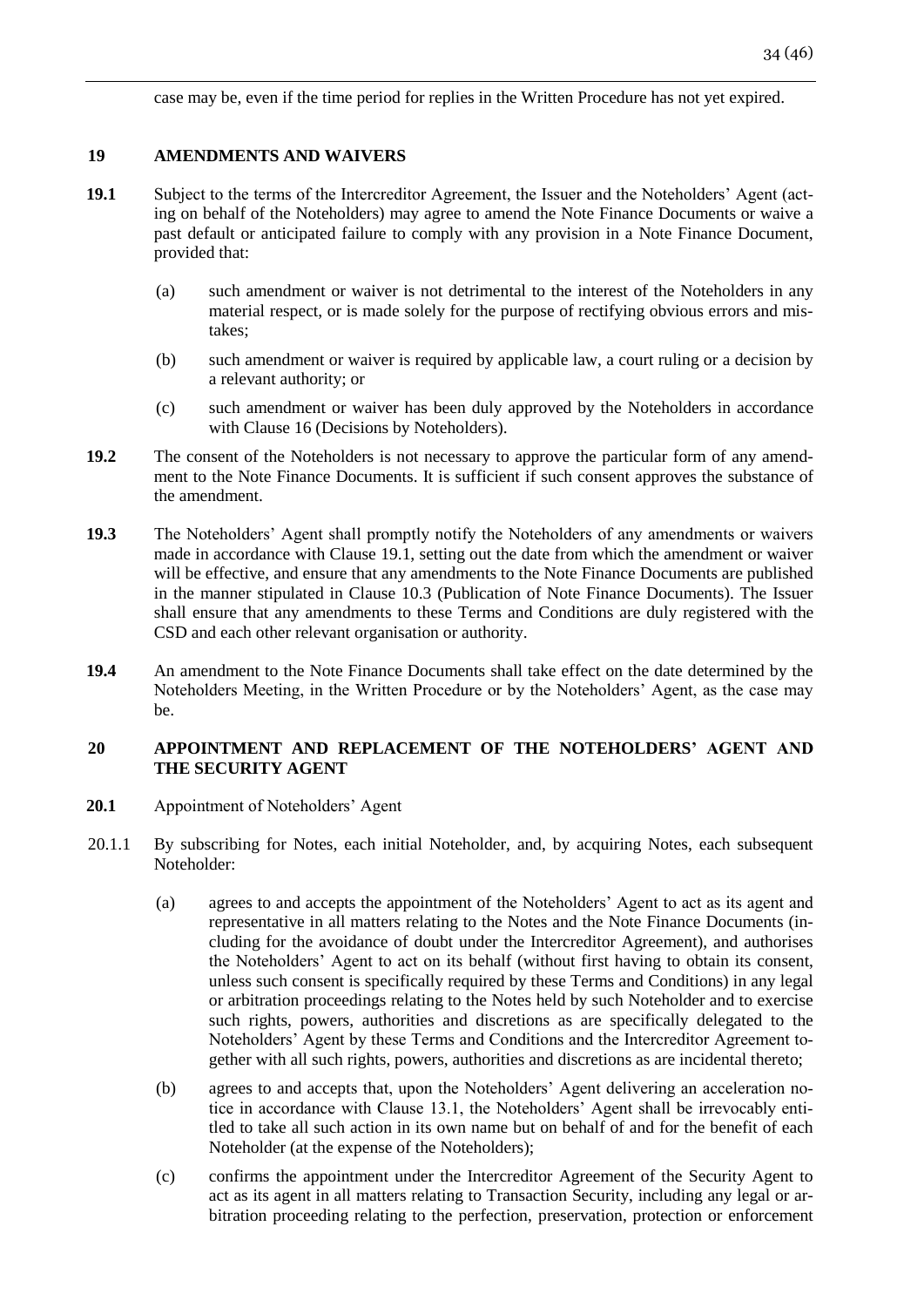of the Transaction Security and acknowledges and agrees that the rights, obligations, role of and limitations of liability for the Security Agent is further regulated in the Intercreditor Agreement and the Security Documents; and

(d) agrees to and accepts that, upon the Transaction Security having become enforceable pursuant to the terms of the Intercreditor Agreement and/or the Security Documents, the Security Agent shall be irrevocably entitled to take all such action in its own name but on behalf of and for the benefit of each Noteholder (at the expense of the Noteholders),

and otherwise as provided by the applicable law (including for the avoidance of doubt the Act on Noteholders' Agents (574/2017, as amended)).

- 20.1.2 Each Noteholder shall immediately upon request provide the Noteholders' Agent and the Security Agent with any such documents (in form and substance satisfactory to the Noteholders' Agent or Security Agent, as applicable) that the Noteholders' Agent or the Security Agent (as applicable) deems necessary for the purpose of exercising its rights and/or carrying out its duties under the Note Finance Documents. Neither the Noteholders' Agent nor the Security Agent is under no obligation to represent a Noteholder which does not comply with such request if due to such failure the Noteholders' Agent or the Security Agent, as applicable, is unable to represent such Noteholder.
- 20.1.3 The Issuer shall promptly upon request provide the Noteholders' Agent with any documents and other assistance (in form and substance satisfactory to the Noteholders' Agent), that the Noteholders' Agent deems necessary for the purpose of exercising its rights and/or carrying out its duties under the Note Finance Documents.
- 20.1.4 The Noteholders' Agent is entitled to fees for its work and to be indemnified for costs, losses and liabilities on the terms set out in the Note Finance Documents and the Agency Agreement and the Noteholders' Agent's obligations as Noteholders' Agent under the Note Finance Documents are conditioned upon the due payment of such fees and indemnifications.
- 20.1.5 The Noteholders' Agent may act as agent or other representative for several issues of securities issued by or relating to the Issuer and other Group Companies notwithstanding potential conflicts of interest.

### **20.2 20.2 Security Agent**

- 20.2.1 Under the Intercreditor Agreement, the Security Agent has been appointed as the trustee, agent or representative (as applicable) of the Secured Creditors, to represent and act for the Secured Creditors in relation to the Transaction Security. By subscribing for Notes, each initial Noteholder, and, by acquiring Notes, each subsequent Noteholder accepts the appointment of the Security Agent as well as other terms of the Intercreditor Agreement and undertakes to act in accordance with the Intercreditor Agreement.
- 20.2.2 In accordance with the Intercreditor Agreement, the Security Agent shall execute each Security Document and hold the Transaction Security created thereunder as trustee, agent or representative (as applicable) for and on behalf of all the Secured Creditors pursuant to the Intercreditor Agreement. The Security Agent shall have no duties or responsibilities with respect to the Transaction Security, except for those set out in the Intercreditor Agreement and the Security Documents.
- 20.2.3 Pursuant to the Intercreditor Agreement and the Security Documents, all the rights, powers, authorities and discretions under the Security Documents may only be exercised by the Security Agent (exclusively) for and on behalf of the Secured Creditors (including the Noteholders).
- 20.2.4 Each Noteholder shall immediately upon request of the Noteholders' Agent provide the Security Agent with any such documents (in form and substance satisfactory to the Security Agent) that the Security Agent deems necessary for the purpose of exercising its rights and/or carrying out its duties under the Intercreditor Agreement and the Security Documents. The Security Agent is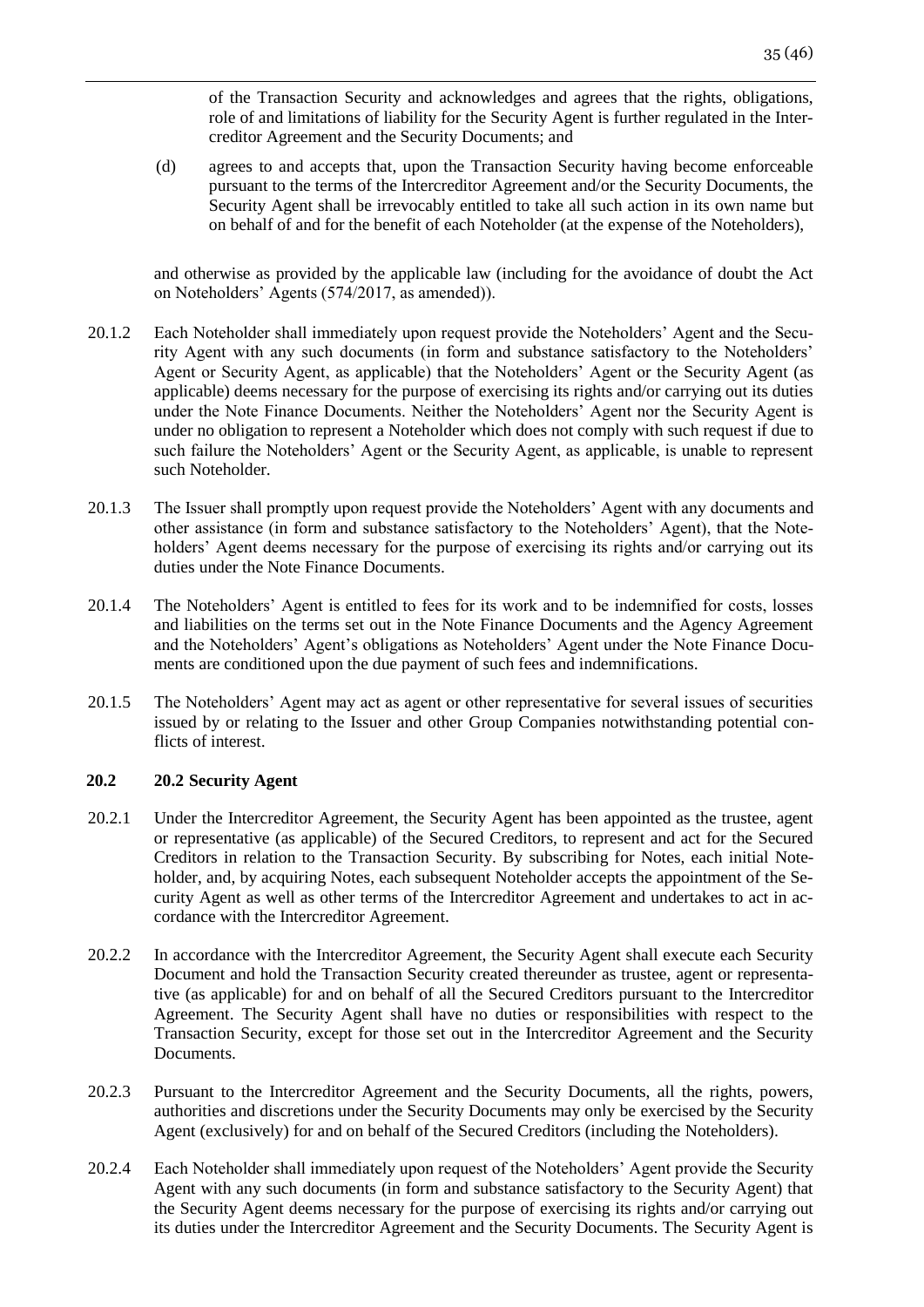under no obligation to represent a Noteholder which does not comply with such request if due to such failure the Security Agent is unable to represent such Noteholder.

### **20.3 Duties of the Noteholders' Agent**

- 20.3.1 The Noteholders' Agent shall represent the Noteholders in accordance with the Note Finance Documents and where relevant, in relation to instructions to the Security Agent to enforce the Transaction Security on behalf of the Noteholders. Except as specified in Clause 4 (Conditions for disbursement), the Noteholders' Agent is not responsible for the execution or enforceability of the Note Finance Documents.
- 20.3.2 When acting in accordance with the Note Finance Documents, the Noteholders' Agent is always acting with binding effect on behalf of the Noteholders. The Noteholders' Agent shall carry out its duties under the Note Finance Documents in a reasonable, proficient and professional manner, with reasonable care and skill.
- 20.3.3 The Noteholders' Agent shall monitor the compliance by the Issuer with its obligations under the Note Finance Documents on the basis of information made available to it pursuant to the Note Finance Documents or received from a Noteholder. The Noteholders' Agent is not obligated to assess the Issuer's financial situation other than as expressly set out in these Terms and Conditions.
- 20.3.4 The Noteholders' Agent is entitled to take any step it in its sole discretion considers necessary or advisable to protect the rights of the Noteholders pursuant to these Terms and Conditions.
- 20.3.5 The Noteholders' Agent is entitled to delegate its duties to other professional parties, but the Noteholders' Agent shall remain liable for the actions of such parties under the Note Finance Documents.
- 20.3.6 The Noteholders' Agent shall treat all Noteholders equally and, when acting pursuant to the Note Finance Documents, act with regard only to the interests of the Noteholders and shall not be required to have regard to the interests or to act upon or comply with any direction or request of any other Person, other than as explicitly stated in the Note Finance Documents.
- 20.3.7 The Noteholders' Agent is entitled to engage external experts when carrying out its duties under the Note Finance Documents. The Issuer shall on demand by the Noteholders' Agent pay all costs reasonably incurred for external experts engaged after the occurrence of an Event of Default, or for the purpose of investigating or considering (i) an event or circumstance which the Noteholders' Agent reasonably believes is or may lead to an Event of Default or (ii) a matter relating to the Issuer or the Transaction Security which the Noteholders' Agent reasonably believes may be detrimental to the interests of the Noteholders under the Note Finance Documents. Any compensation for damages or other recoveries received by the Noteholders' Agent from external experts engaged by it for the purpose of carrying out its duties under the Note Finance Documents shall be distributed in accordance with Clause 14 (Distribution of proceeds).
- 20.3.8 Notwithstanding any other provision of the Note Finance Documents to the contrary, the Noteholders' Agent is not obliged to do or omit to do anything if it would or might in its reasonable opinion constitute a breach of any law or regulation.
- 20.3.9 If in the Noteholders' Agent's reasonable opinion the cost, loss or liability which it may incur (including reasonable fees to the Noteholders' Agent) in complying with instructions of the Noteholders, or taking any action at its own initiative, will not be covered by the Issuer, the Noteholders' Agent may refrain from acting in accordance with such instructions, or taking such action, until it has received such funding or indemnities (or adequate Security has been provided therefore) as it may reasonably require.
- 20.3.10 The Noteholders' Agent shall give a notice to the Noteholders (i) before it ceases to perform its obligations under the Note Finance Documents by reason of the non-payment by the Issuer of any fee or indemnity due to the Noteholders' Agent under the Note Finance Documents or the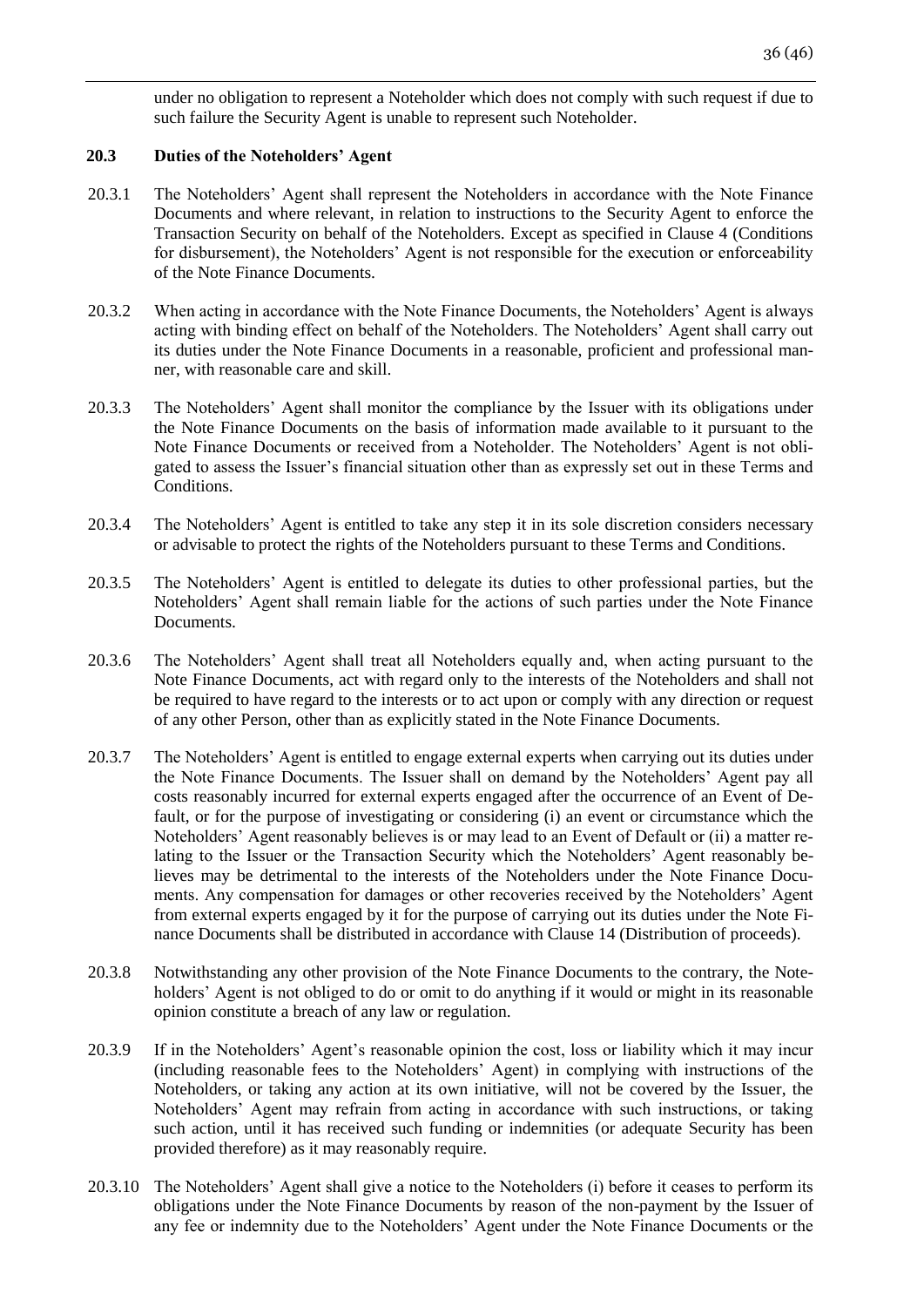Agency Agreement or (ii) if it refrains from acting for any reason described in Clause 20.3.9.

## **20.4 20.4 Limited liability for the Noteholders' Agent**

- 20.4.1 The Noteholders' Agent will not be liable to the Noteholders for damage or loss caused by any action taken or omitted by it under or in connection with any Note Finance Document, unless directly caused by its negligence or wilful misconduct. The Noteholders' Agent shall never be responsible for indirect loss.
- 20.4.2 The Noteholders' Agent shall not be considered to have acted negligently if it has acted in accordance with advice from or opinions of reputable external experts engaged by the Noteholders' Agent or if the Noteholders' Agent has acted with reasonable care in a situation when the Noteholders' Agent considers that it is detrimental to the interests of the Noteholders to delay the action in order to first obtain instructions from the Noteholders.
- 20.4.3 The Noteholders' Agent shall not be liable for any delay (or any related consequences) in crediting an account with an amount required pursuant to the Note Finance Documents to be paid by the Noteholders' Agent to the Noteholders, provided that the Noteholders' Agent has taken all necessary steps as soon as reasonably practicable to comply with the regulations or operating procedures of any recognised clearing or settlement system used by the Noteholders' Agent for that purpose.
- 20.4.4 The Noteholders' Agent shall have no liability to the Noteholders for damage caused by the Noteholders' Agent acting in accordance with instructions of the Noteholders given in accordance with Clause 16 (Decisions by Noteholders) or a demand by Noteholders given pursuant to Clause 13.1.
- 20.4.5 Any liability towards the Issuer which is incurred by the Noteholders' Agent in acting under, or in relation to, the Note Finance Documents shall not be subject to set-off against the obligations of the Issuer to the Noteholders under the Note Finance Documents.

### **20.5 20.5 Replacement of the Noteholders' Agent**

- 20.5.1 Subject to Clause 20.5.7, the Noteholders' Agent may resign by giving notice to the Issuer and the Noteholders, in which case the Noteholders shall in consultation with the Issuer appoint a successor Noteholders' Agent at a Noteholders' Meeting convened by the retiring Noteholders' Agent or by way of a Written Procedure initiated by the retiring Noteholders' Agent.
- 20.5.2 Subject to Clause 20.5.7, if the Noteholders' Agent is (i) Insolvent, (ii) has been removed from the register of noteholders' agents maintained by the Finnish Financial Supervisory Authority and as referred to in Section 15 of the Act on Noteholders' Agents (574/2017, as amended) (iii) is no longer independent in respect of the Issuer as referred to in Section 9 of the Act on Noteholders' Agents, or (iv) otherwise unable to continue to act as a Noteholders' Agent for the Noteholders according to the applicable law, the Noteholders' Agent shall be deemed to resign as Noteholders' Agent and the Issuer shall within ten (10) Business Days appoint a successor Noteholders' Agent.
- 20.5.3 Any successor Noteholders' Agent appointed pursuant to this Clause 20.5 must be an independent financial institution or other reputable company which regularly acts as agent under debt issuances and which has the authority to do so pursuant to the Act on Noteholders' Agents.
- 20.5.4 A Noteholder (or Noteholders) representing at least ten (10) per cent. of the Adjusted Nominal Amount may, by notice to the Issuer (such notice may only be validly given by a Person who is a Noteholder at the end of the Business Day on which the notice is received by the Issuer and shall, if given by several Noteholders, be given by them jointly), require that a Noteholders' Meeting is held for the purpose of dismissing the Noteholders' Agent and appointing a new Noteholders' Agent. The Issuer may, at a Noteholders' Meeting convened by it or by way of a Written Procedure initiated by it, propose to the Noteholders that the Noteholders' Agent be dismissed and a new Noteholders' Agent appointed.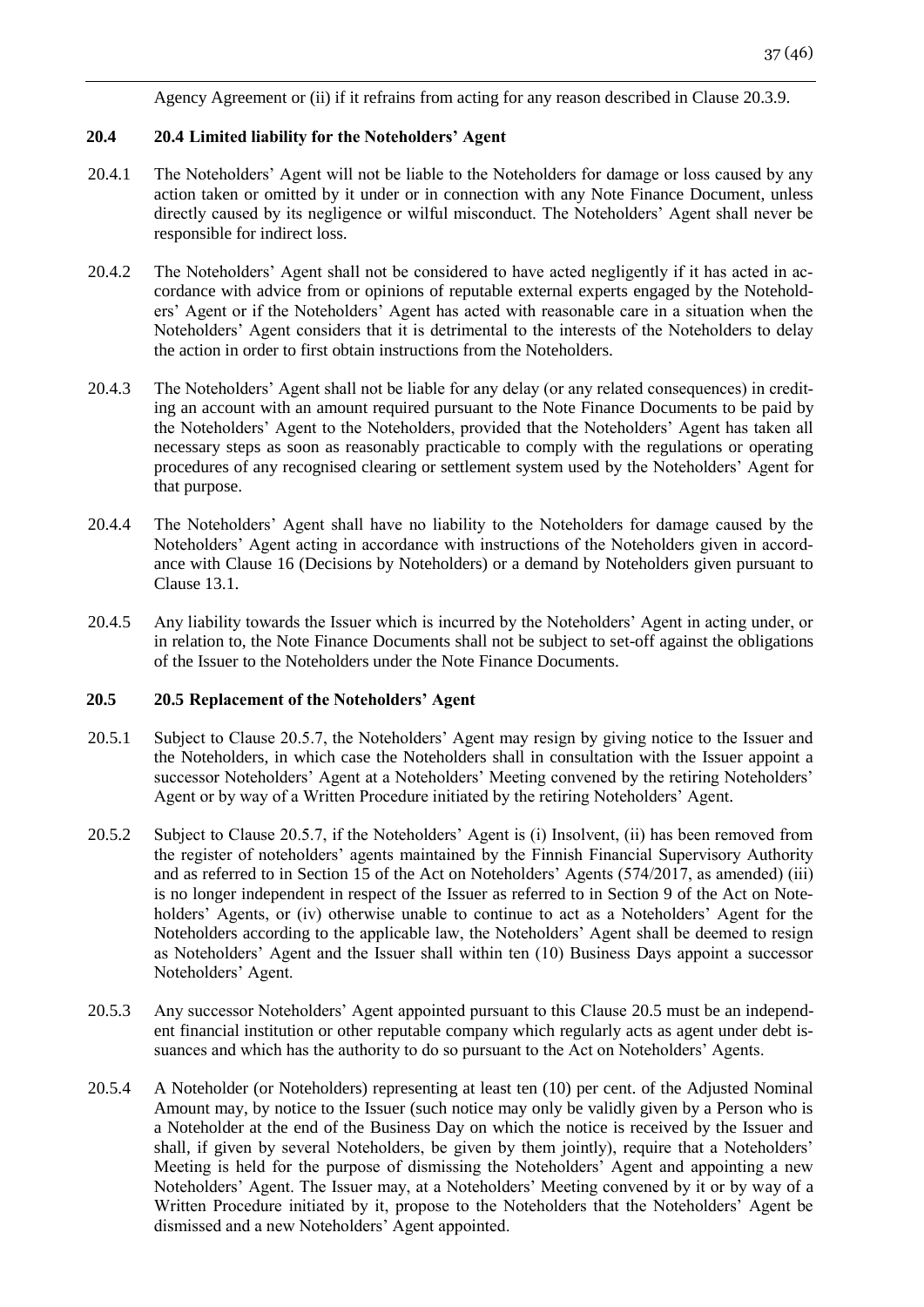- 20.5.5 If the Noteholders have not appointed a successor Noteholders' Agent within ninety (90) days after (i) the earlier of the notice of resignation was given or the resignation otherwise took place or (ii) the Noteholders' Agent was dismissed through a decision by the Noteholders, the Issuer shall appoint a successor Noteholders' Agent.
- 20.5.6 The retiring Noteholders' Agent shall, at its own cost, make available to the successor Noteholders' Agent such documents and records and provide such assistance as the successor Noteholders' Agent may reasonably request for the purposes of performing its functions as Noteholders' Agent under the Note Finance Documents.
- 20.5.7 The Noteholders' Agent's resignation or dismissal shall only take effect upon the appointment of a successor Noteholders' Agent and acceptance by such successor Noteholders' Agent of such appointment and the execution of all necessary documentation to effectively substitute the retiring Noteholders' Agent.
- 20.5.8 Upon the appointment of a successor, the retiring Noteholders' Agent shall be discharged from any further obligation in respect of the Note Finance Documents but shall, in respect of any action which it took or failed to take whilst acting as Noteholders' Agent, (a) remain entitled to the benefit of the Note Finance Documents and (b) remain liable under the Note Finance Documents. Its successor, the Issuer and each of the Noteholders shall have the same rights and obligations amongst themselves under the Note Finance Documents as they would have had if such successor had been the original Noteholders' Agent.
- 20.5.9 In the event that there is a change of the Noteholders' Agent in accordance with this Clause 20.5, the Issuer shall execute such documents and take such actions as the new Noteholders' Agent may reasonably require for the purpose of vesting in such new Noteholders' Agent the rights, powers and obligation of the Noteholders' Agent and releasing the retiring Noteholders' Agent from its further obligations under the Note Finance Documents and the Agency Agreement. Unless the Issuer and the new Noteholders' Agent agree otherwise, the new Noteholders' Agent shall be entitled to the same fees and the same indemnities as the retiring Noteholders' Agent.

# <span id="page-37-0"></span>**21 NO DIRECT ACTIONS BY NOTEHOLDERS**

- **21.1** A Noteholder may not take any steps whatsoever against the Issuer or with respect to the Transaction Security to enforce or recover any amount due or owing to it pursuant to the Note Finance Documents, or to initiate, support or procure the winding-up, dissolution, liquidation, company reorganisation (in Finnish yrityssaneeraus) or bankruptcy (in Finnish konkurssi) (or its equivalent in any other jurisdiction) of the Issuer in relation to any of the obligations of the Issuer under the Note Finance Documents.
- **21.2** Clause 21.1 shall not apply if:
	- (a) the Noteholders' Agent has been instructed by the Noteholders in accordance with the Note Finance Documents to take any of the actions referred to in Clause 21.1 but fails for any reason to take, or is unable to take (for any reason other than a failure by a Noteholder to provide documents in accordance with Clause 20.1.2), such actions within a reasonable period of time and such failure or inability is continuing. However, if the failure to take such actions is caused by the non-payment by the Issuer of any fee or indemnity due to the Noteholders' Agent under the Note Finance Documents or the Agency Agreement or by any reason described in Clause 20.3.9, such failure must continue for at least forty (40) Business Days after notice pursuant to Clause 20.3.10 before a Noteholder may take any action referred to in Clause 21.1; and
	- (b) the Noteholders have resolved pursuant to these Terms and Conditions that, upon the occurrence of a failure by the Noteholders' Agent referred to in (a) above, a Noteholder shall have the right to take any action referred to in Clause 21.1 or the Security Agent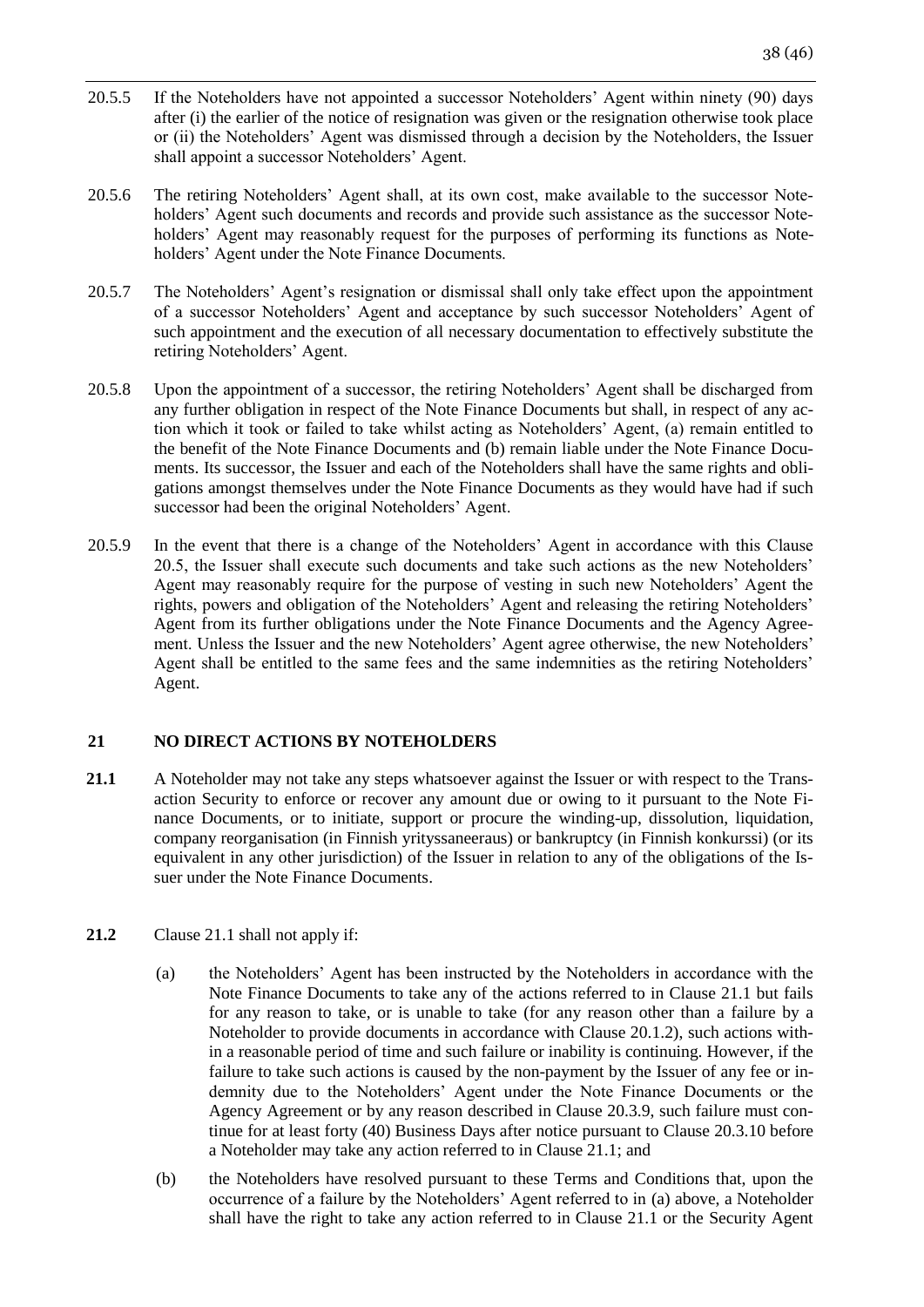has been instructed by the Instructing Group in accordance with the Intercreditor Agreement to take any of the actions referred to in Clause 21.1 in accordance with the Intercreditor Agreement to enforce the Transaction Security but is legally unable to take such enforcement actions,

in each case if and only to the extent permitted pursuant to the terms of the Intercreditor Agreement.

**21.3** The provisions of Clause 21.1 shall not in any way limit an individual Noteholder's right to claim and enforce payments which are due to it under Clause 8.3 (Mandatory repurchase due to a Change of Control Event (put option)) or other payments which are due by the Issuer to some but not all Noteholders.

# <span id="page-38-0"></span>**22 PRESCRIPTION**

- **22.1** The right to receive payment of the principal of or interest on the Notes shall be prescribed and become void three (3) years from the date on which such payment became due.
- **22.2** If a limitation period is duly interrupted in accordance with the Finnish Act on Limitations (in Finnish Laki velan vanhentumisesta 728/2003, as amended), a new limitation period of at least three (3) years will commence.

# <span id="page-38-1"></span>**23 NOTICES AND PRESS RELEASES**

# **23.1 Notices**

- 23.1.1 Any notice or other communication to be made under or in connection with the Note Finance Documents:
	- (a) if to the Noteholders' Agent, shall be given at the address registered with the Finnish Trade Register or by e-mail to finland@nordictrustee.com on the Business Day prior to dispatch;
	- (b) if to the Security Agent, shall be given at the address registered with the Finnish Trade Register or by e-mail to Finland@intertrustgroup.com with a copy to alli.seppanen@intertrustgroup.com on the Business Day prior to dispatch;
	- (c) if to the Issuing and Paying Agent, shall be given at the address registered with the Finnish Trade Register;
	- (d) if to the Issuer, shall be delivered by e-mail to annamaija.peltonen@eq.fi or given at the address specified on its website www.eq.fi on the Business Day prior to dispatch and designated "To the attention of Annamaija Peltonen"; and
	- (e) if to the Noteholders, shall be given at their addresses as registered with the CSD, at the Record Time prior to dispatch, and by either courier delivery or letter for all Noteholders. A Notice to the Noteholders shall also be published on the websites of the Issuer and the Noteholders' Agent
- 23.1.2 Any notice or other communication made by one Person to another under or in connection with the Note Finance Documents shall be in English and sent by way of courier, e-mail, personal delivery or letter and will become effective, in the case of courier or personal delivery, when it has been left at the address specified in Clause 23.1.1 or, in the case of letter, three (3) Business Days after being deposited postage prepaid in an envelope addressed to the address specified in Clause 23.1.1 or, in the case of e-mail, when actually received in a readable form.
- 23.1.3 Failure to send a notice or other communication to a Noteholder or any defect in it shall not affect its sufficiency with respect to other Noteholders.

## **23.2 Press releases**

23.2.1 Any notice that the Issuer or the Noteholders' Agent shall send to the Noteholders pursuant to Clauses 10.1.4, 13.3, 16.14, 17.1, 18.1 and 19.3 shall also be published by way of press release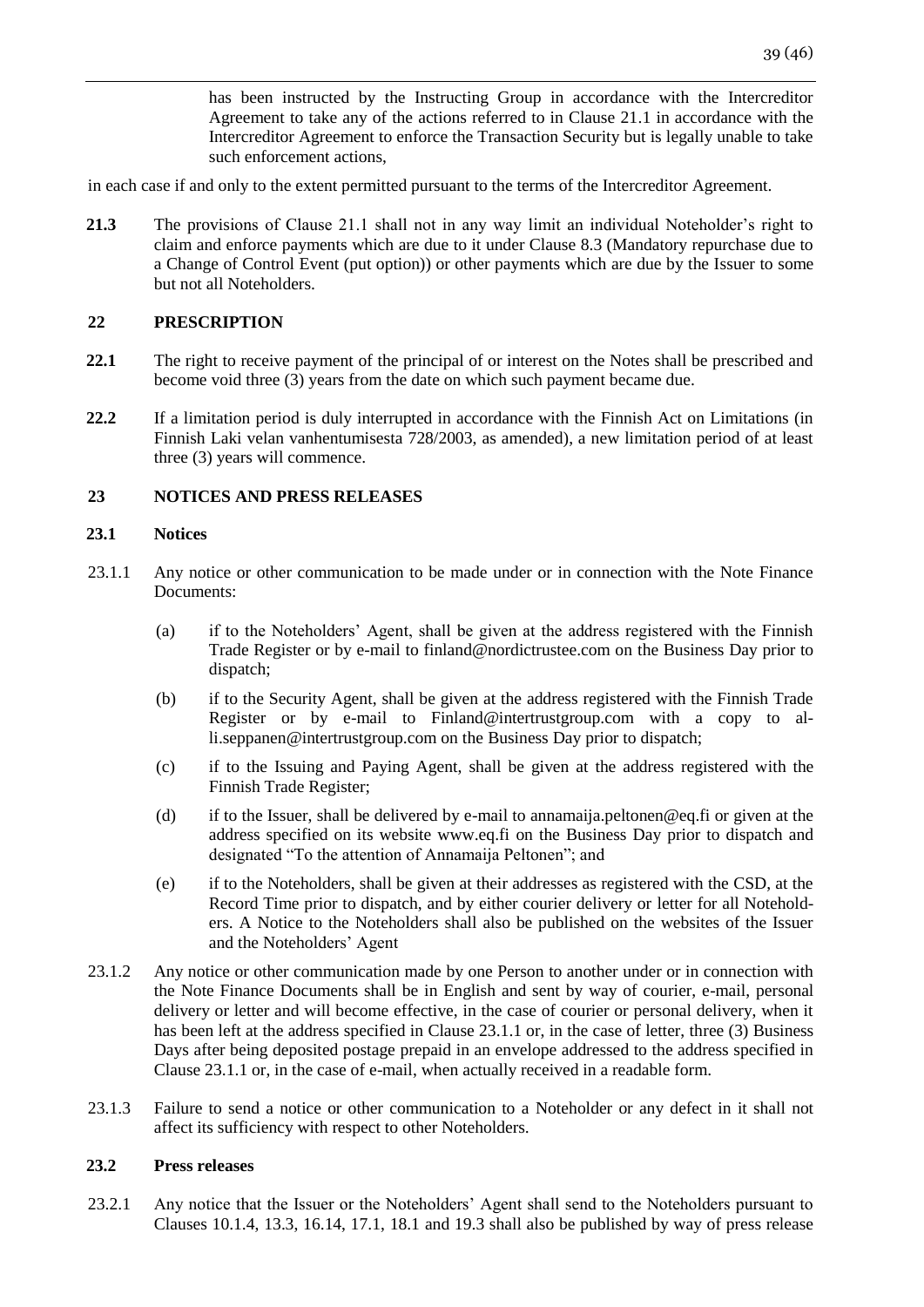by the Issuer or the Noteholders' Agent, as applicable. Any such notice shall be deemed to have been received by the Noteholders when published in any manner specified in this Clause 23.2.1.

23.2.2 In addition to Clause 23.2.1, if any information relating to the Notes or the Issuer contained in a notice the Noteholders' Agent may send to the Noteholders under these Terms and Conditions has not already been made public in accordance with these Terms and Conditions, the Noteholders' Agent shall before it sends such information to the Noteholders give the Issuer the opportunity to make public such information in accordance with these Terms and Conditions. If the Issuer does not promptly make public such information and the Noteholders' Agent considers it necessary to make such information public in accordance with Clause 23.2.1 before it can lawfully send a notice containing such information to the Noteholders, the Noteholders' Agent shall be entitled to do so.

# <span id="page-39-0"></span>**24 FORCE MAJEURE AND LIMITATION OF LIABILITY**

- **24.1** 24.1 Neither the Issuer, the Noteholders' Agent, the Security Agent, nor the Issuing and Paying Agent shall be held responsible for any damage arising out of any legal enactment, or any measure taken by a public authority, or war, strike, lockout, boycott, blockade or any other similar circumstance (a "Force Majeure Event"). The reservation in respect of strikes, lockouts, boycotts and blockades applies even if the Noteholders' Agent, the Security Agent or the Issuing and Paying Agent itself takes such measures, or is subject to such measures.
- **24.2** The Issuing and Paying Agent shall have no liability to the Noteholders if it has observed reasonable care. The Issuing and Paying Agent shall never be responsible for indirect damage with exception of gross negligence and wilful misconduct.
- **24.3** Should a Force Majeure Event arise which prevents the Issuer, the Noteholders' Agent, the Security Agent or the Issuing and Paying Agent from taking any action required to comply with these Terms and Conditions, such action may be postponed until the obstacle has been removed.
- **24.4** The provisions in this Clause 24 apply unless they are inconsistent with the provisions of the Book-Entry System Act which provisions shall take precedence.

## <span id="page-39-1"></span>**25 GOVERNING LAW AND JURISDICTION**

- 25.1 These Terms and Conditions, and any non-contractual obligations arising out of or in connection therewith, shall be governed by and construed in accordance with the laws of Finland.
- **25.2** The Issuer submits to the non-exclusive jurisdiction of the Finnish courts with the District Court of Helsinki (in Finnish Helsingin käräjäoikeus) as the court of first instance.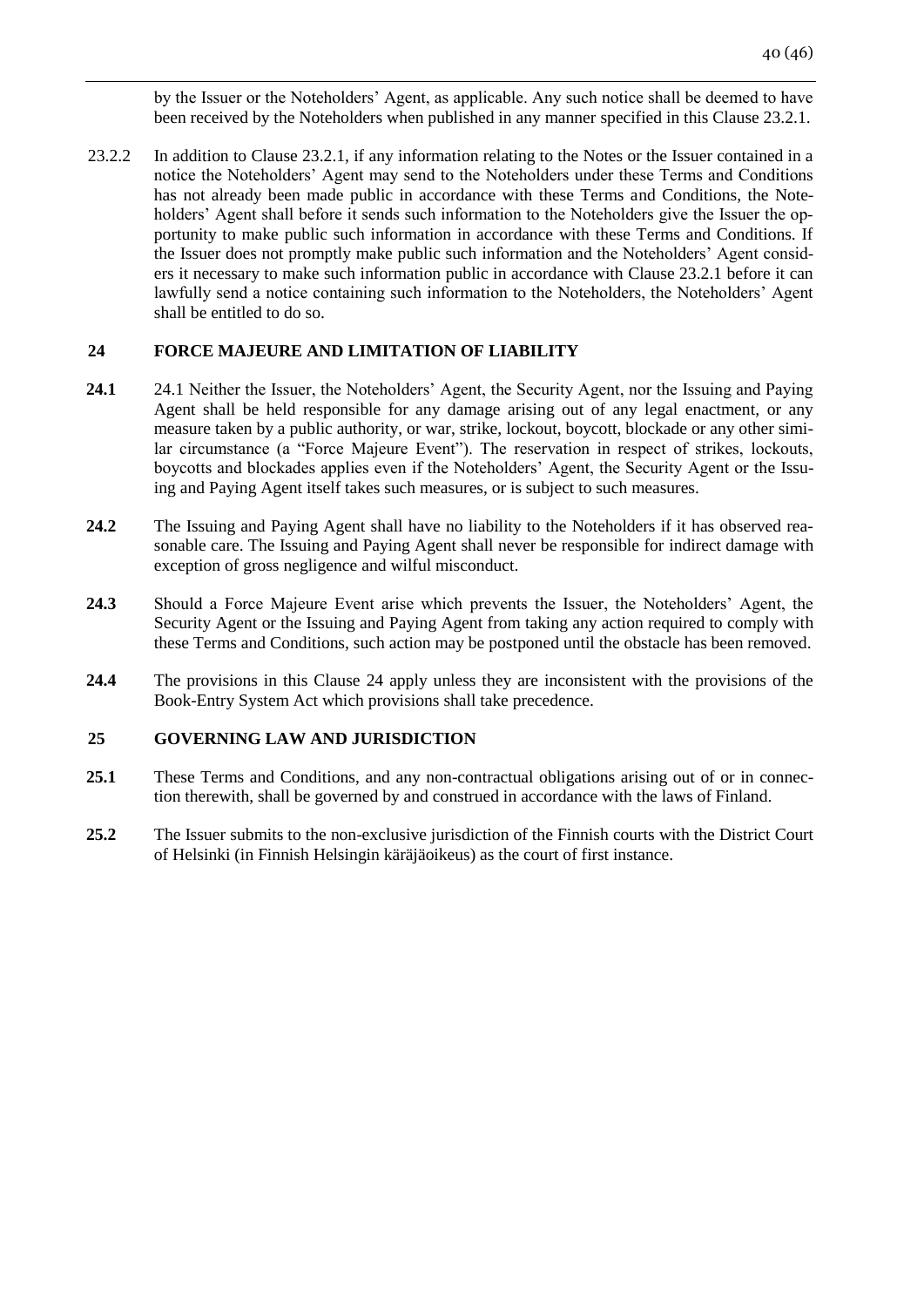We hereby confirm that the above terms and conditions are binding upon ourselves.

Place: Helsinki

Date: 9 July 2019

# Special Investment Fund eQ Finnish Real Estate (AIF)

represented by eQ Fund Management Company Ltd acting on behalf of Special Investment Fund eQ Finnish Real Estate (AIF)

Name Title

**Tero Estovirta** 

Name Title

**Juuso Aami** 

We hereby undertake to act in accordance with the above terms and conditions to the extent they refer to us.

Place: Helsinki

Date: 9 July 2019

**Nordic Trustee Oy** 

Name Title

Name Title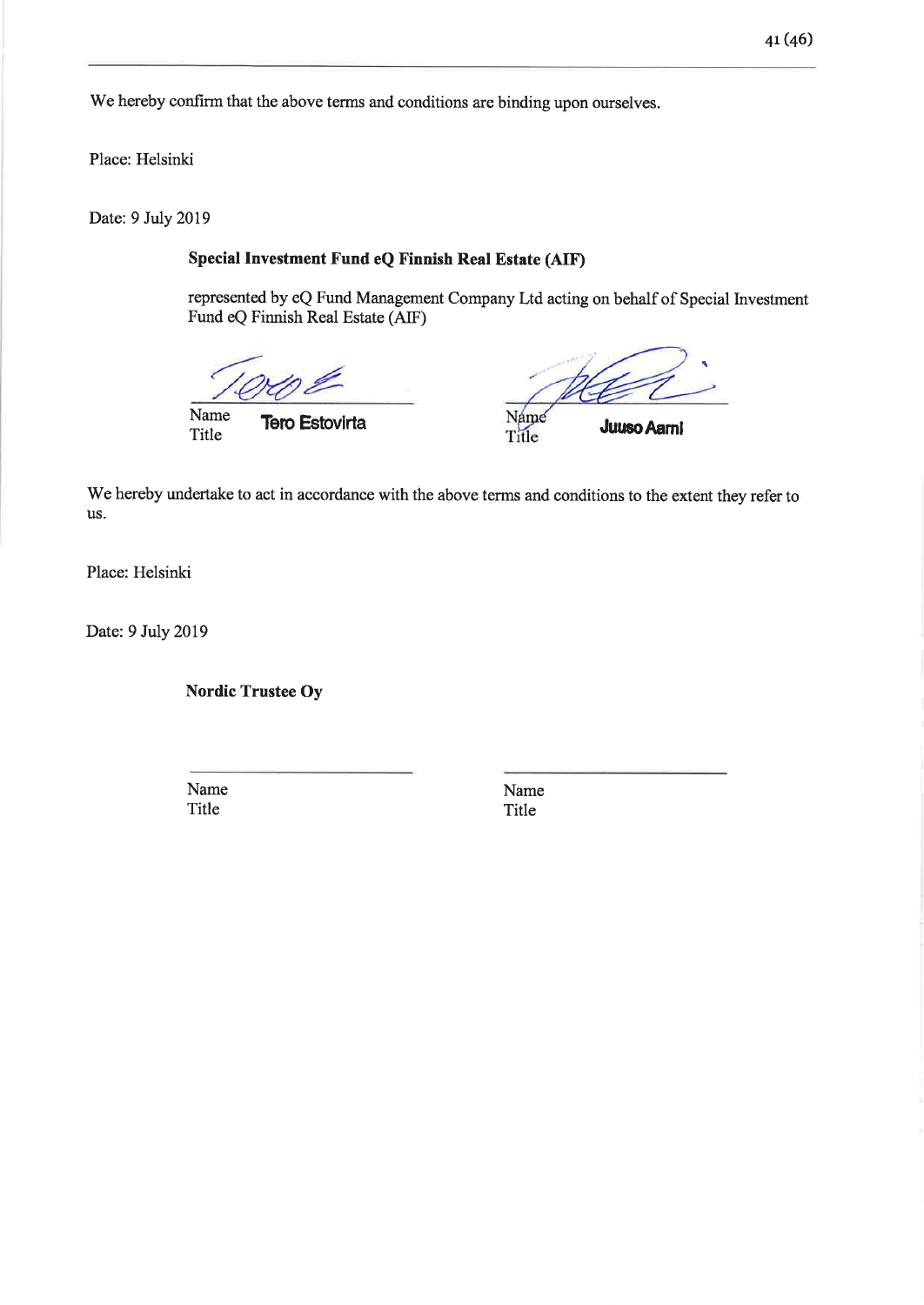We hereby confirm that the above terms and conditions are binding upon ourselves.

Place: Helsinki

Date: 9 July 2019

## Special Investment Fund eQ Finnish Real Estate (AIF)

represented by eQ Fund Management Company Ltd acting on behalf of Special Investment Fund eQ Finnish Real Estate (AIF)

Name Title

Name Title

We hereby undertake to act in accordance with the above terms and conditions to the extent they refer to us.

Place: Helsinki

Date: 9 July 2019

**Nordic Trustee Ov** 

Name Alexandr Livines

Name Title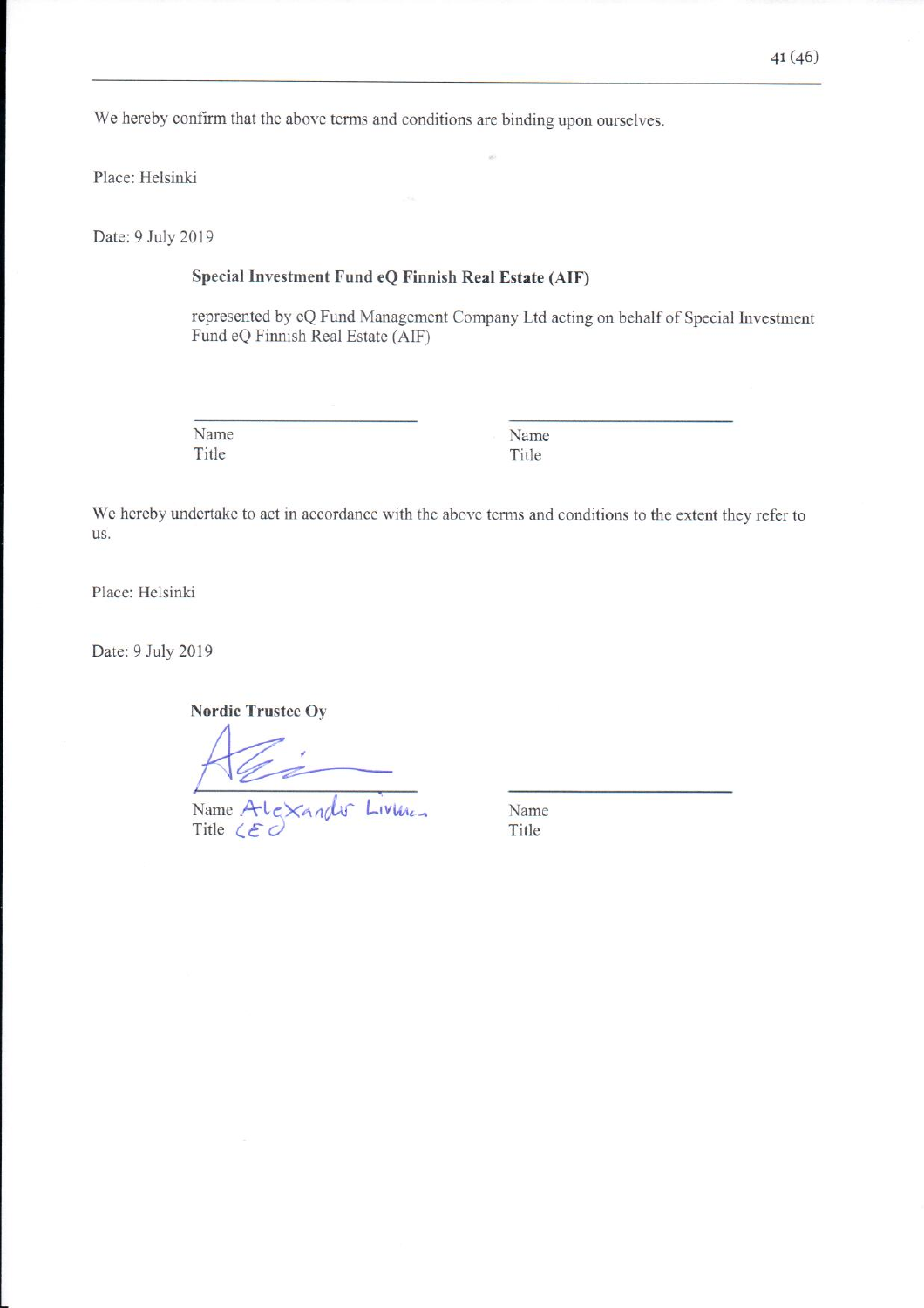# **SCHEDULE 1 (***Compliance Certificate***)**

# COMPLIANCE CERTIFICATE

- 1. Reference is made to the terms and conditions relating to Senior Secured Fixed Rate Notes due 29 January 2024 issued by Special Investment Fund eQ Finnish Real Estate (AIF) (the "Terms and Conditions")
- 2. We confirm that no Event of Default is continuing.
- 3. We confirm that the Fund Loan to Value is [●] on [testing date].
- 4. We confirm that the Interest Cover Ratio is [●] on [testing date]. [Insert details of the calculations for financial covenants].

In  $[\bullet]$ , on the  $[\bullet]$  day of  $[\bullet]$  20 $[\bullet]$ 

Special Investment Fund eQ Finnish Real Estate (AIF) as Issuer represented by eQ Fund Management Company Ltd acting on behalf of Special Investment Fund eQ Finnish Real Estate (AIF)

Name:

If this statement cannot be made, the certificate should identify any Event of Default that is continuing and the steps, if any, being taken to remedy it.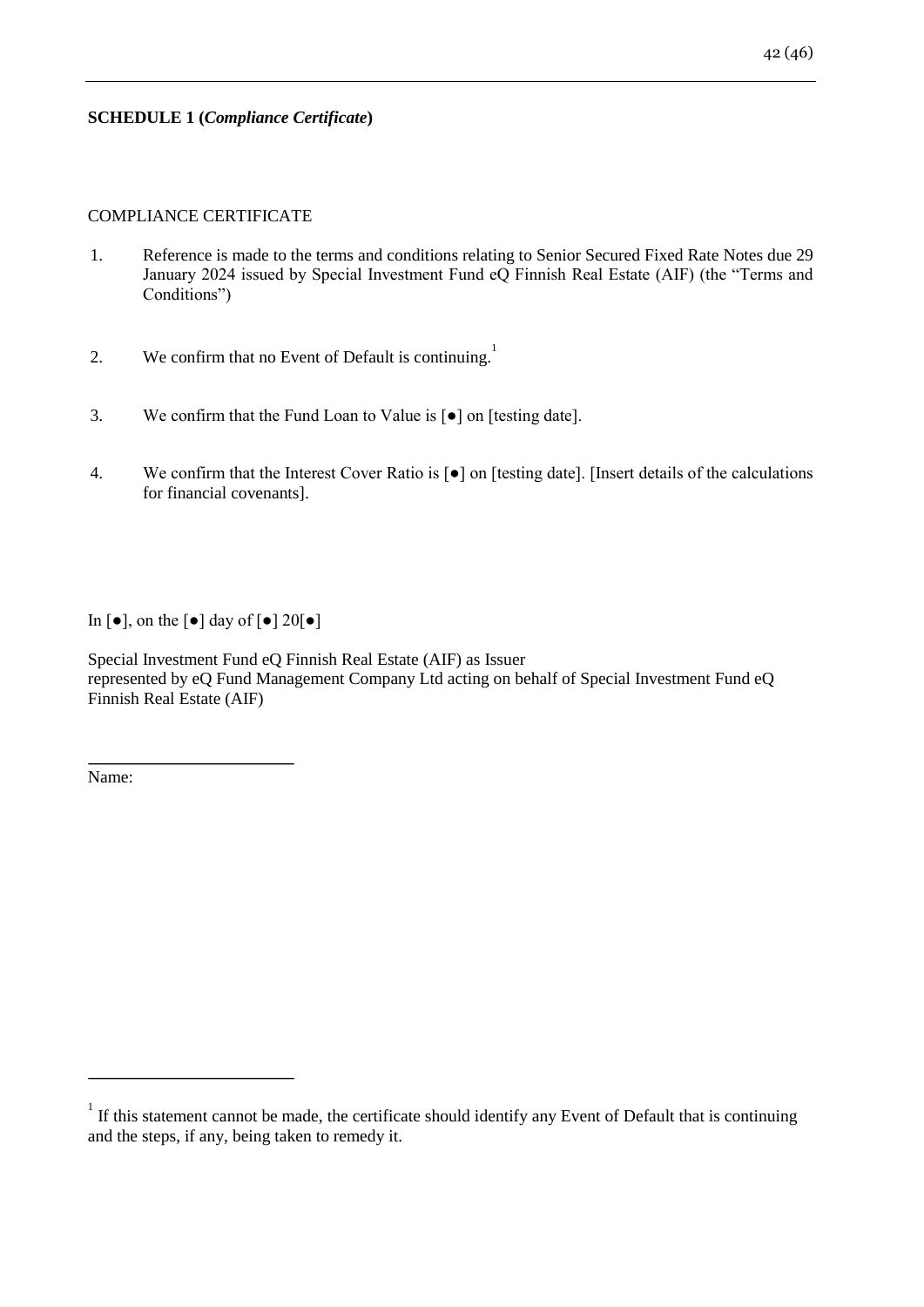# **SCHEDULE 2 (***Transaction Security as at the Issue Date***)**

The Transaction Security provided by the Issuer and the Property Companies, and securing the Notes as first priority Security, comprises the following assets:

- (a) all the shares, voting rights and distributions in each of the Property Companies, Development Companies, and Partly Owned Companies as well as Managing Company Shares and Parking Company Shares owned by the Issuer and the Property Companies (the "Shares");
- (b) rental income relating to the properties owned by the Issuer (if any) and the Property Companies, save for rental income under the Non-material Rental Agreements (the "Rent Receivables");
- (c) the Issuer's bank account to which rental income referred to in paragraph (b) above is directed (the "Rent Account") held with Nordea Bank Abp;
- (d) the Noteholder Deposit Account and the Noteholder Repayment Account, each being a blocked bank account of the Issuer and each held with Nordea Bank Abp;
- (e) receivables under the intra-Group loans granted by the Issuer to any member of the Group or Partly Owned Company (the "Intra-Group Loans");
- (f) all amounts owing or payable to the Issuer by a hedge counterparty under certain hedge documents (the "Hedge Receivables");
- (g) the real estate mortgage notes registered on the Properties (the "Property Mortgage Notes");
- (h) the current accounts of the Property Companies, each held with Nordea Bank Abp (the "General Accounts"); and
- (i) receivables under any insurance policies taken out by the Property Companies, except for any third party liability insurances (the "Insurance Proceeds").

In addition to the security assets listed above, the Issuer and/or the Property Companies shall upon the request of the Security Agent grant security over the following:

- (a) investment fund units owned by the Issuer in an investment fund; and
- (b) all the shares or partnership interests, as applicable, and distributions in a HoldCo if a Compulsory Restructuring in respect of such HoldCo is not completed within nine months from the date of its acquisition.

Pursuant to the Security Documents, the security over the Rent Receivables, the Intra-Group Loans, the Rent Account and the General Accounts may only be perfected on the instructions of the Security Agent upon the occurrence of a Default which is continuing. Consequently, until the occurrence of a Default and for so long as the same is continuing, all payments in relation to the Rent Receivables and Intra-Group Receivables are payable to the Issuer and the Issuer may use such proceeds in its sole discretion and the Issuer and the Property Companies, as applicable, may use of the Rent Accounts and the General Accounts and the amounts standing to the credit of the same in their sole discretion.

Pursuant to the Security Documents, the security over the Hedge Receivables and the Insurance Proceeds will only be perfected on the instructions of the Security Agent upon the occurrence of an Event of Default which is continuing. Consequently, until the occurrence of an Event of Default which is continuing, all payments in relation to the Hedge Receivables are payable to the Issuer and the Issuer may use such proceeds in its sole discretion.

Each of the Property Companies pledges the Transaction Security only for the discharge of its own obligations and consequently they do not provide any Security for the liabilities of the Issuer or other Property Companies.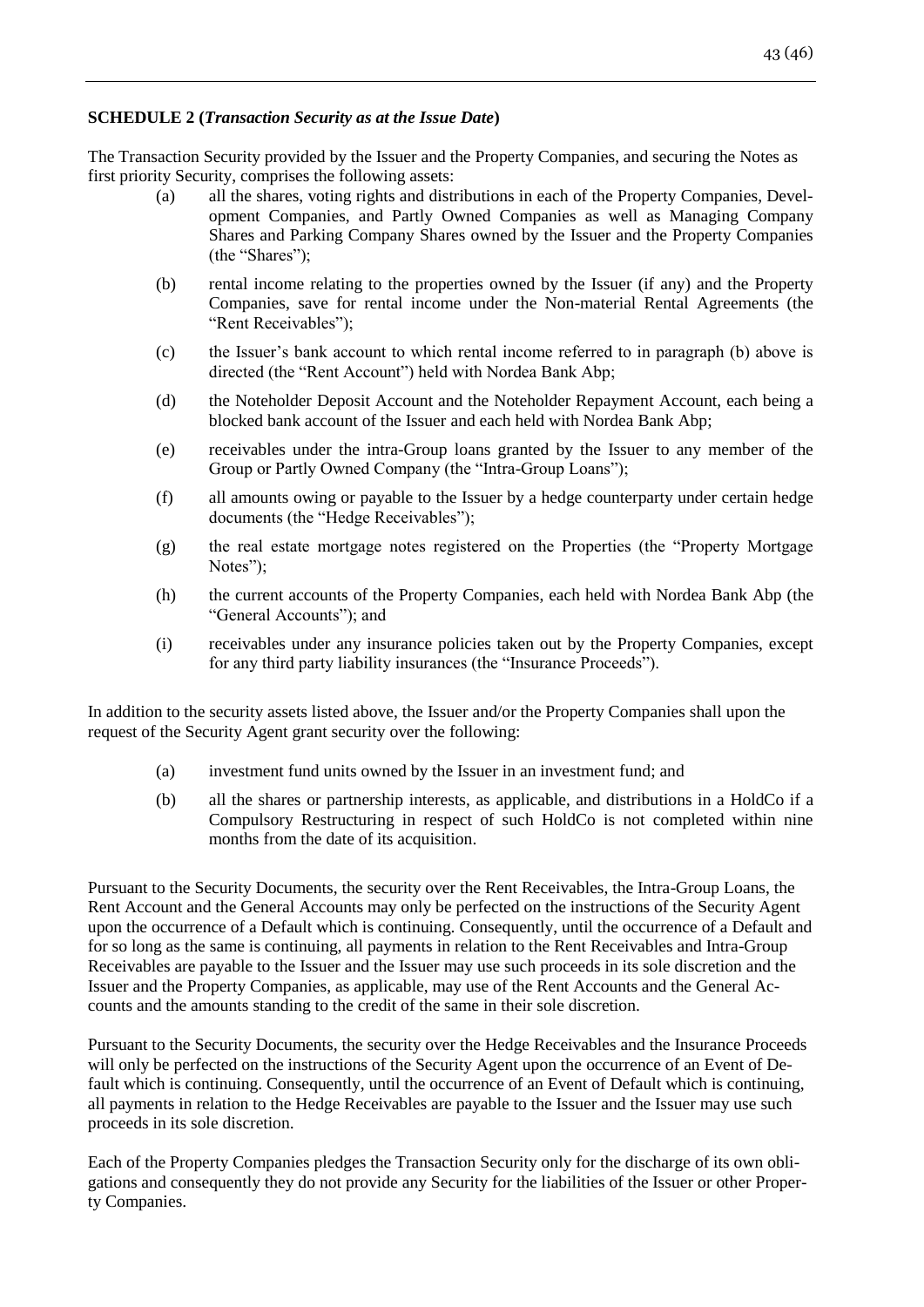The Issuer and each of the Property Companies has given a negative pledge commitment not to grant any Security over their assets other than the Security permitted pursuant to the Terms and Conditions and the Intercreditor Agreement.

The Security Documents for the Transaction Security are governed by the laws of Finland. **Initial Transaction Security**

As at the Issue Date, the Transaction Security securing the Notes consists of (together the "**Initial Transaction Security**"):

- (a) the Shares in 39 Property Companies and three Partly Owned Companies;
- (b) the Rent Account, the Noteholder Deposit Account and the Noteholder Repayment Account;
- (c) the Intra-Group Loans;
- (d) the Rent Receivables;
- (e) the Hedge Receivables;
- (f) all of the Properties owned or possessed by a leasehold by the Property Companies;
- (g) 39 General Accounts;
- (h) the Insurance Proceeds;
- (i) certain shares in Ruohoparkki Oy (business identification code 1107843-6), Malmintorin Pysäköintitalo Oy (business identification code 0632385-5), Kiinteistö Oy Plaza 3 Park (business identification code 2293778-5) and Kiinteistö Oy Plaza Park (business identification code 1545885-8) (i.e. the Parking Company Shares); and
- (j) certain shares in Airport Plaza Business Park Oy, a managing company with business identification code 1532068-0 (i.e. the Managing Company Shares).

None of the Initial Transaction Security is subject to any restrictions on transfer or sale price or any redemption right, save for the consent clauses and redemption clauses included in the articles of association of Ruohoparkki Oy, Malmintorin Pysäköintitalo Oy, Kiinteistö Oy Plaza Park and Airport Plaza Business Park Oy.

The main purpose of use of the Properties is commercial (including premises for the sale of daily consumer goods, utility goods and hardware, restaurants and daily services as well as shopping and business centres), office, industrial and hotel. The Properties are used for other purposes of use to a minor degree. Most of the Properties being part of the Initial Transaction Security are located in Helsinki and Tampere regions, other university cities and regional and growth centres.

The following table sets out the Property Companies and Partly Owned Companies as at the Issue Date:

|             | <b>Business</b>     |                   |
|-------------|---------------------|-------------------|
| <b>Name</b> | identification code | Issuer's holding  |
|             | 2169968-2           | $100.0$ per cent. |
|             | 2438192-8           | 100.0 per cent.   |
|             | 2699704-8           | $100.0$ per cent. |
|             | 2699705-6           | $100.0$ per cent. |
|             | 2625234-5           | $100.0$ per cent. |
|             | 2299423-7           | $100.0$ per cent. |
|             | 2713136-9           | $100.0$ per cent. |
|             | 1702706-6           | $100.0$ per cent. |
|             | 1937233-0           | $100.0$ per cent. |
|             | 1895539-0           | $100.0$ per cent. |
|             | 2171393-1           | $100.0$ per cent. |
|             | 0711057-9           | $100.0$ per cent. |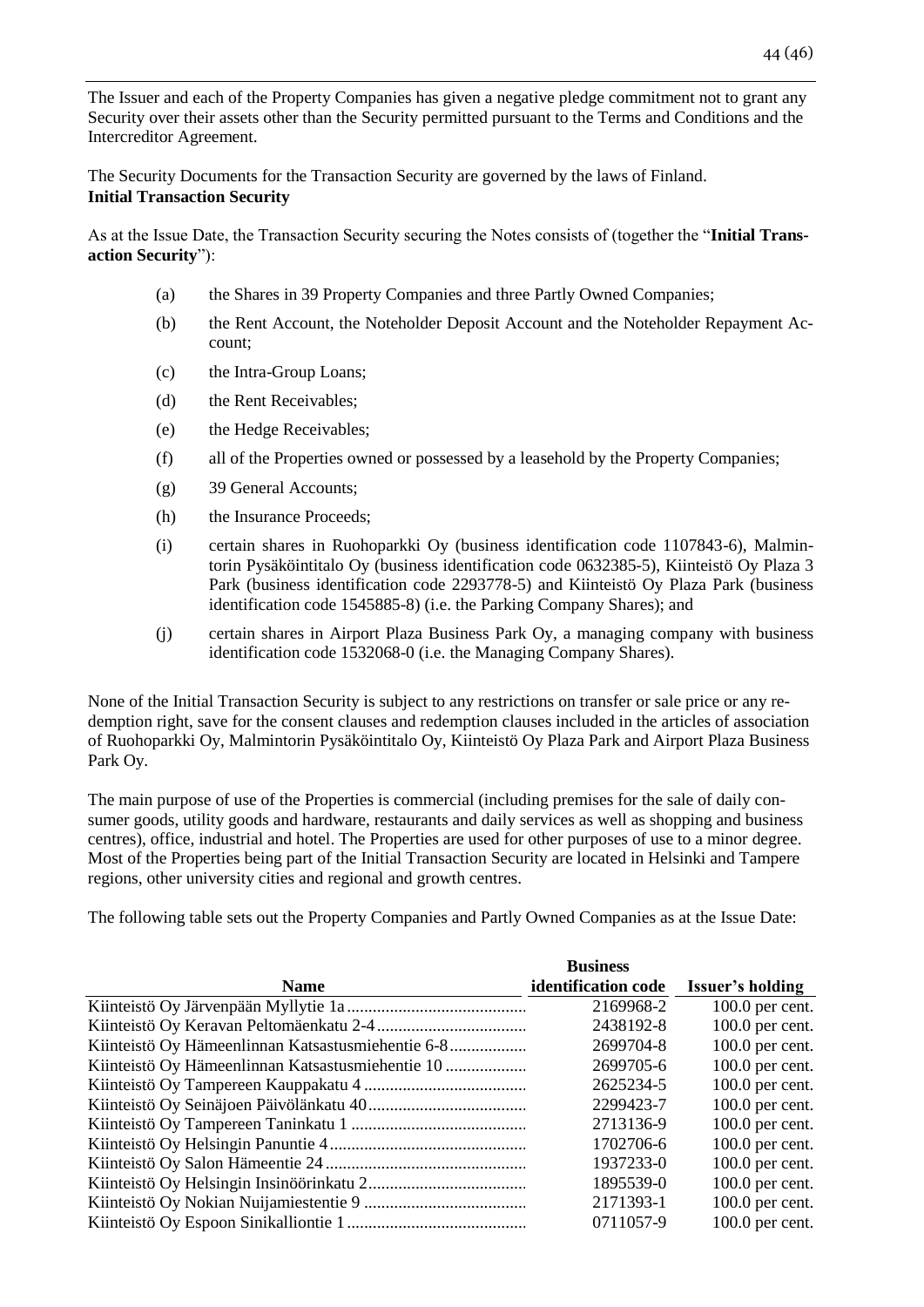| 0645092-6 | 51.1 per cent.  |
|-----------|-----------------|
| 2071594-3 | 100.0 per cent. |
| 0358955-1 | 41.4 per cent.  |
| 0844511-9 | 100.0 per cent. |
| 0535811-6 | 100.0 per cent. |
| 2347452-4 | 64.7 per cent.  |
| 2767947-1 | 100.0 per cent. |
| 2760309-8 | 100.0 per cent. |
| 2619382-4 | 100.0 per cent. |
| 2834520-3 | 100.0 per cent. |
| 2126925-2 | 100.0 per cent. |
| 2760278-1 | 100.0 per cent. |
| 2293773-4 | 100.0 per cent. |
| 2643869-2 | 100.0 per cent. |
| 2850715-3 | 100.0 per cent. |
| 2719673-6 | 100.0 per cent. |
| 2808675-8 | 100.0 per cent. |
| 2873367-9 | 100.0 per cent. |
| 2473834-1 | 100.0 per cent. |
| 2088623-2 | 100.0 per cent. |
| 2473837-6 | 100.0 per cent. |
| 2076817-2 | 100.0 per cent. |
| 1556269-8 | 100.0 per cent. |
| 2410158-6 | 100.0 per cent. |
| 2907432-9 | 100.0 per cent. |
| 2763483-9 | 100.0 per cent. |
| 2656263-4 | 100.0 per cent. |
| 1768813-9 | 100.0 per cent. |
| 2568953-7 | 100.0 per cent. |
| 1927034-2 | 100.0 per cent. |